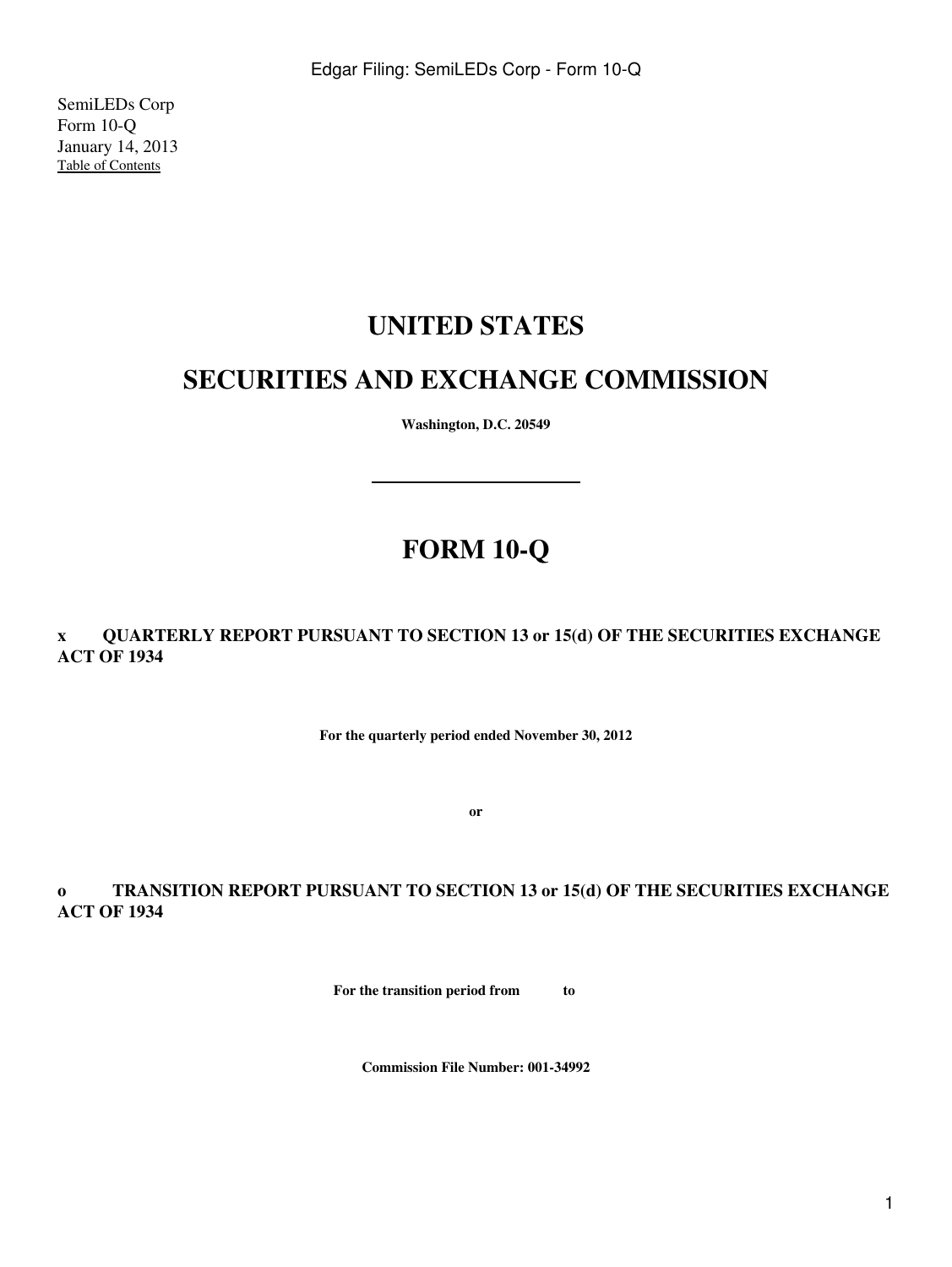2

Edgar Filing: SemiLEDs Corp - Form 10-Q

# **SemiLEDs Corporation**

(Exact name of registrant as specified in its charter)

**Delaware 20-2735523** (State or other jurisdiction of (I.R.S. Employer incorporation or organization) and the state of the state of the Identification Number) incorporation or organization)

**3F, No. 11 Ke Jung Rd., Chu-Nan Site, Hsinchu Science Park, Chu-Nan 350, Miao-Li County, Taiwan, R.O.C. 350** (Address of principal executive offices) (Zip Code)

**+886-37-586788** (Registrant s telephone number, including area code)

Indicate by check mark whether the registrant: (1) has filed all reports required to be filed by Section 13 or 15(d) of the Securities Exchange Act of 1934 during the preceding 12 months (or for such shorter period that the registrant was required to file such reports), and (2) has been subject to such filing requirements for the past 90 days. Yes x No o

Indicate by check mark whether the registrant has submitted electronically and posted on its corporate Web site, if any, every Interactive Data File required to be submitted and posted pursuant to Rule 405 of Regulation S-T (§232.405 of this chapter) during the preceding 12 months (or for such shorter period that the registrant was required to submit and post such files). Yes x No o

Indicate by check mark whether the Registrant is a large accelerated filer, an accelerated filer, a non-accelerated filer or a smaller reporting company. See definitions of large accelerated filer, accelerated filer and smaller reporting company in Rule 12b-2 of the Exchange Act. (Check one):

Large accelerated filer o Accelerated filer o Accelerated filer o

Non-accelerated filer x Smaller reporting company on Smaller reporting company on Smaller reporting company on Smaller reporting company on Smaller reporting company on  $\mathbb{R}^n$ (Do not check if a smaller reporting company)

Indicate by check mark whether the registrant is a shell company (as defined in Rule 12b-2 of the Exchange Act). Yes o No x

Indicate the number of shares outstanding of each of the issuer s classes of common stock, as of the latest practicable date: 27,474,552 shares of common stock, par value \$0.0000056 per share, outstanding as of January 7, 2013.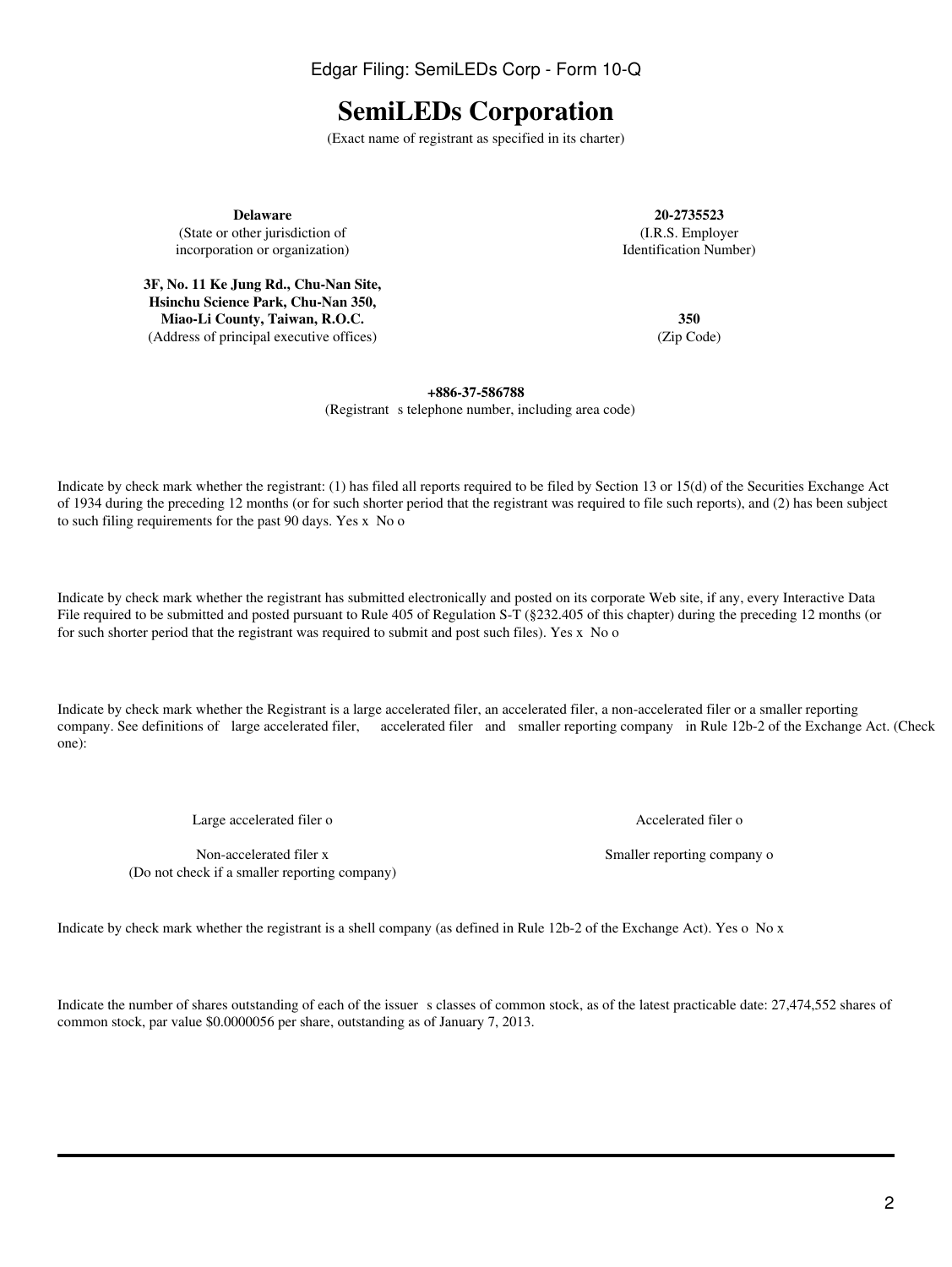# **FORM 10-Q for the Quarter Ended November 30, 2012**

## **INDEX**

**Page No.**

# **[Part I. Financial Information](#page-3-0)**

<span id="page-2-0"></span>

| Item 1.                  | <b>Financial Statements</b>                                                                                        |    |
|--------------------------|--------------------------------------------------------------------------------------------------------------------|----|
|                          | Unaudited Condensed Consolidated Balance Sheets as of November 30.                                                 |    |
|                          | 2012 and August 31, 2012                                                                                           |    |
|                          | Unaudited Condensed Consolidated Statements of Operations for the three<br>months ended November 30, 2012 and 2011 | 2  |
|                          | Unaudited Condensed Consolidated Statements of Comprehensive Loss                                                  |    |
|                          | for the three months ended November 30, 2012 and 2011                                                              | 3  |
|                          | Unaudited Condensed Consolidated Statements of Cash Flows for the                                                  |    |
|                          | three months ended November 30, 2012 and 2011                                                                      |    |
|                          | <b>Notes to Unaudited Condensed Consolidated Financial Statements</b>                                              | 5  |
| Item 2.                  | Management s Discussion and Analysis of Financial Condition and Results                                            |    |
|                          | of Operations                                                                                                      | 12 |
| Item 3.                  | <b>Quantitative and Qualitative Disclosures About Market Risk</b>                                                  | 23 |
| <u>Item 4.</u>           | <b>Controls and Procedures</b>                                                                                     | 24 |
|                          | <b>Part II. Other Information</b>                                                                                  |    |
| Item 1.                  | Legal Proceedings                                                                                                  | 25 |
| Item 1A.                 | <b>Risk Factors</b>                                                                                                | 25 |
| Item $2$ .               | Unregistered Sales of Equity Securities and Use of Proceeds                                                        | 25 |
| Item $3$ .               | <b>Defaults Upon Senior Securities</b>                                                                             | 25 |
| Item 4.                  | <b>Mine Safety Disclosures</b>                                                                                     | 25 |
| <u>Item 5.</u>           | Other Information                                                                                                  | 25 |
| Item 6.                  | Exhibits                                                                                                           | 25 |
| <b>Signatures</b>        |                                                                                                                    | 26 |
| <b>Index to Exhibits</b> |                                                                                                                    | 27 |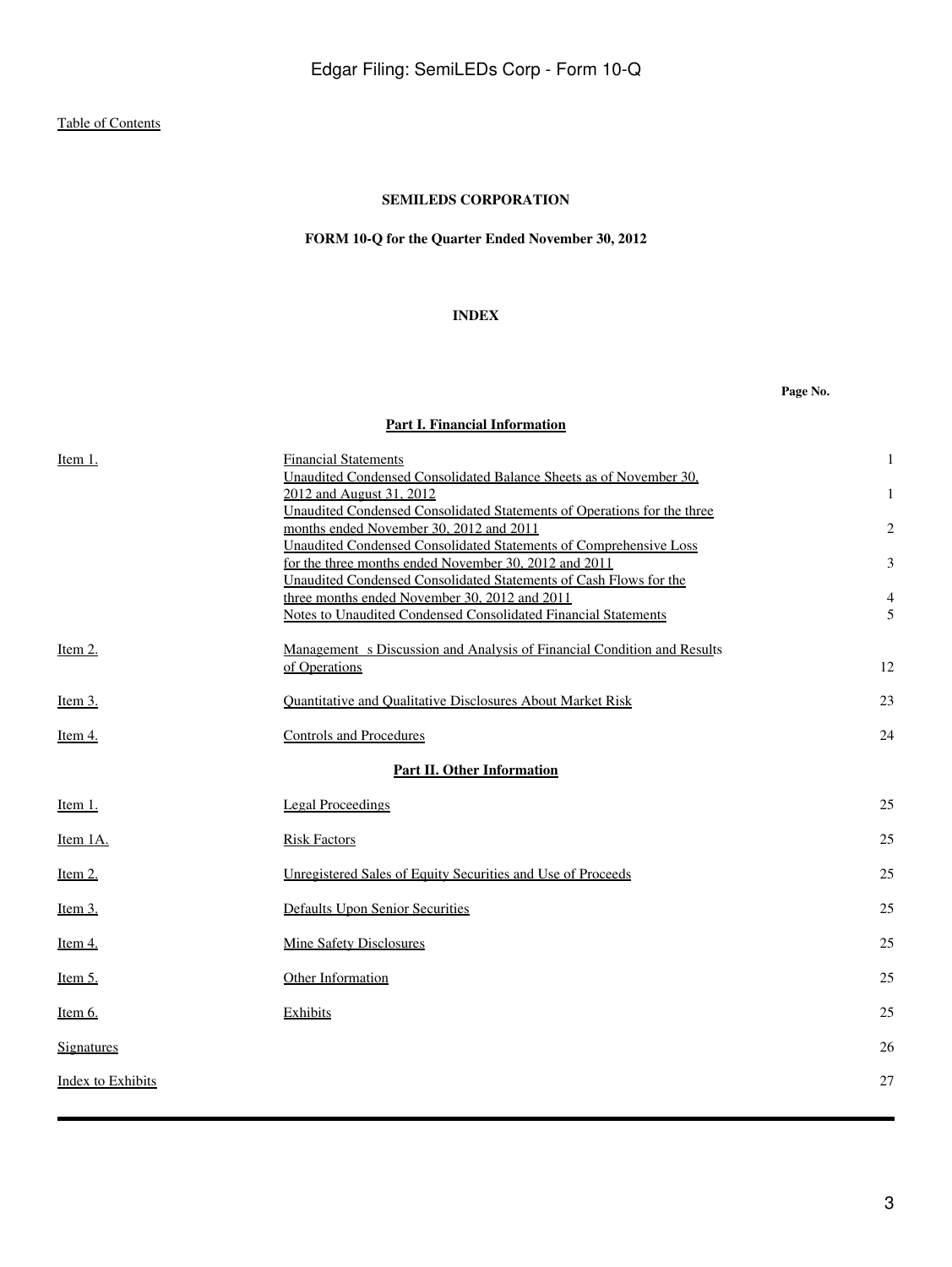#### **PART I FINANCIAL INFORMATION**

<span id="page-3-1"></span><span id="page-3-0"></span>**Item 1. Financial Statements**

## **SEMILEDS CORPORATION**

## **Unaudited Condensed Consolidated Balance Sheets**

## **(In thousands of U.S. dollars and shares, except par value)**

<span id="page-3-2"></span>

|                                                                                                               | November 30,<br>2012 |                         | August 31,<br>2012 |
|---------------------------------------------------------------------------------------------------------------|----------------------|-------------------------|--------------------|
| <b>ASSETS</b>                                                                                                 |                      |                         |                    |
| <b>CURRENT ASSETS:</b>                                                                                        |                      |                         |                    |
| Cash and cash equivalents                                                                                     | \$<br>39,320         | $\sqrt[6]{\frac{1}{2}}$ | 47,228             |
| Short-term investments                                                                                        | 8,343                |                         | 8,831              |
| Accounts receivable, net of allowance for doubtful accounts of \$1,285 and \$577 as of                        |                      |                         |                    |
| November 30, 2012 and August 31, 2012, respectively                                                           | 4.086                |                         | 4,759              |
| Accounts receivable from related parties, net of allowance for doubtful accounts of \$1,416                   |                      |                         |                    |
| and \$1,405 as of November 30, 2012 and August 31, 2012, respectively                                         | 18                   |                         | 157                |
| Inventories                                                                                                   | 11,711               |                         | 13,016             |
| Prepaid expenses and other current assets                                                                     | 1,056                |                         | 1,130              |
| Total current assets                                                                                          | 64,534               |                         | 75,121             |
| Property, plant and equipment, net                                                                            | 46,212               |                         | 46,642             |
| Intangible assets, net                                                                                        | 1,520                |                         | 1,552              |
| Goodwill                                                                                                      | 1,104                |                         | 1,072              |
| Investments in unconsolidated entities                                                                        | 4,435                |                         | 1,821              |
| Other assets                                                                                                  | 1,572                |                         | 1,326              |
| <b>TOTAL ASSETS</b>                                                                                           | \$<br>119,377        | $\mathbf{\hat{s}}$      | 127,534            |
| <b>LIABILITIES AND EQUITY</b>                                                                                 |                      |                         |                    |
| <b>CURRENT LIABILITIES:</b>                                                                                   |                      |                         |                    |
| Notes payable to banks                                                                                        | \$                   | \$                      | 1,585              |
| Current installments of long-term debt                                                                        | 1,001                |                         | 967                |
| Accounts payable                                                                                              | 4,630                |                         | 5,768              |
| Accrued expenses and other current liabilities                                                                | 5,681                |                         | 4,969              |
| Deferred income, current portion                                                                              | 51                   |                         | 51                 |
| Total current liabilities                                                                                     | 11,363               |                         | 13,340             |
| Long-term debt, excluding current installments                                                                | 4,852                |                         | 4,953              |
| Deferred income, net of current portion                                                                       | 377                  |                         | 390                |
| <b>Total liabilities</b>                                                                                      | 16,592               |                         | 18,683             |
| Commitments and contingencies (Note 5)                                                                        |                      |                         |                    |
| <b>EQUITY:</b>                                                                                                |                      |                         |                    |
| SemiLEDs stockholders equity                                                                                  |                      |                         |                    |
| Common stock, \$0.0000056 par value 32,143 shares authorized 27,471 shares and                                |                      |                         |                    |
| 27,470 shares issued and outstanding as of November 30, 2012 and August 31, 2012,<br>respectively             |                      |                         |                    |
| property that the contract of the contract of the contract of the contract of the contract of the contract of | 177.07               |                         | 17700              |

| Additional paid-in capital             | 167<br>$.40-$ | .070<br>167 |
|----------------------------------------|---------------|-------------|
| Accumulated other comprehensive income | .86:          | 170         |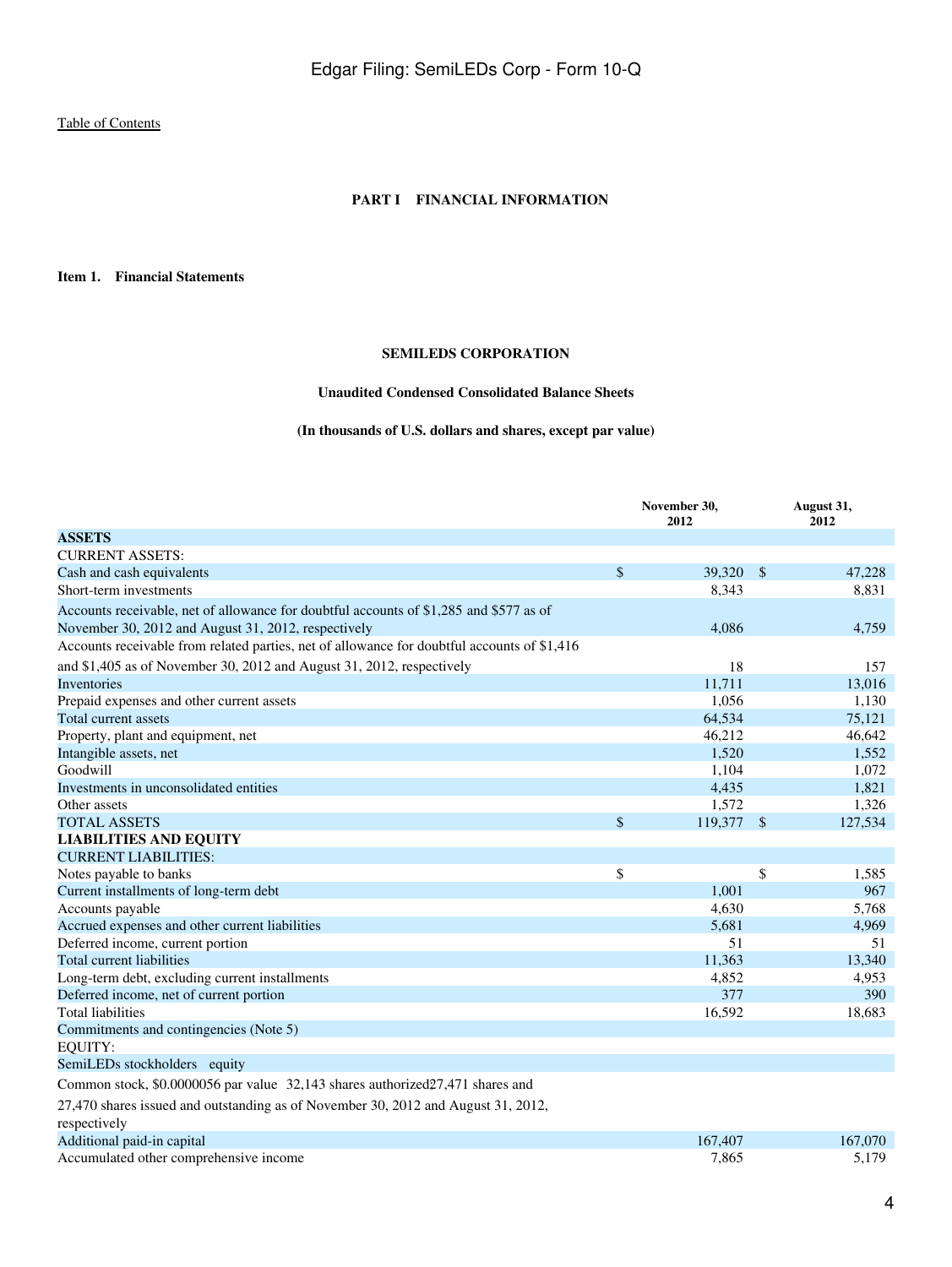| Accumulated deficit                 | (73, 354) | (64, 431) |
|-------------------------------------|-----------|-----------|
| Total SemiLEDs stockholders equity  | 101.918   | 107.818   |
| Noncontrolling interests            | 867       | 1.033     |
| Total equity                        | 102.785   | 108.851   |
| <b>TOTAL LIABILITIES AND EQUITY</b> | 119.377   | 127,534   |

See notes to unaudited condensed consolidated financial statements.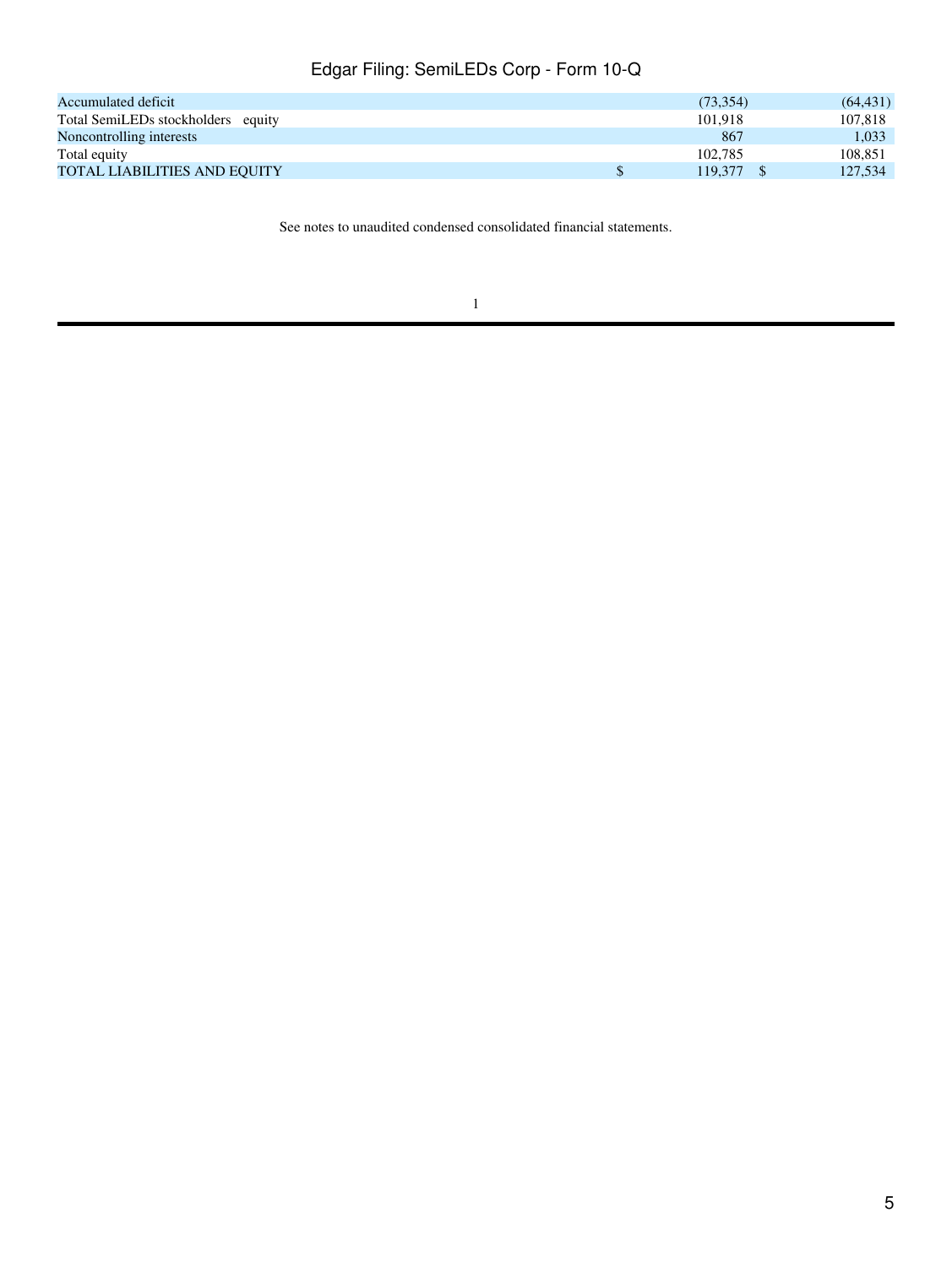# **Unaudited Condensed Consolidated Statements of Operations**

# **(In thousands of U.S. dollars and shares, except per share data)**

<span id="page-5-0"></span>

|                                                                                              | Three Months Ended November 30, |         |                           |          |
|----------------------------------------------------------------------------------------------|---------------------------------|---------|---------------------------|----------|
|                                                                                              |                                 | 2012    |                           | 2011     |
| Revenues, net                                                                                | $\mathbf{\hat{S}}$              | 6,227   | $\mathbb{S}$              | 6,747    |
| Cost of revenues                                                                             |                                 | 9,515   |                           | 7,569    |
| Gross loss                                                                                   |                                 | (3,288) |                           | (822)    |
| Operating expenses:                                                                          |                                 |         |                           |          |
| Research and development                                                                     |                                 | 1,223   |                           | 1,689    |
| Selling, general and administrative                                                          |                                 | 3,663   |                           | 3,905    |
| Total operating expenses                                                                     |                                 | 4,886   |                           | 5,594    |
| Loss from operations                                                                         |                                 | (8,174) |                           | (6, 416) |
| Other income (expenses):                                                                     |                                 |         |                           |          |
| Equity in losses from unconsolidated entities, net                                           |                                 | (75)    |                           | (1,526)  |
| Interest income, net                                                                         |                                 | 5       |                           |          |
| Other income, net                                                                            |                                 | 52      |                           | 48       |
| Foreign currency transaction gain (loss), net                                                |                                 | (926)   |                           | 59       |
| Total other expenses, net                                                                    |                                 | (944)   |                           | (1,415)  |
| Loss before income taxes                                                                     |                                 | (9,118) |                           | (7, 831) |
| Income tax expense                                                                           |                                 |         |                           |          |
| Net loss                                                                                     |                                 | (9,118) |                           | (7,831)  |
| Less: Net loss attributable to noncontrolling interests                                      |                                 | (195)   |                           | (110)    |
| Net loss attributable to SemiLEDs stockholders                                               | $\mathbb{S}$                    | (8,923) | $\boldsymbol{\mathsf{S}}$ | (7, 721) |
| Net loss attributable to SemiLEDs common stockholders:                                       |                                 |         |                           |          |
| Basic and diluted                                                                            | \$                              | (8,923) | \$                        | (7, 721) |
| Net loss per share attributable to SemiLEDs common stockholders:                             |                                 |         |                           |          |
| Basic and diluted                                                                            | \$                              | (0.32)  | \$                        | (0.28)   |
| Shares used in computing net loss per share attributable to SemiLEDs<br>common stockholders: |                                 |         |                           |          |
| Basic and diluted                                                                            |                                 | 27,495  |                           | 27,303   |
|                                                                                              |                                 |         |                           |          |

See notes to unaudited condensed consolidated financial statements.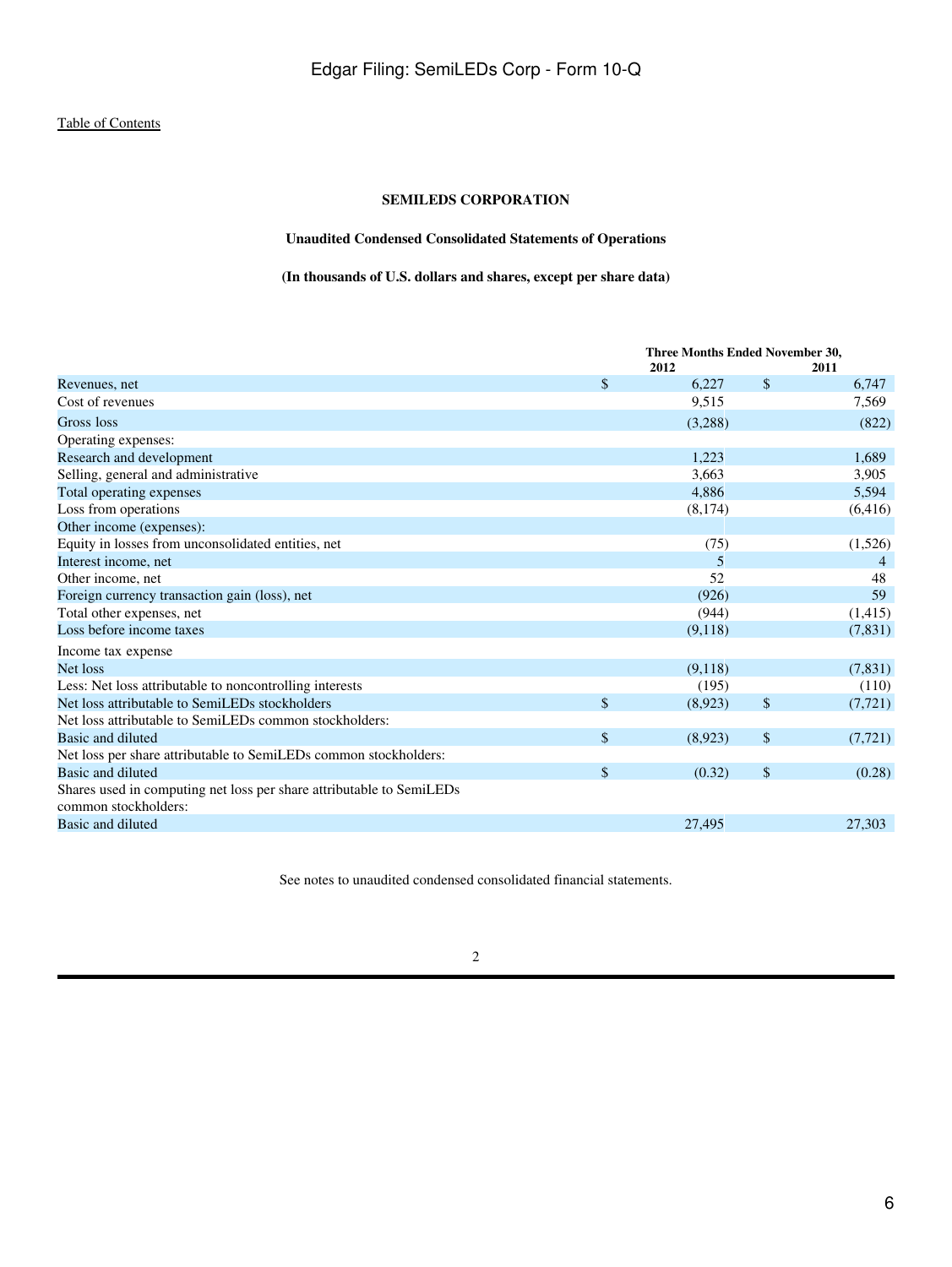# **Unaudited Condensed Consolidated Statements of Comprehensive Loss**

**(In thousands of U.S. dollars)**

<span id="page-6-0"></span>

|                                                             |              | Three Months Ended November 30,<br>2012 |               | 2011     |
|-------------------------------------------------------------|--------------|-----------------------------------------|---------------|----------|
| Net loss attributable to SemiLEDs stockholders              | \$           | (8,923)                                 | <sup>\$</sup> | (7, 721) |
| Other comprehensive income (loss), net of tax               |              |                                         |               |          |
| Foreign currency translation adjustment                     |              | 2,686                                   |               | (2,966)  |
| Comprehensive loss attributable to SemiLEDs stockholders    | \$           | (6,237)                                 | \$            | (10,687) |
|                                                             |              | Three Months Ended November 30,<br>2012 |               | 2011     |
| Net loss attributable to noncontrolling interests           | $\mathbb{S}$ | (195)                                   | \$            | (110)    |
| Other comprehensive income (loss), net of tax               |              |                                         |               |          |
| Foreign currency translation adjustment                     |              | 29                                      |               | (69)     |
| Comprehensive loss attributable to noncontrolling interests | \$           | (166)                                   | \$            | (179)    |

See notes to unaudited condensed consolidated financial statements.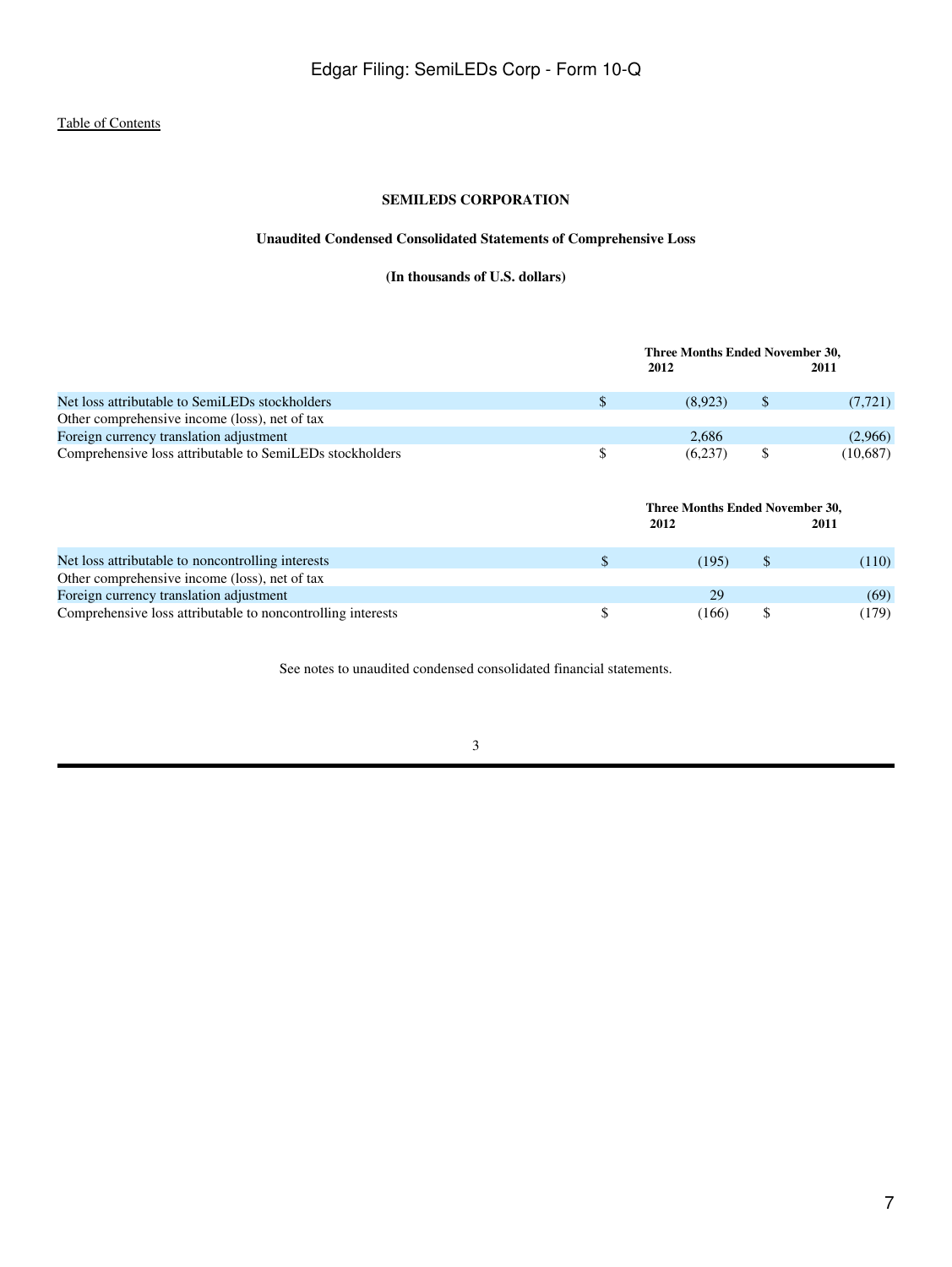## **Unaudited Condensed Consolidated Statements of Cash Flows**

**(In thousands of U.S. dollars)**

<span id="page-7-0"></span>

|                                                                             |               | Three Months Ended November 30, |          |  |
|-----------------------------------------------------------------------------|---------------|---------------------------------|----------|--|
| <b>CASH FLOWS FROM OPERATING ACTIVITIES:</b>                                | 2012          |                                 | 2011     |  |
| Net loss                                                                    | \$<br>(9,118) | \$                              | (7, 831) |  |
| Adjustments to reconcile net loss to net cash used in operating activities: |               |                                 |          |  |
| Depreciation and amortization                                               | 2,097         |                                 | 1,964    |  |
| Stock-based compensation expense                                            | 336           |                                 | 651      |  |
| Bad debt expense                                                            | 686           |                                 |          |  |
| Provisions for inventory write-downs                                        | 712           |                                 | 994      |  |
| Equity in losses from unconsolidated entities, net                          | 75            |                                 | 1.526    |  |
| Income recognized on patents assignment                                     | (13)          |                                 | (13)     |  |
| Changes in operating assets and liabilities:                                |               |                                 |          |  |
| Accounts receivable, net                                                    | 262           |                                 | 178      |  |
| <b>Inventories</b>                                                          | 957           |                                 | (2,352)  |  |
| Prepaid expenses and other                                                  | 101           |                                 | (164)    |  |
| Accounts payable                                                            | 147           |                                 | 980      |  |
| Accrued expenses and other current liabilities                              | 508           |                                 | 611      |  |
| Net cash used in operating activities                                       | (3,250)       |                                 | (3,456)  |  |
| CASH FLOWS FROM INVESTING ACTIVITIES:                                       |               |                                 |          |  |
| Purchase of property, plant and equipment, including interest capitalized   | (1,669)       |                                 | (5,808)  |  |
| Purchase of investments                                                     | (2,873)       |                                 |          |  |
| Payments for development of intangible assets                               | (119)         |                                 | (103)    |  |
| Proceeds from sale of short-term investments                                | 488           |                                 |          |  |
| Proceeds from return of investment in unconsolidated entity                 | 250           |                                 |          |  |
| Other investing activities, net                                             | (1)           |                                 | (2)      |  |
| Net cash used in investing activities                                       | (3,924)       |                                 | (5,913)  |  |
| <b>CASH FLOWS FROM FINANCING ACTIVITIES:</b>                                |               |                                 |          |  |
| Proceeds from exercise of stock options                                     | 1             |                                 | 26       |  |
| Payments on line of credit                                                  | (1,623)       |                                 |          |  |
| Payments of long-term debt                                                  | (244)         |                                 | (234)    |  |
| Net cash used in financing activities                                       | (1,866)       |                                 | (208)    |  |
| Effect of exchange rate changes on cash and cash equivalents                | 1,132         |                                 | (88)     |  |
| NET DECREASE IN CASH AND CASH EQUIVALENTS                                   | (7,908)       |                                 | (9,665)  |  |
| CASH AND CASH EQUIVALENTS Beginning of period                               | 47,228        |                                 | 83,619   |  |
| CASH AND CASH EQUIVALENTS End of period                                     | \$<br>39,320  | \$                              | 73,954   |  |
| NONCASH INVESTING AND FINANCING ACTIVITIES:                                 |               |                                 |          |  |
| Accrual related to property, plant and equipment                            | \$<br>1,776   | \$                              | 765      |  |

See notes to unaudited condensed consolidated financial statements.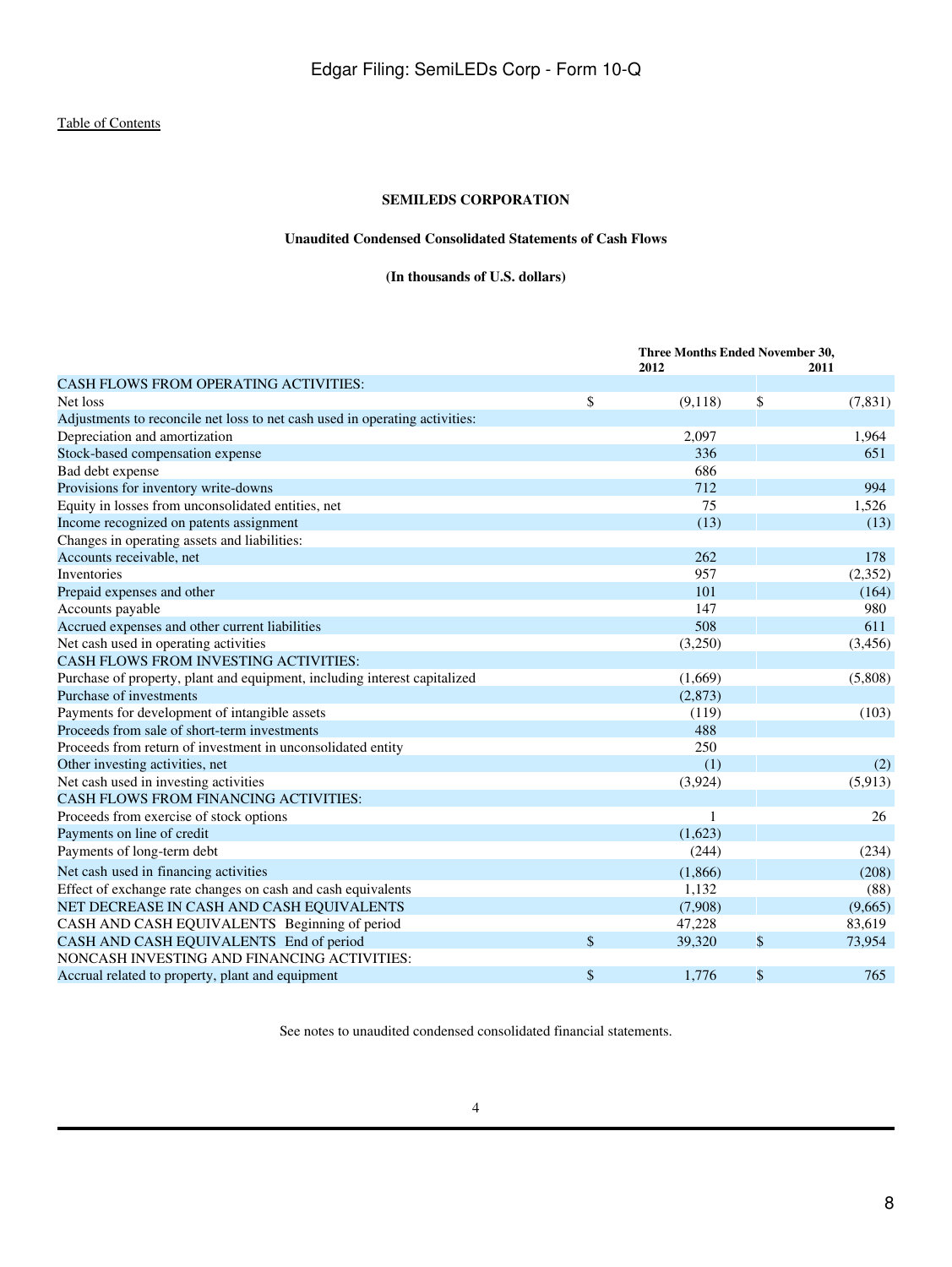#### **SEMILEDS CORPORATION**

#### **Notes to Unaudited Condensed Consolidated Financial Statements**

#### <span id="page-8-0"></span>**1. Business**

**Business** SemiLEDs Corporation (SemiLEDs) was incorporated in Delaware on January 4, 2005 and is a holding company for various wholly and majority owned subsidiaries and joint ventures. SemiLEDs and its subsidiaries (collectively, the Company) develop, manufacture and sell high performance light emitting diodes (LEDs). The Company s core products are LED chips and LED components, but lighting products have also become an increasing important part of the Company s business. A portion of the Company s business consisted of the sale **co**ntract manufactured LED components. The Company s customers are oncentrated in a few select markets, including China, Taiwan, Russia and the United States.

On December 8, 2010, SemiLEDs completed its initial public offering in the United States and sold 6,038 thousand new common shares. The Company s common shares are listed on the NASDAQ Global Select Market under the symbol LEDS.

As of November 30, 2012, SemiLEDs had seven wholly owned subsidiaries and a 51% equity interest in Ning Xiang Technology Co., Ltd., which it acquired in August 2011. The most significant of these consolidated subsidiaries is SemiLEDs Optoelectronics Co., Ltd. located in Hsinchu, Taiwan where a substantial portion of research, development, manufacturing, marketing and sales activities currently take place and where a substantial portion of the assets are held and located.

#### **2. Summary of Significant Accounting Policies**

**Basis of Presentation** The Company s unaudited interim condensed consolidated financial statements have been prepared in conformity with accounting principles generally accepted in the United States of America (U.S. GAAP) and applicable provisions of the rules and regulations of the U.S. Securities and Exchange Commission (SEC) regarding interim financial reporting. Certain information and disclosures normally included in financial statements prepared in accordance with U.S. GAAP have been condensed or omitted as permitted by the rules and regulations of the SEC. Accordingly, these unaudited interim condensed consolidated financial statements should be read in conjunction with the consolidated financial statements and notes thereto contained in the Companys Annual Report on Form 10-K filed with the SEC on December 13, 2012. The consolidated balance sheet as of August 31, 2012 included herein was derived from the audited consolidated financial statements as of that date.

The unaudited interim condensed consolidated financial statements have been prepared on the same basis as the audited consolidated financial statements and include all adjustments, consisting only of normal recurring adjustments, necessary for the fair presentation of the Companys statement of financial position as of November 30, 2012, and the related statements of operations, comprehensive loss, and cash flows for the three months ended November 30, 2012 and 2011. The results for the three months ended November 30, 2012 are not necessarily indicative of the results to be expected for the year ending August 31, 2013.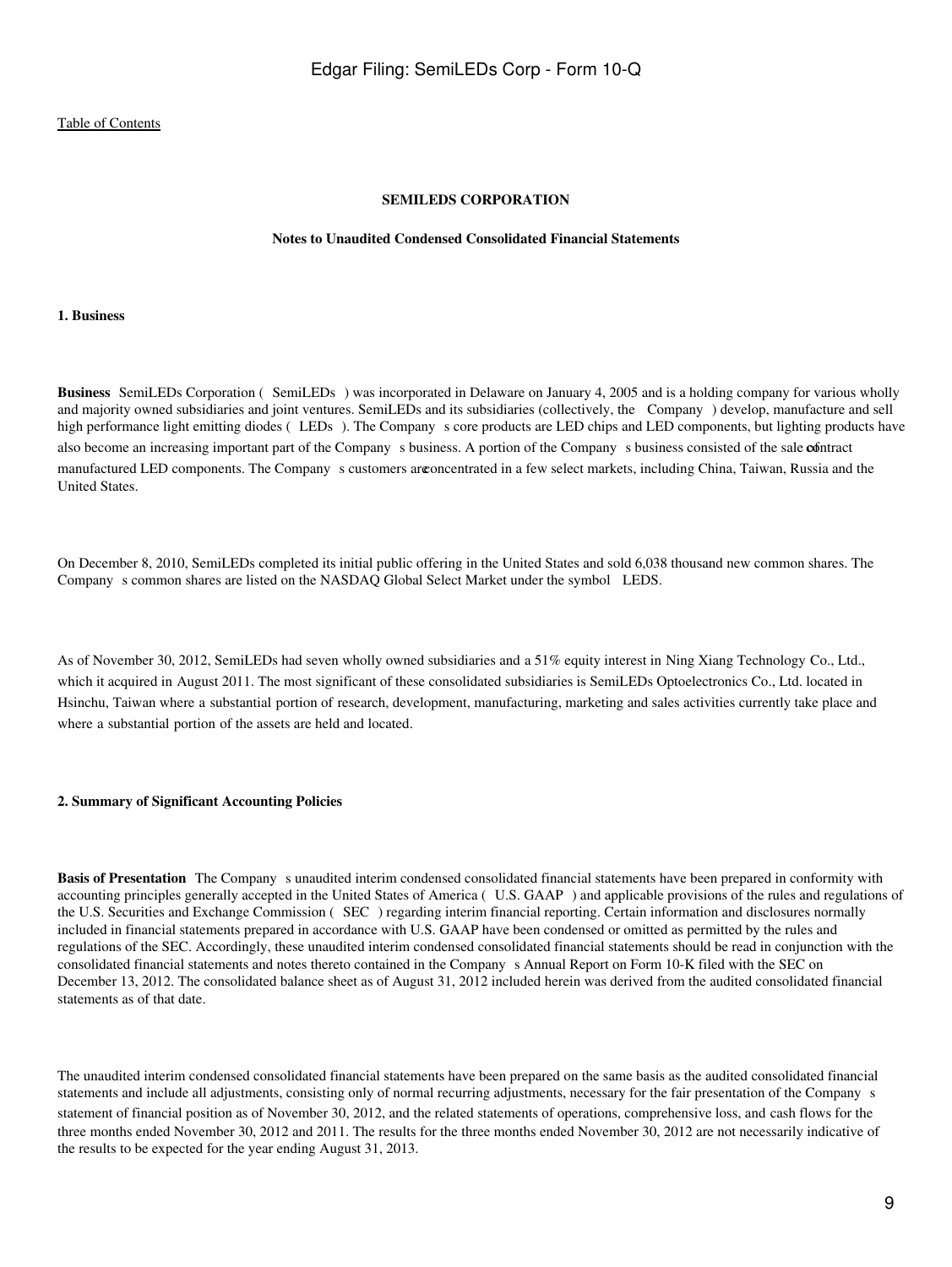Principles of Consolidation The unaudited interim condensed consolidated financial statements include the accounts of SemiLEDs and its consolidated subsidiaries. All intercompany transactions and balances have been eliminated during consolidation.

**Use of Estimates**The preparation of unaudited interim condensed consolidated financial statements in conformity with U.S. GAAP requires management to make estimates and assumptions that affect the reported amounts of assets and liabilities and disclosure of contingent assets and liabilities at the date of the unaudited interim condensed consolidated financial statements and the reported amounts of revenues and expenses during the reporting period. Significant items subject to such estimates and assumptions include the collectibility of accounts receivable, inventory net realizable values, realization of deferred tax assets, valuation of stock-based compensation expense, the useful lives of property, plant and equipment and intangible assets, the recoverability of the carrying amount of property, plant and equipment and intangible assets, the fair value of acquired tangible and intangible assets, income tax uncertainties, provision for potential litigation costs and other contingencies. Management bases its estimates on historical experience and also on assumptions that it believes are reasonable. Management assesses these estimates on a regular basis; however, actual results could differ materially from those estimates.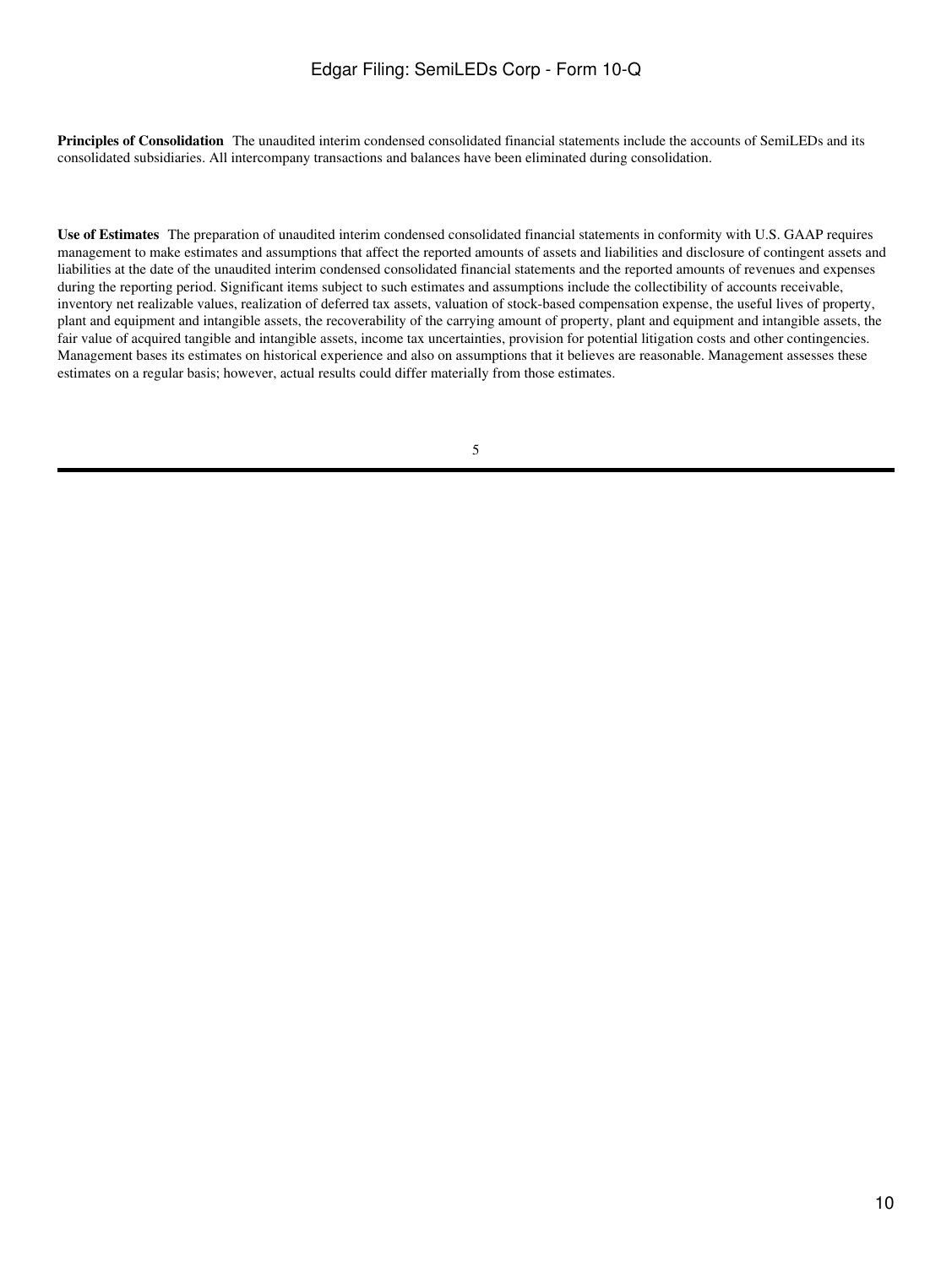**Concentration of Supply Risk** Some of the components and technologies used in the Company s products are purchased and licensed from a limited number of sources and some of the Company s products are produced by a limited number of contract manufacturers. The loss of any of these suppliers and contract manufacturers may cause the Company to incur transition costs to another supplier or contract manufacturer, result in delays in the manufacturing and delivery of the Company s products, or cause it to carry excess or obsolete inventory. The Company relies on a limited number of such suppliers and contract manufacturers for the fulfillment of its customer orders. Any failure of such suppliers and contract manufacturers to perform could have an adverse effect upon the Companys reputation and its ability to distribute its products or satisfy customers orders, which could adversely affect the Companys business, financial position, results of operations and cash flows.

**Concentration of Credit Risk** Financial instruments that subject the Company to concentrations of credit risk consist primarily of cash, cash equivalents, short-term investments and accounts receivable.

The Company keeps its cash, cash equivalents and short-term investments in demand deposits, certificates of deposit and time deposits with prominent banks of high credit quality and invests only in money market funds. Deposits held with banks may exceed the amount of insurance provided on such deposits. As of November 30, 2012 and August 31, 2012, cash, cash equivalents and short-term investments of the Company consisted of the following (in thousands):

|                                                               |    | November 30, | August 31, |
|---------------------------------------------------------------|----|--------------|------------|
| Cash, Cash Equivalents and Short-term Investments by Location |    | 2012         | 2012       |
| <b>United States:</b>                                         |    |              |            |
| Denominated in U.S. dollars                                   | \$ | 18,700 \$    | 18,744     |
| Taiwan:                                                       |    |              |            |
| Denominated in U.S. dollars                                   |    | 26,641       | 34,477     |
| Denominated in New Taiwan dollars                             |    | 1.485        | 2,193      |
| Denominated in other currencies                               |    | 208          | 235        |
| China (including Hong Kong):                                  |    |              |            |
| Denominated in U.S. dollars                                   |    | 376          | 376        |
| Denominated in Renminbi                                       |    | 252          | 33         |
| Denominated in H.K. dollars                                   |    |              |            |
| Total cash, cash equivalents and short-term investments       | \$ | 47,663       | 56,059     |

The Company s revenues are ubstantially derived from the sales of LED products. A significant portion of the Company s revenues are derived from a limited number of customers and sales are concentrated in a few select markets. Management performs ongoing credit evaluations of its customers and generally does not require collateral on accounts receivable. Management evaluates the need to establish an allowance for doubtful accounts for estimated potential credit losses at each reporting period. The allowance for doubtful accounts is based on the management s assessment of the collectibility of its customer accounts. Management regularly reviews the allowance by considering certain factors, such as historical experience, industry data, credit quality, age of accounts receivable balances and current economic conditions, that may affect a customer s ability to pay.

Net revenues generated from sales to the top ten customers represented 47% and 58% of the Company s total net revenues for the months ended November 30, 2012 and 2011, respectively.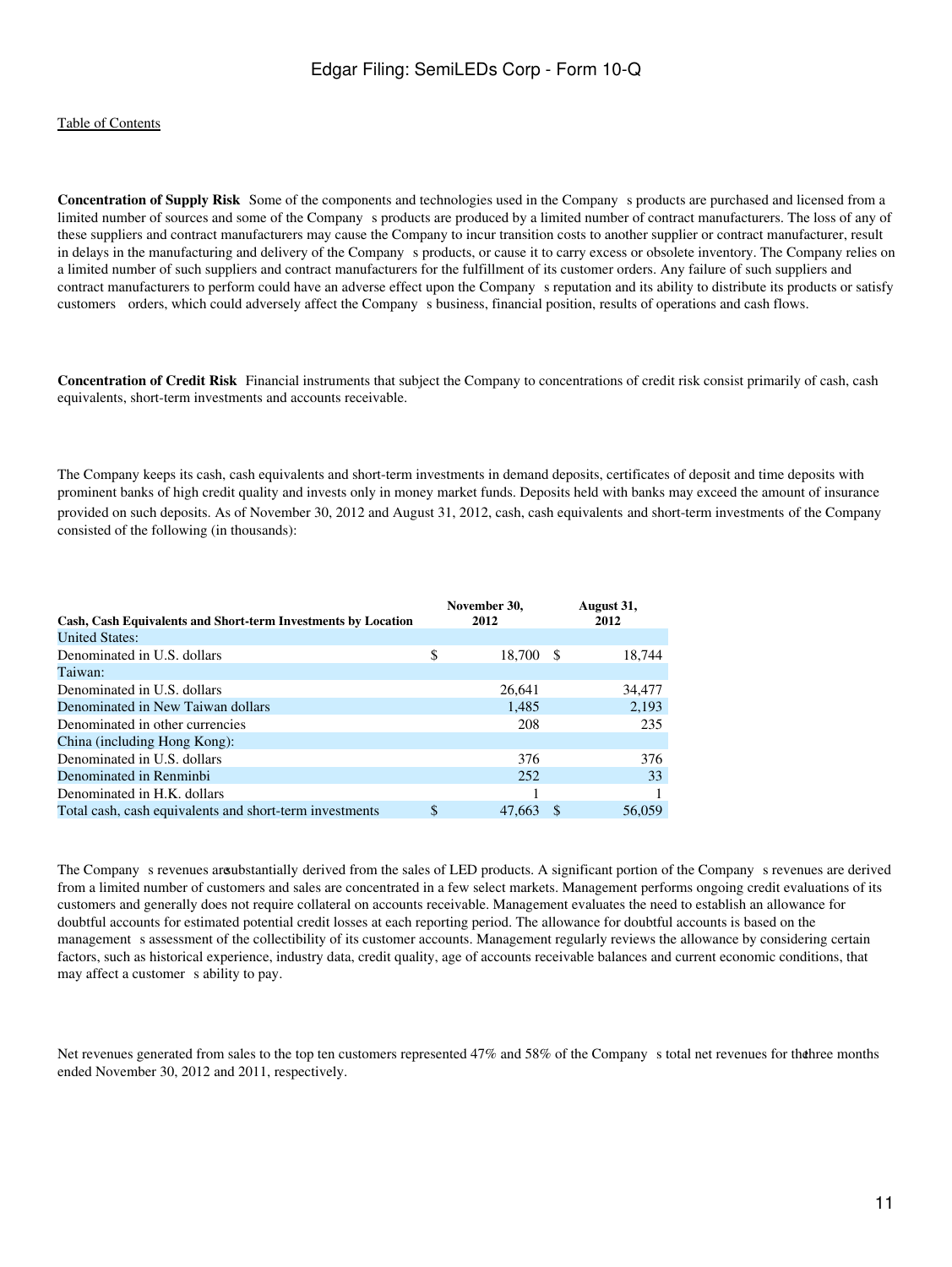The Company s revenues have been concentrated in a few select markets, including China, Taiwan, Russia and the United States. Net revenues generated from sales to customers in these markets, in the aggregate, accounted for 62% and 86% of the Company sotal net revenues for the three months ended November 30, 2012 and 2011, respectively.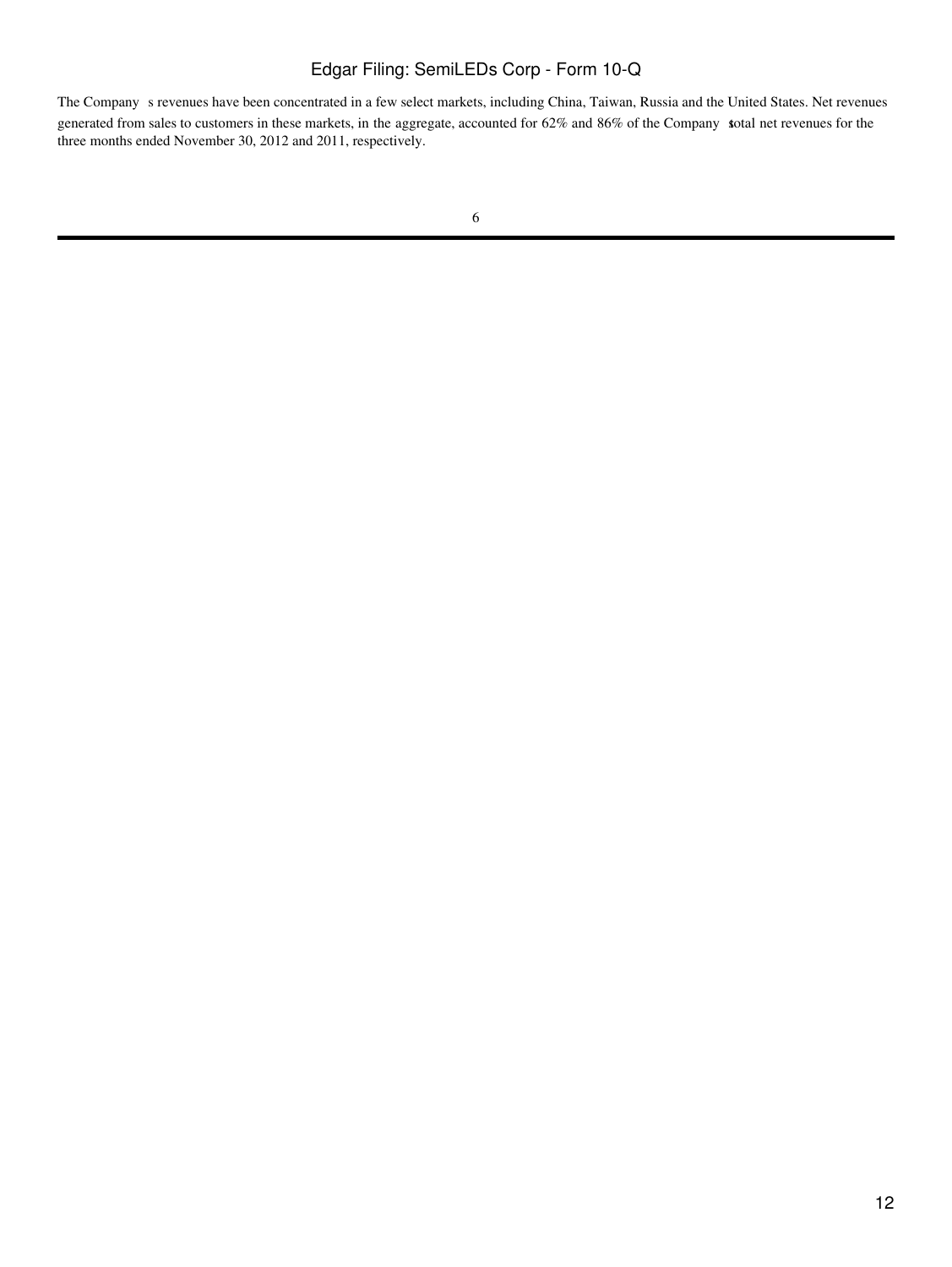#### **Recently Adopted Accounting Pronouncement**

**Presentation of comprehensive income** Effective September 1, 2012, the Company adopted Financial Accounting Standards Board (FASB) Accounting Standards Update (ASU) No. 2011-05, Presentation of Comprehensive Income. ASU 2011-05 increases the prominence of other comprehensive income in the financial statements. The Company has elected to present the components of net income and comprehensive income in two consecutive financial statements. The Company adopted ASU 2011-05 retrospectively for all periods presented. In December 2011, the FASB issued ASU No. 2011-12, Deferral of the Effective Date for Amendments to the Presentation of Reclassifications of Items Out of Accumulated Other Comprehensive Income in Accounting Standards Update No. 2011-05, which defers the effective date to present separate line items on the statement of operations for reclassification adjustments of items out of accumulated other comprehensive income into net income.

#### **3. Balance Sheet Components**

#### **Inventories**

Inventories as of November 30, 2012 and August 31, 2012 consisted of the following (in thousands):

|                 |   | November 30,<br>2012 | August 31,<br>2012 |  |  |
|-----------------|---|----------------------|--------------------|--|--|
| Raw materials   | S | 2,808                | 2,999              |  |  |
| Work in process |   | 3,618                | 4,065              |  |  |
| Finished goods  |   | 5,285                | 5,952              |  |  |
| Total           |   | 11.711               | 13,016             |  |  |

#### **Property, Plant and Equipment**

Property, plant and equipment as of November 30, 2012 and August 31, 2012 consisted of the following (in thousands):

|                                                  | November 30,<br>2012 |    | August 31,<br>2012 |
|--------------------------------------------------|----------------------|----|--------------------|
| Buildings and improvements                       | \$<br>14,940         | -S | 14,501             |
| Machinery and equipment                          | 66,543               |    | 64,267             |
| Leasehold improvements                           | 3,238                |    | 3,143              |
| Other equipment                                  | 2,243                |    | 2,249              |
| Construction in progress                         | 2,498                |    | 2,546              |
| Total property, plant and equipment              | 89,462               |    | 86,706             |
| Less: Accumulated depreciation, amortization and |                      |    |                    |
| impairment(1)                                    | (43,250)             |    | (40,064)           |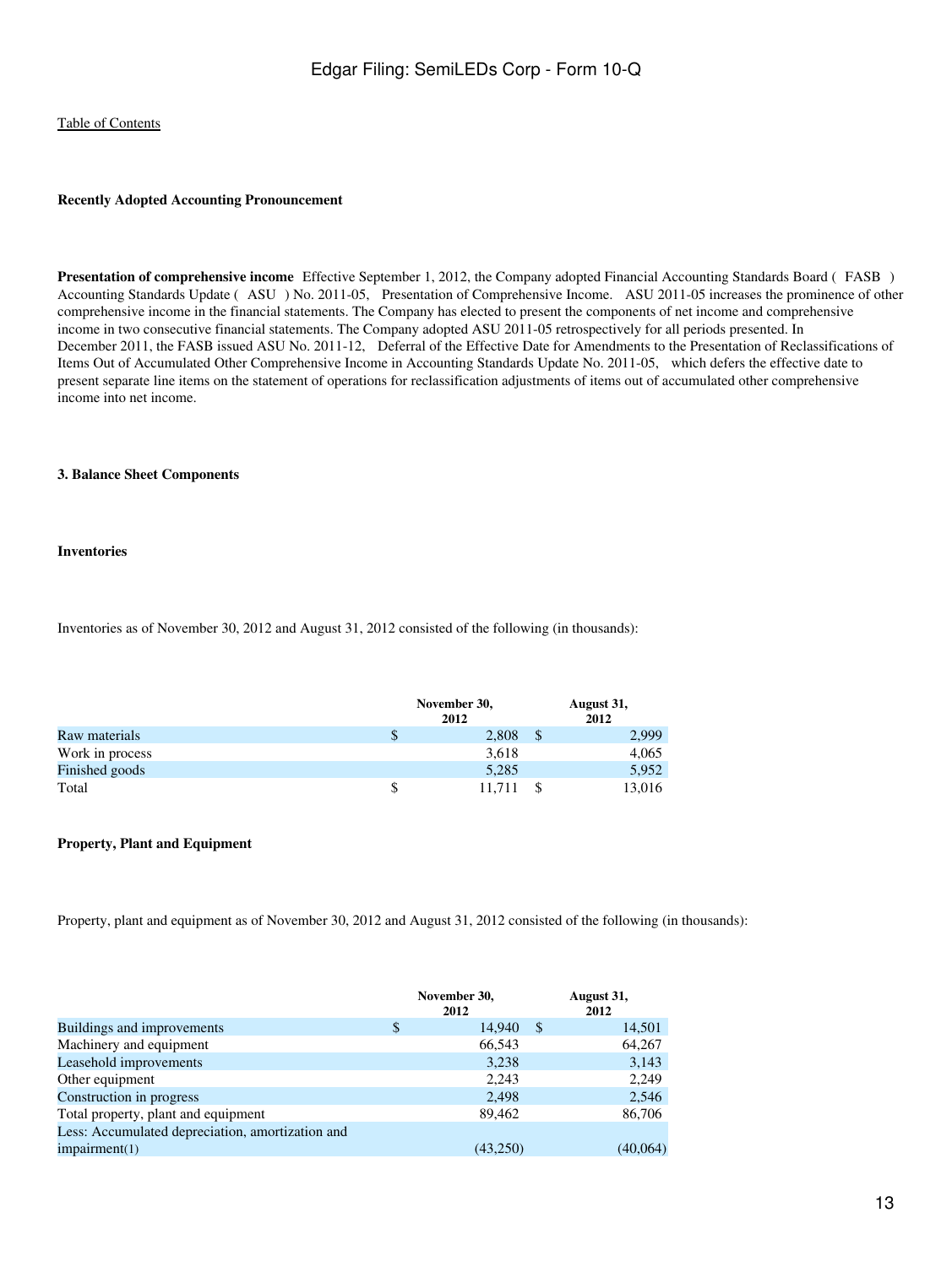# Property, plant and equipment, net  $$ 46,212 \text{ $8} 46,642$ Edgar Filing: SemiLEDs Corp - Form 10-Q

<sup>(1)</sup> Includes an impairment charge of \$7,507 thousand on certain of the Companys property, plant and equipment for the year ended August 31, 2012. The impairment charge was primarily related to machinery and equipment used in the manufacturing of LED chips.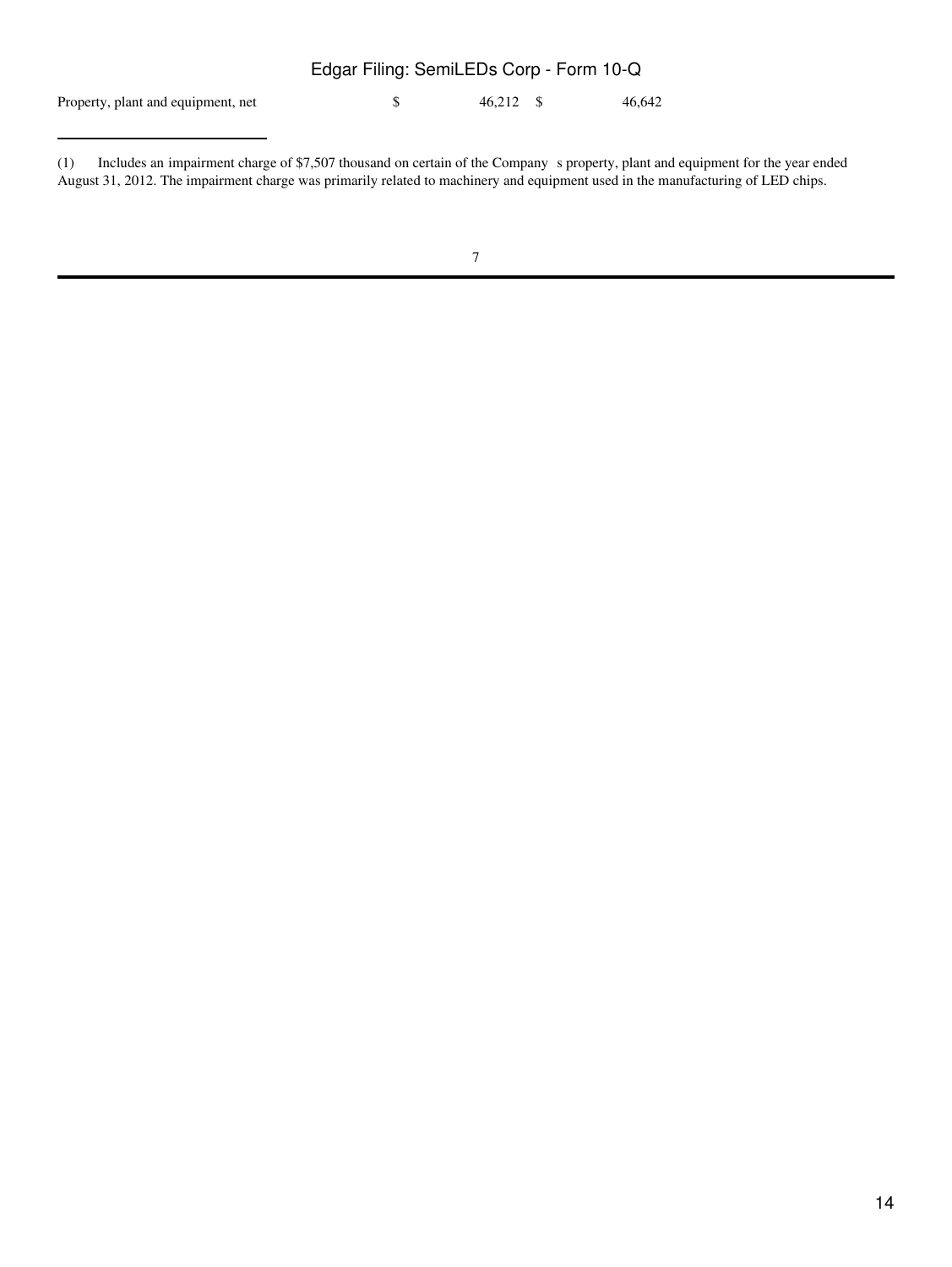## **Intangible Assets**

Intangible assets as of November 30, 2012 and August 31, 2012 consisted of the following (in thousands):

|                        | <b>November 30, 2012</b>                                            |                                    |       |                                    |     |   |                                  |  |
|------------------------|---------------------------------------------------------------------|------------------------------------|-------|------------------------------------|-----|---|----------------------------------|--|
|                        | Weighted<br>Average<br><b>Amortization</b><br><b>Period</b> (Years) | Gross<br>Carrying<br><b>Amount</b> |       | Accumulated<br><b>Amortization</b> |     |   | <b>Net</b><br>Carrying<br>Amount |  |
| Patents and trademarks | 17                                                                  | \$                                 | 613   | S                                  | 160 | S | 453                              |  |
| Acquired technology    | 4                                                                   |                                    | 172   |                                    | 115 |   | 57                               |  |
| Customer relationships |                                                                     |                                    | 1,377 |                                    | 367 |   | 1,010                            |  |
| Total                  |                                                                     | \$                                 | 2.162 |                                    | 642 |   | 1.520                            |  |

|                        | <b>August 31, 2012</b>                                              |                             |       |                                    |     |                                         |       |  |
|------------------------|---------------------------------------------------------------------|-----------------------------|-------|------------------------------------|-----|-----------------------------------------|-------|--|
|                        | Weighted<br>Average<br><b>Amortization</b><br><b>Period</b> (Years) | Gross<br>Carrying<br>Amount |       | Accumulated<br><b>Amortization</b> |     | <b>Net</b><br>Carrying<br><b>Amount</b> |       |  |
| Patents and trademarks | 17                                                                  | \$                          | 585   | \$                                 | 146 | S                                       | 439   |  |
| Acquired technology    | 4                                                                   |                             | 167   |                                    | 101 |                                         | 66    |  |
| Customer relationships |                                                                     |                             | 1.337 |                                    | 290 |                                         | 1,047 |  |
| Total                  |                                                                     | \$                          | 2.089 |                                    | 537 |                                         | 1.552 |  |

#### **4. Investments in Unconsolidated Entities**

The Company s ownership interest and investments in unconsolidated entities as of November 30, 2012 and August 31, 2012 consisted of the following (in thousands, except percentages):

|                                     | <b>November 30, 2012</b> |    | <b>August 31, 2012</b> |                         |    |        |
|-------------------------------------|--------------------------|----|------------------------|-------------------------|----|--------|
|                                     | Percentage<br>Ownership  |    | Amount                 | Percentage<br>Ownership |    | Amount |
| Equity method investments:          |                          |    |                        |                         |    |        |
| SILQ (Malaysia) Sdn. Bhd.           | 50%                      | \$ | 478                    | 50%                     | \$ | 525    |
| Xurui Guangdian Co., Ltd.           |                          |    |                        |                         |    |        |
| (China SemiLED <sub>s</sub> )       | 49%                      |    |                        | 49%                     |    |        |
| SS Optoelectronics Co., Ltd.        |                          |    |                        |                         |    |        |
| (SS Optoelectronics)                |                          |    |                        | 49%                     |    | 248    |
| Cost method investments             | Various                  |    | 3.957                  | Various                 |    | 1,048  |
| Total investments in unconsolidated |                          |    |                        |                         |    |        |
| entities                            |                          | \$ | 4.435                  |                         | \$ | 1.821  |

There were no dividends received from unconsolidated entities through November 30, 2012.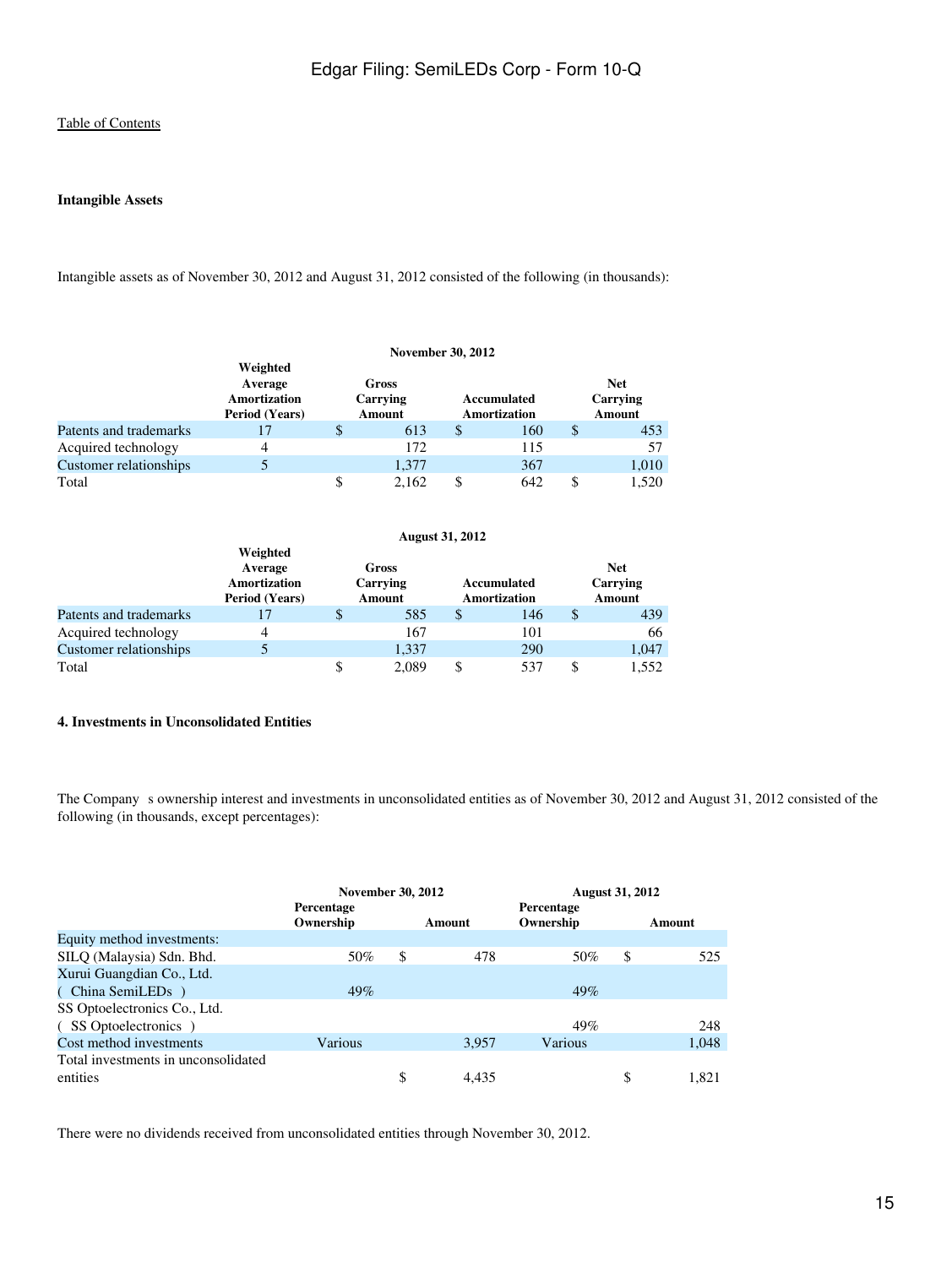#### **Equity Method Investments**

In December 2009, the Company contributed \$14.7 million to acquire a 49% ownership interest in China SemiLEDs, which resulted in the Companys share of net assets of China SemiLEDs exceeding the carrying value of this investment by \$7.3 million. Commencing during the year ended August 31, 2011, this difference has been amortized to income and the investment in China SemiLEDs over the weighted average useful life of the tangible assets used in the operations of China SemiLEDs, which is 11 years beginning in the period those assets were put in place and ready for their intended use. As of August 31, 2012, the carrying amount of the Companys investment in China SemiLEDs was reduced to zero as a result of the Company recognizing its proportionate share of the net loss reported by China SemiLEDs, including an impairment charge on long-lived assets. The excess of the Company s share of the net assets of China SemiLEDs over the carrying value of this investment was \$4.6 million as of August 31, 2012. Because the Company has no obligation or intention to provide additional funding to China SemiLEDs, the Company has suspended using the equity method of accounting and will no longer recognize its equity in the net losses of China SemiLEDs, nor will it continue to amortize the excess of the Company s share of the net assets of China SemiLEDs over the carrying value of this investment until its share of future income, if any, from China SemiLEDs is sufficient to recover its share of the cumulative losses that have not previously been recognized.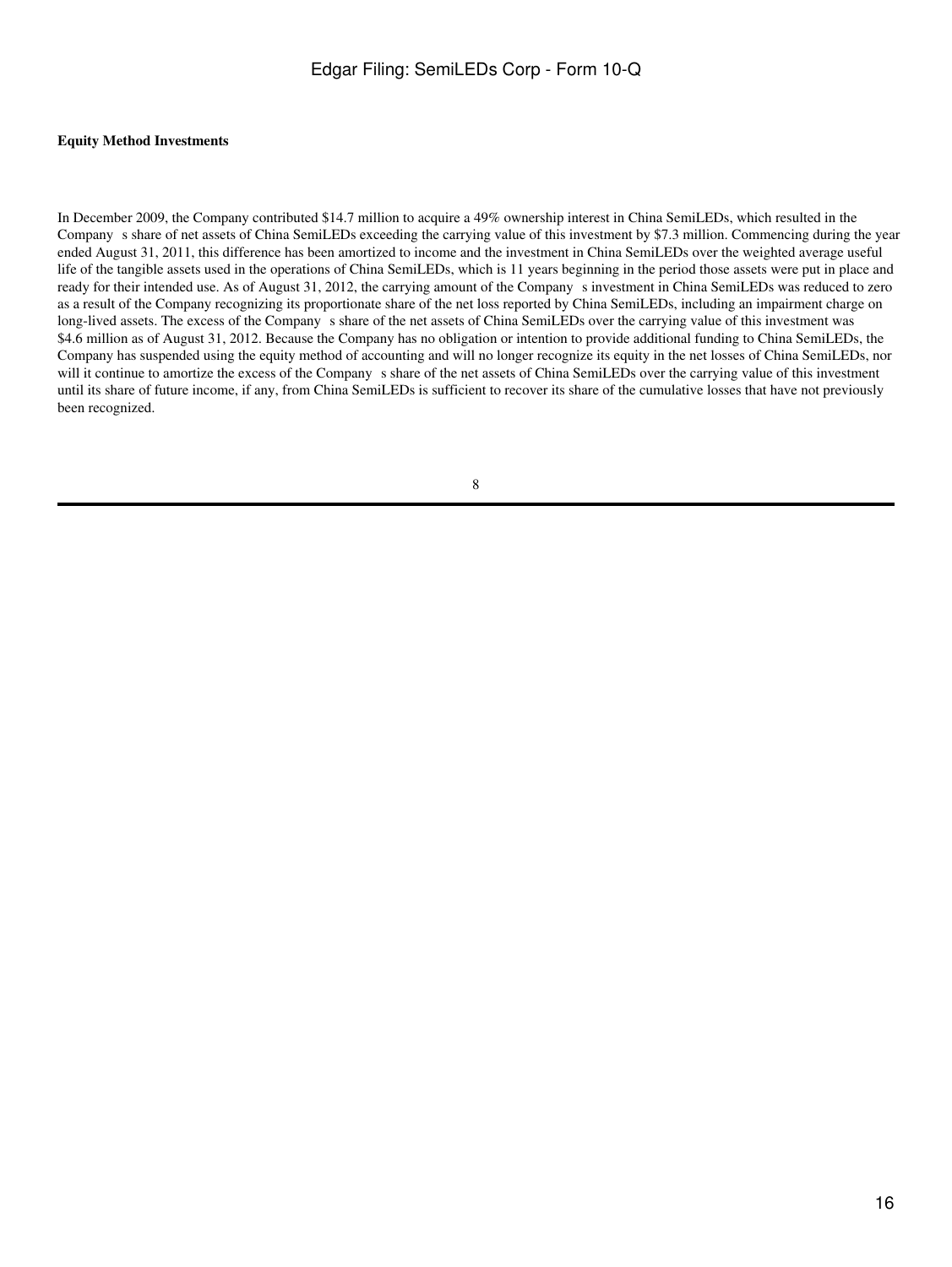#### [Table of Contents](#page-2-0)

In September 2012, SS Optoelectronics was dissolved in accordance with the joint venture agreement and the Company received return of investment of \$250 thousand.

The fair value of the Company s investments in the non-marketable stock of its equity method investees is not readily available. These investments, except for China SemiLEDs which had a zero carrying amount at November 30, 2012, are assessed for impairment when events or changes in circumstances indicate that the carrying amounts may not be recoverable.

#### **Cost Method Investments**

In October 2012, the Company acquired a 9.9% equity interest in High Power Optoelectronics, Inc. (HPO) for total cash consideration of \$2.9 million and has an option to increase its equity interest to more than 50% within one year of the acquisition. The fair values of the Companys cost method investments are not readily available. All cost method investments are assessed for impairment when events or changes in circumstances indicate that the carrying amounts may not be recoverable.

#### **5. Commitments and Contingencies**

**Operating Lease Agreements** The Company has several operating leases with unrelated parties, primarily for land, plant and office spaces in Taiwan, which are noncancellable and which expire at various dates between January 2013 and December 2020. Lease expense related to these noncancellable operating leases was \$202 thousand and \$200 thousand during the three months ended November 30, 2012 and 2011. Lease expense is recognized on a straight-line basis over the term of the lease. The aggregate future noncancellable minimum rental payments for the Company s operating leases as of November 30, 2012 consisted of the following (in thousands):

| <b>Years Ending August 31,</b> | <b>Operating</b><br><b>Leases</b> |
|--------------------------------|-----------------------------------|
| Remainder of 2013              | \$<br>669                         |
| 2014                           | 867                               |
| 2015                           | 945                               |
| 2016                           | 888                               |
| 2017                           | 272                               |
| Thereafter                     | 246                               |
| Total                          | \$<br>3,887                       |

**Purchase Obligations** The Company had purchase commitments for property, plant and equipment in the amount of \$3.7 million as of oth November 30, 2012 and August 31, 2012.

Litigation From time to time, the Company is subject to legal proceedings and claims arising in the ordinary course of business. There were no material pending legal proceedings and claims as of November 30, 2012 and, to the best knowledge of management, there were none threatened as of November 30, 2012.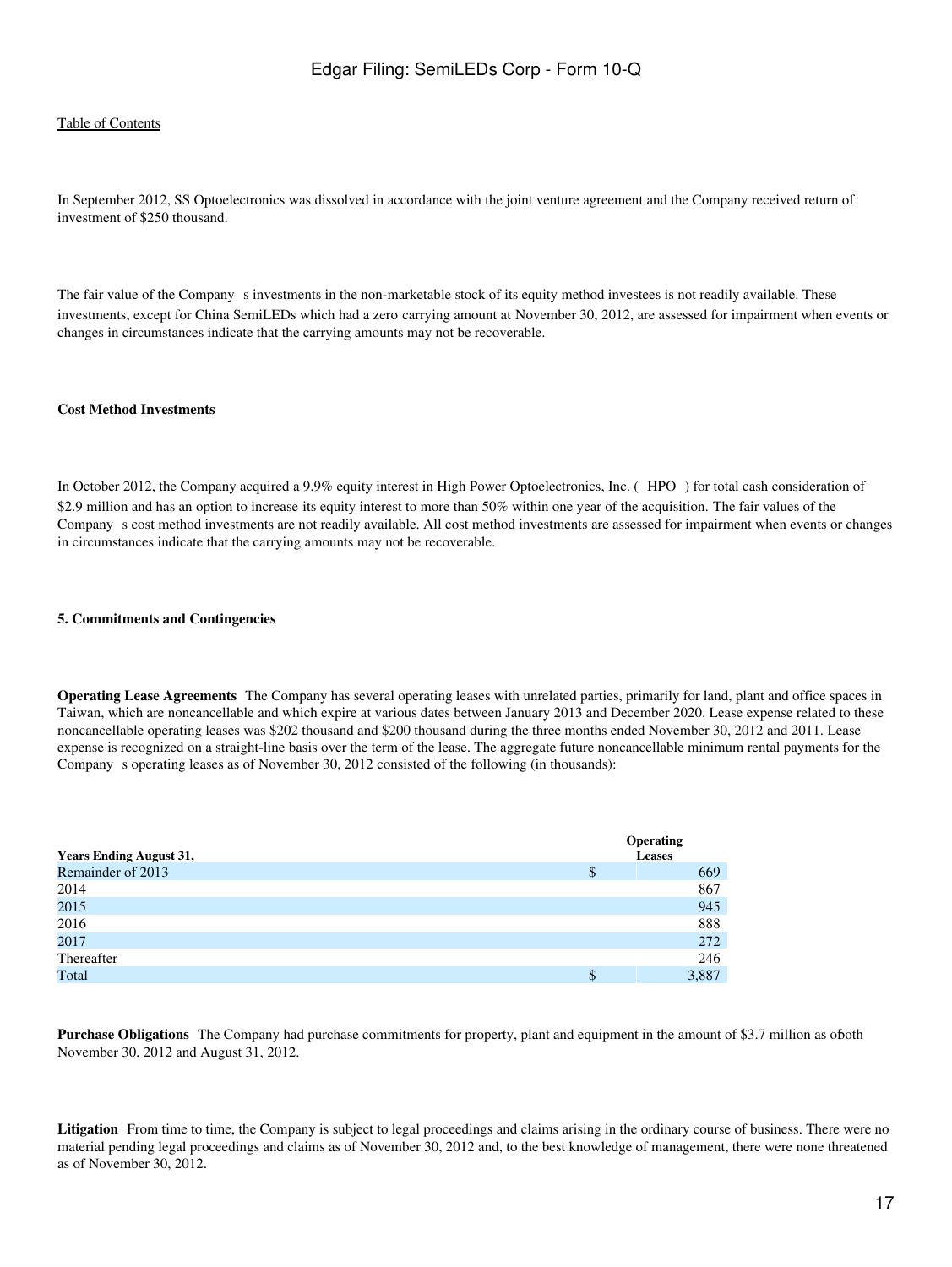#### **6. Stock-based Compensation**

As of August 31, 2010, the Company had one stock-based compensation plan (the 2005 Plan). In November 2010, SemiLEDs board of directors and its stockholders approved the 2010 Equity Incentive Plan (the 2010 Plan), discussed further below, which became effective upon the completion of the initial public offering on December 8, 2010.

In September 2012, SemiLEDs granted options for 100 thousand shares of SemiLEDs common stock to an executive officer of the Company. The options vest over four years at a rate of 25% on each anniversary of the vesting start date and the options have a contractual term of ten years, subject to earlier expiration in the event of the holder s termination. The exercise price of stock options of \$1.72 was equal to the closing price of the common stock on the date of grant.

The grant date fair value of stock options is determined using the Black-Scholes option-pricing model. The Black-Scholes option-pricing model requires inputs including the trading price of SemiLEDs common stock on the date of grant, the term that the stock options are expected to be outstanding, the implied stock volatilities of several of the Companys publicly-traded peers over the expected term of stock options, risk-free interest rate and expected dividend. Each of these inputs is subjective and generally requires significant judgment to determine. The grant date fair value of stock units is based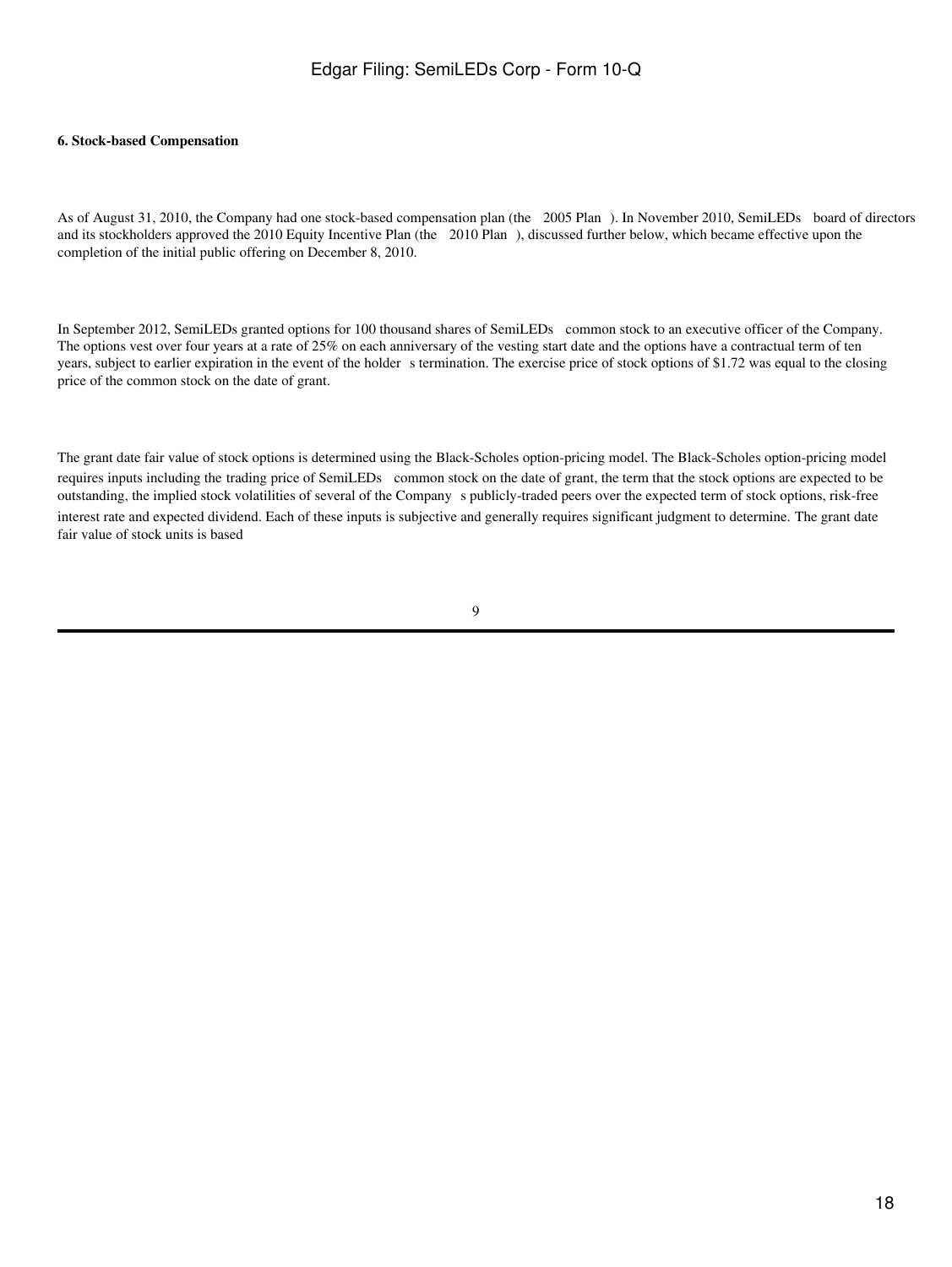## [Table of Contents](#page-2-0)

upon the market price of SemiLEDs common stock on the date of the grant. This fair value is amortized to compensation expense over the vesting term.

Stock-based compensation expense is recorded net of estimated forfeitures such that expense is recorded only for those stock-based awards that are expected to vest. A forfeiture rate is estimated at the time of grant and revised, if necessary, in subsequent periods if actual forfeitures differ from initial estimates. A forfeiture rate of zero is estimated for stock-based awards with vesting term that is less than one year from the date of grant.

A summary of the stock-based compensation expense for the three months ended November 30, 2012 and 2011 was as follows (in thousands):

|                                     |   | <b>Three Months Ended</b><br>November 30, |   |      |
|-------------------------------------|---|-------------------------------------------|---|------|
|                                     |   | 2012                                      |   | 2011 |
| Cost of revenues                    | S | 183                                       | S | 170  |
| Research and development            |   | 94                                        |   | 49   |
| Selling, general and administrative |   | 59                                        |   | 432  |
|                                     |   | 336                                       |   |      |

#### **7. Net Loss Per Share of Common Stock**

The following shares and stock-based compensation plan awards were excluded from the computation of diluted net loss per share of common stock for the periods presented because including them would have been anti-dilutive (in thousands):

|                                                        |      | <b>Three Months Ended</b><br>November 30. |
|--------------------------------------------------------|------|-------------------------------------------|
|                                                        | 2012 | 2011                                      |
| Stock units and stock options to purchase common stock |      |                                           |
| Common stock subject to repurchase                     |      |                                           |

#### **8. Income Taxes**

The Company s loss before income taxes for the three months ended November 30, 2012 and 2011 consisted of the following (in thousands):

|                 | <b>Three Months Ended</b><br>November 30, |         |
|-----------------|-------------------------------------------|---------|
|                 | 2012                                      | 2011    |
| U.S. operations | \$<br>(693)                               | (2,359) |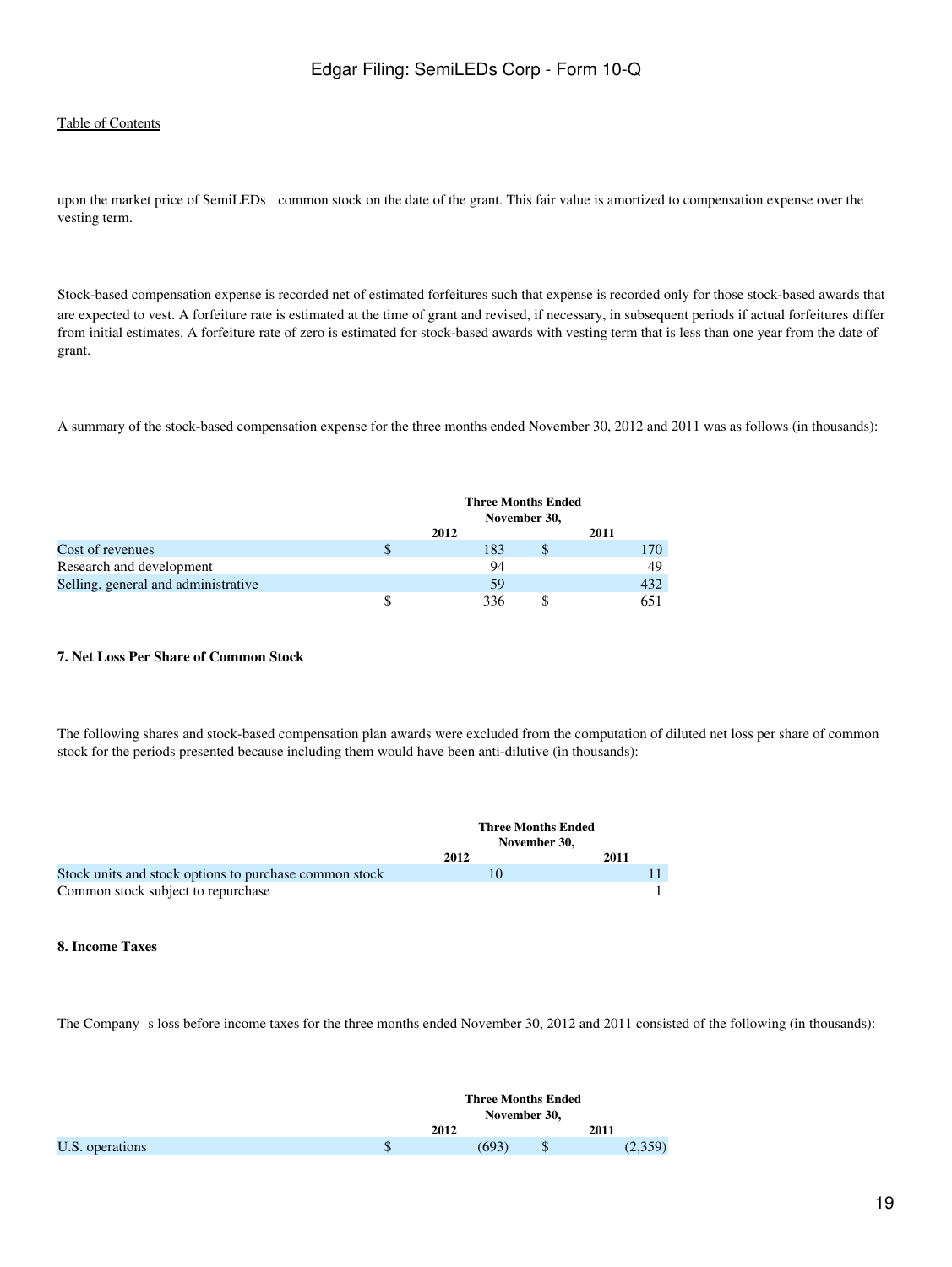|                          | Edgar Filing: SemiLEDs Corp - Form 10-Q |         |         |
|--------------------------|-----------------------------------------|---------|---------|
| Foreign operations       |                                         | (8.425) | (5.472) |
| Loss before income taxes |                                         | (9.118) | (7,831) |

As of November 30, 2012 and August 31, 2012, the Company had \$149 thousand and \$145 thousand of unrecognized tax benefits related to tax positions taken in prior periods, all of which would impact the Company s effective tax rate if recognizedThe impact would be offset by an adjustment to the valuation allowance.

Accrued interest and penalties related to unrecognized tax benefits were immaterial. The Company files income tax returns in the United States, various U.S. states and certain foreign jurisdictions. The tax years 2005 through 2011 remain open in most jurisdictions. The Company is not currently under examination by income tax authorities in U.S. federal and state or foreign jurisdictions.

<sup>10</sup>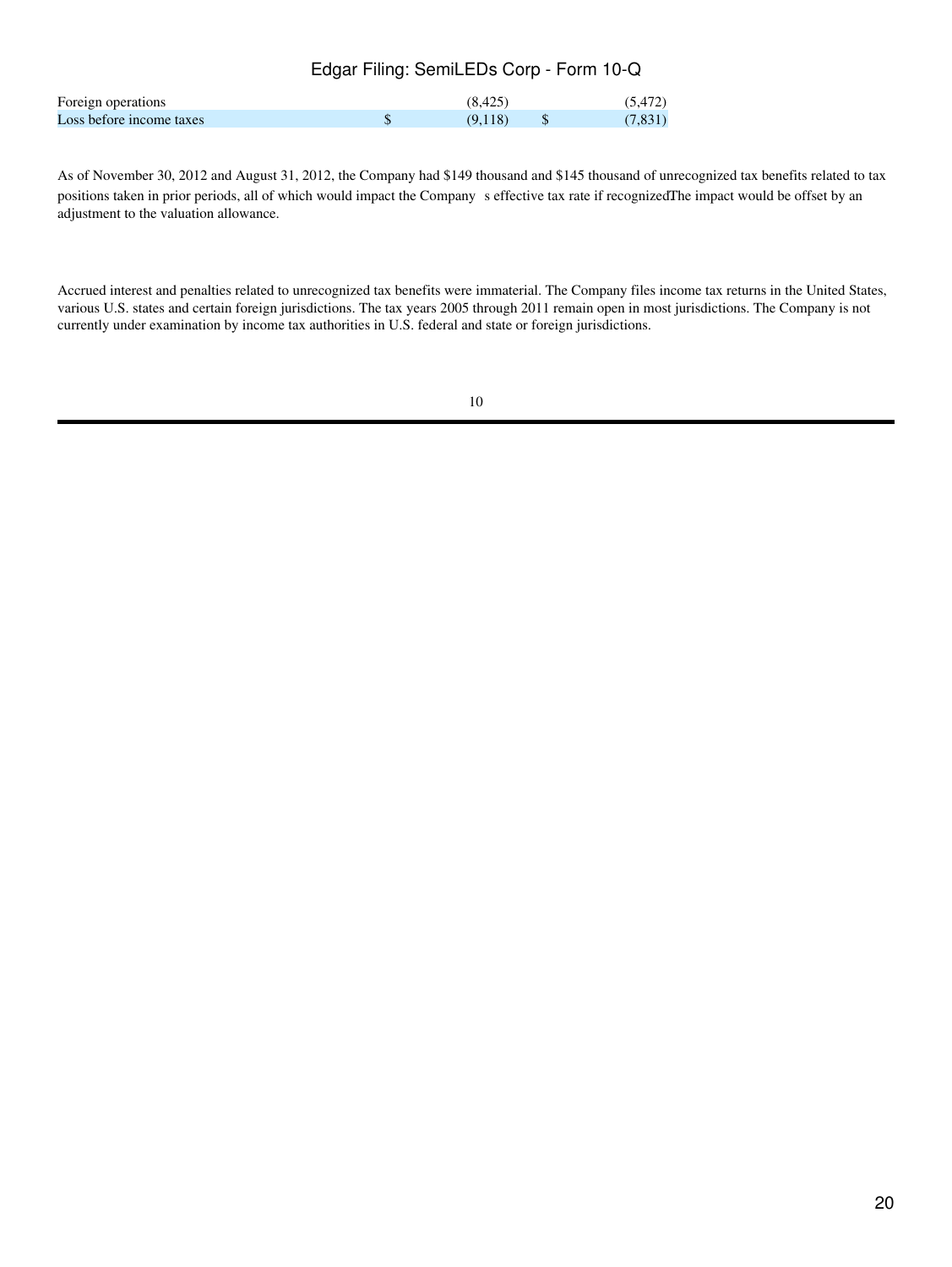#### **9. Related-Party Transactions**

The following material related-party transactions were reported in the Company sunaudited interimcondensed consolidated statements of operations during the three months ended November 30, 2012 and 2011 (in thousands):

|                        |                             | <b>Three Months Ended</b><br>November 30, |      |      |     |
|------------------------|-----------------------------|-------------------------------------------|------|------|-----|
| <b>Related Parties</b> | <b>Transactions</b>         |                                           | 2012 | 2011 |     |
| China SemiLEDs         | Sales of goods              | <sup>\$</sup>                             |      |      | 26  |
| China SemiLEDs         | Rendering of service        |                                           |      |      | 240 |
| China SemiLEDs         | Purchase of goods           |                                           | 20   |      |     |
| China SemiLEDs         | Gain on disposal of patents |                                           |      |      |     |

Goods were bought and sold and services were provided in the ordinary course of business at prices and on terms negotiated on an arms length basis. Income from the assignment of 13 patents to China SemiLEDs pursuant to a patent assignment and license agreement entered into in March 2011 was initially deferred and is being amortized in other income over the life of the assigned patents.

In September 2011, the Company sold equipment to China SemiLEDs for total consideration of \$244 thousand, determined based on the net book value of such equipment. Consequently, no gain or loss was recognized. The amount due from China SemiLEDs for this transaction of \$244 thousand has been fully provided for in the allowance for doubtful accounts receivable from China SemiLEDs.

In July 2012, the Company, through a wholly owned subsidiary, entered into an unsecured Renminbi-denominated loan agreement to provide short-term lines of credit that permitted China SemiLEDs to borrow from the Company from time to time in an aggregate principal amount of up to RMB1.4 million (approximately \$0.2 million) for working capital purposes. Under the agreement, the term of each borrowing could not exceed three calendar months from the date of each drawdown. Interest is calculated on a variable basis based on the three-month lending rate published by the People s Bank of China multiplied by 1.1, which is comparable to that charged on China SemiLEDs bank borrowings. Total outstanding balances on these lines of credit were \$0.2 million as of both November 30, 2012 and August 31, 2012. China SemiLEDs defaulted in its obligations to repay these amounts, which have been fully provided for in the allowance for doubtful accounts receivable from China SemiLEDs.

Amounts due from and to China SemiLEDs as of November 30, 2012 and August 31, 2012 were reported in the Companys consolidated balance sheets as follows (in thousands):

|                                                         | November 30,<br>2012 | August 31,<br>2012 |
|---------------------------------------------------------|----------------------|--------------------|
| Accounts and notes receivable from related parties, net |                      |                    |
| of allowance for doubtful accounts of \$1,416 and       |                      |                    |
| \$1,405 as of November 30, 2012 and August 31, 2012,    |                      |                    |
| respectively                                            | S                    |                    |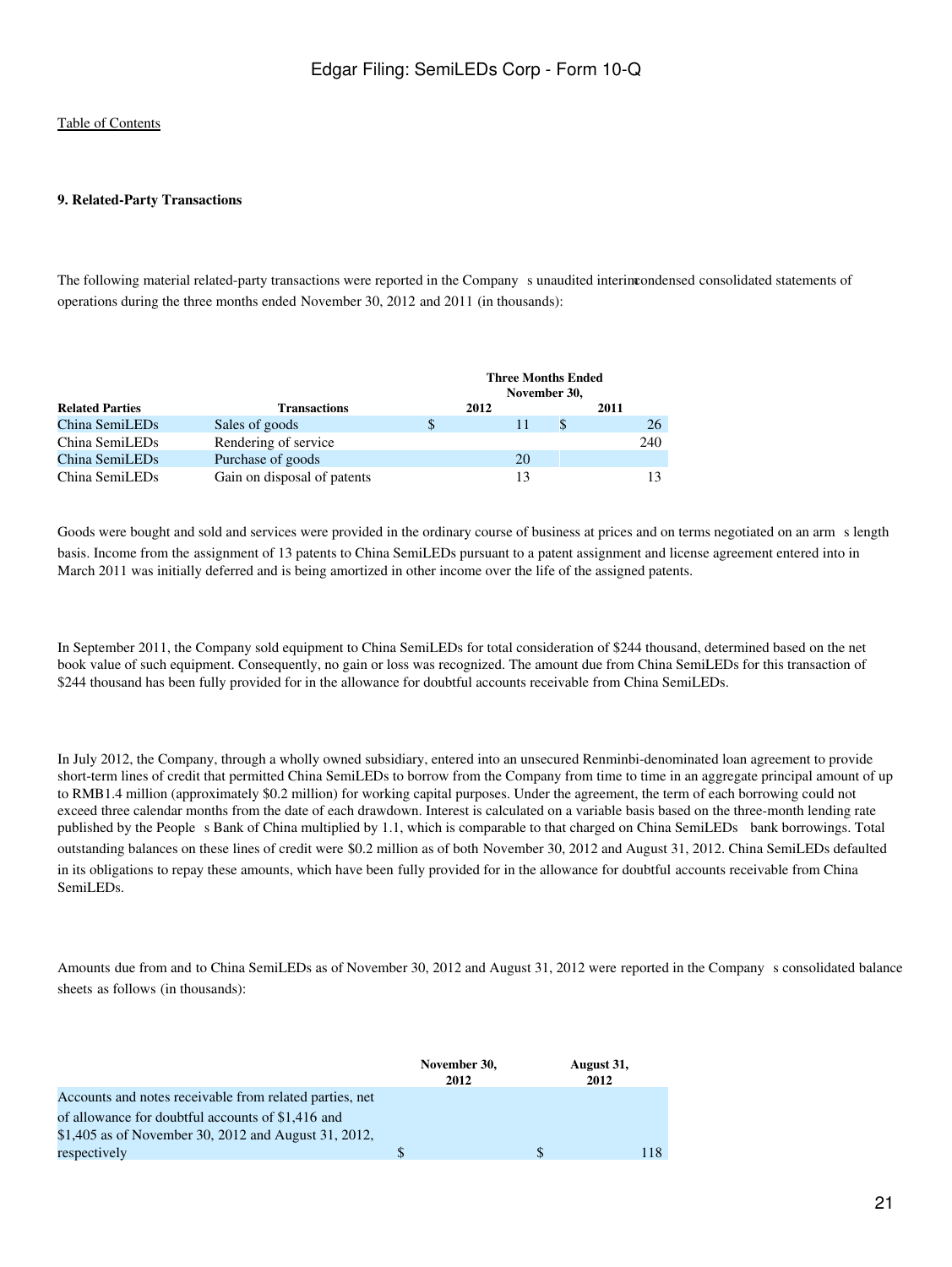Other current liabilities \$ 5 65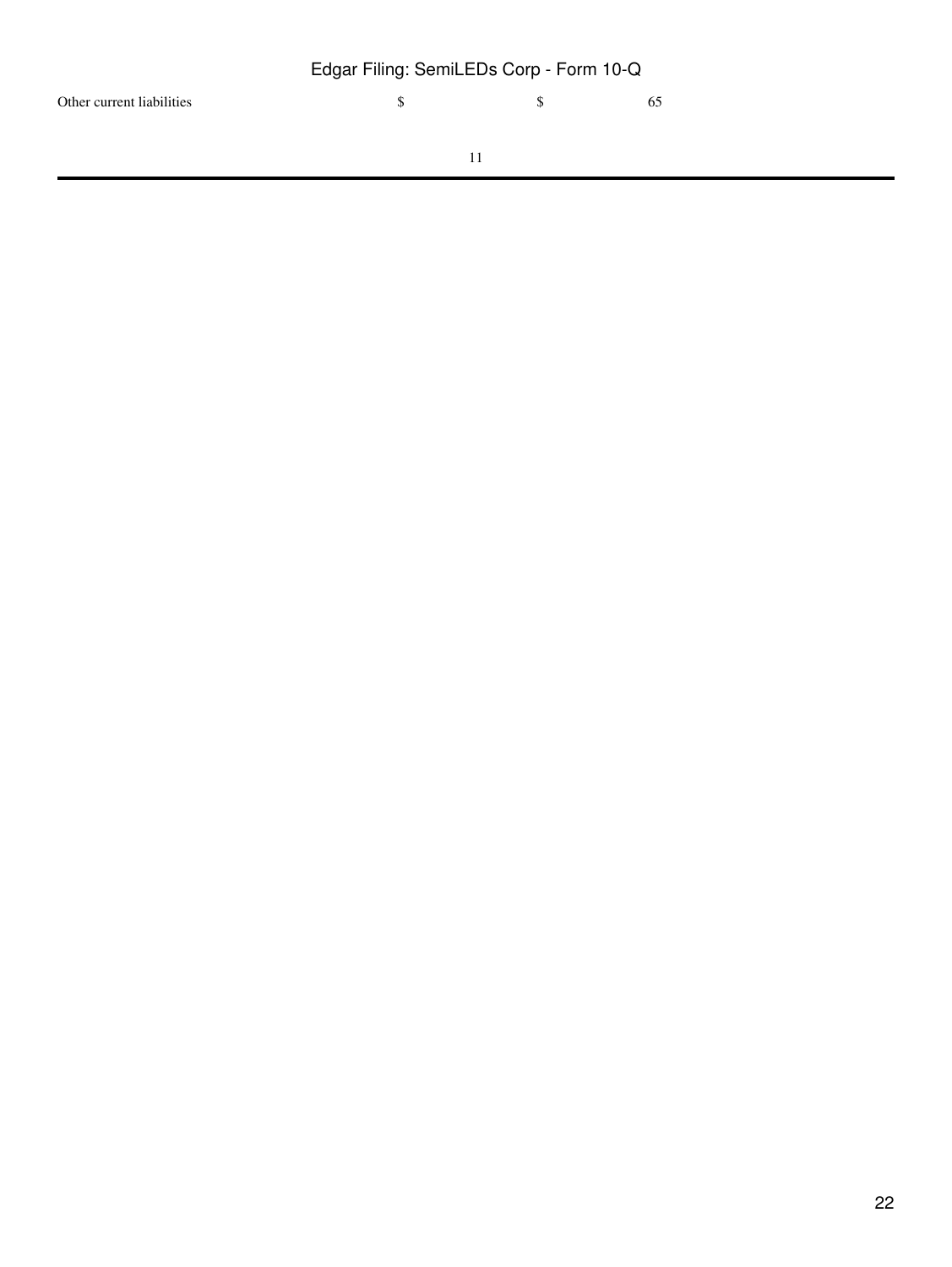#### <span id="page-22-0"></span>Item 2. Management s Discussion and Analysis of Financial Condition and Results of Operations

#### **Forward Looking Statements**

This Quarterly Report on Form 10-Q, or this Quarterly Report, contains forward-looking statements within the meaning of Section 21E of the Securities Exchange Act of 1934, as amended, or the Exchange Act. All statements other than statements of historical facts contained in this Quarterly Report, including statements regarding the future results of operations of SemiLEDs Corporation, or we, our or the Company, and financial position, strategy and plans, and our expectations for future operations, are forward-looking statements. Any statements contained herein that are not statements of historical facts may be deemed to be forward-looking statements. The words believe, may, should, plan, potential, project, will, estimate, continue, anticipate, design, intend, expect and similar expressions are intended to identify forw statements. We have based these forward-looking statements largely on our current expectations and projections about future events and trends that we believe may affect our financial condition, results of operations, strategy, short-term and long-term business operations and objectives, and financial needs. These forward-looking statements are subject to a number of risks, uncertainties and assumptions, and actual results and the timing of certain events could differ materially and adversely from those anticipated or implied in the forward-looking statements as a result of many factors. These factors include, among other things,

• Our ability to reduce our net losses and to restore our operations to profitability.

• Our ability to successfully manage our operations in the face of the cyclicality, rapid technological change, rapid product obsolescence, declining average selling prices and wide fluctuations in supply and demand typically found in the LED market.

- Competitive pressures from existing and new companies.
- Our ability to grow our revenues generated from the sales of our products and to control our expenses.

• Our ability to successfully introduce new products that we can produce and that customers will purchase in such amounts as to be sufficiently profitable to cover the costs of developing and producing these products, as well as providing us additional net income from operations.

Loss of any of our key personnel, or our failure to attract, assimilate and retain other highly qualified personnel.

• Intellectual property infringement or misappropriation claims by third parties against us or our customers, including our distributor customers.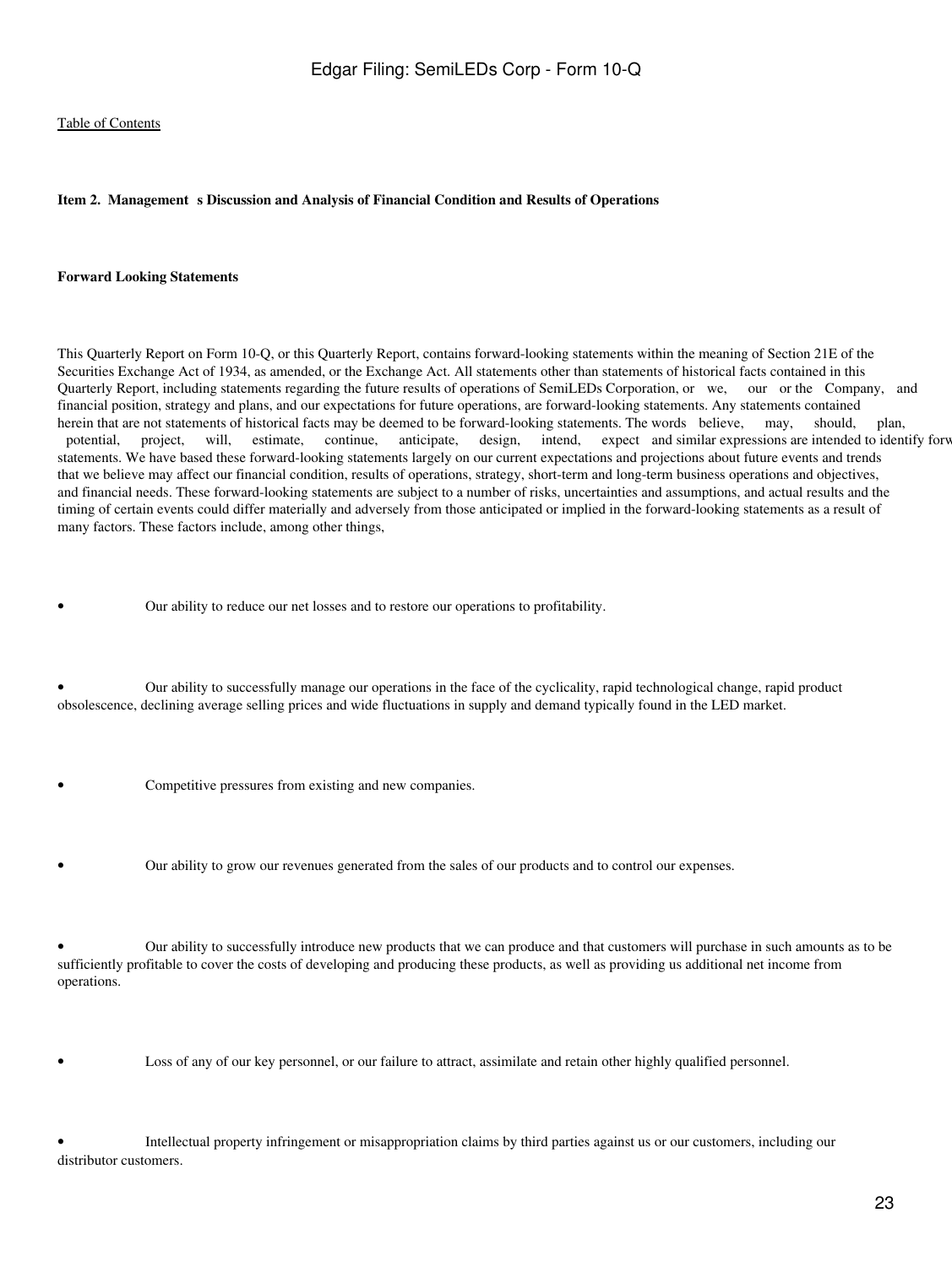• The failure of LEDs to achieve widespread adoption in the general lighting market, or if alternative technologies gain market acceptance.

- Our ability to improve our gross margins.
- The loss of key suppliers or contract manufacturers.
- The inability of contract manufacturers to produce products that satisfy our requirements.
- Our ability to effectively expand or upgrade our production facilities or do so in a timely or cost-effective manner.

• Difficulty in managing our future growth or in responding to a need to contract operations, and the associated changes to our operations.

• Adverse development in those selected markets, including China, Taiwan, Russia and the United States, where our revenues are concentrated.

- Our ability to develop and execute upon a new strategy to exploit the China market.
- The reduction or elimination of government investment in LED lighting or the elimination of, or changes in,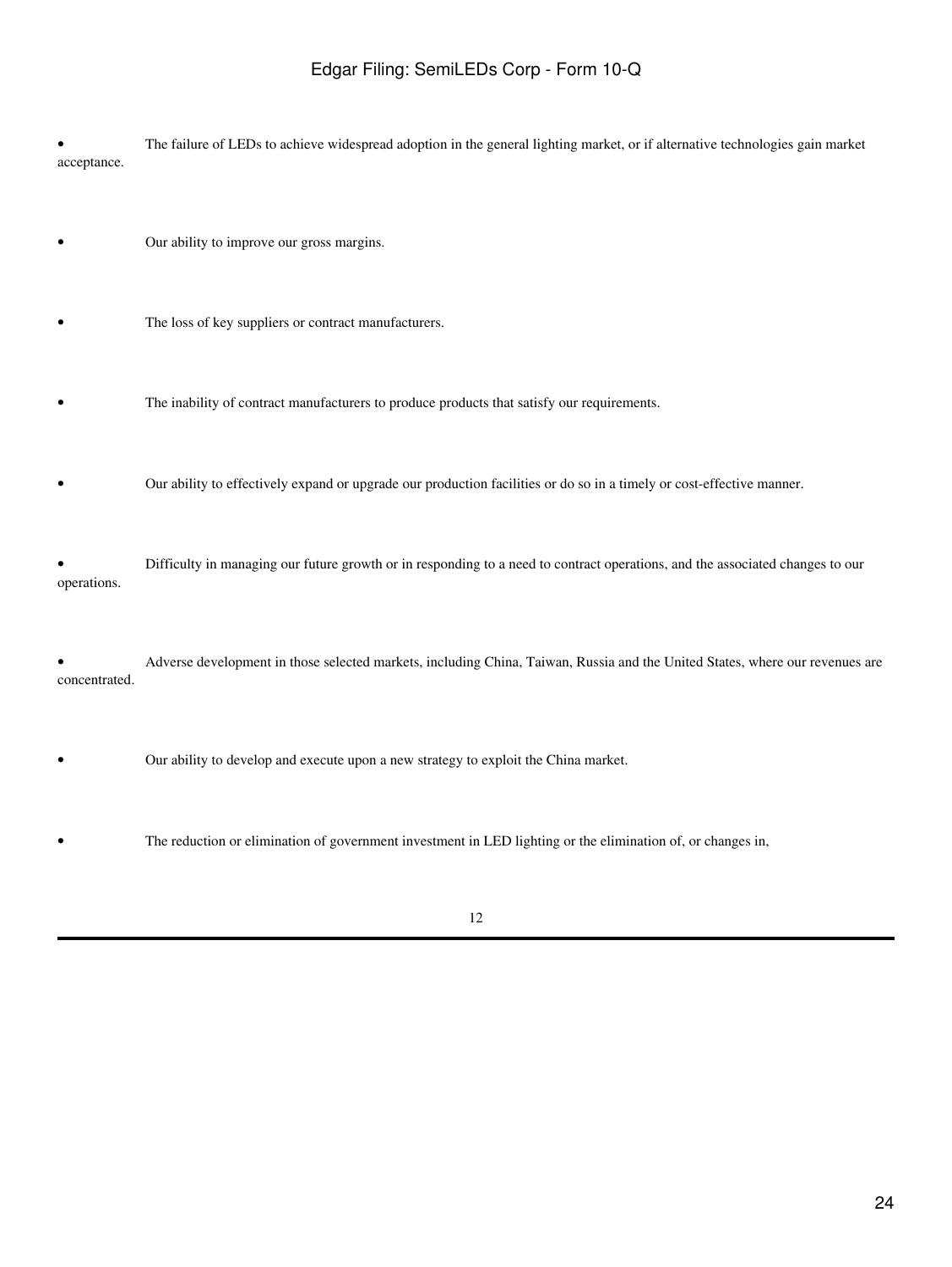#### [Table of Contents](#page-2-0)

policies in certain countries that encourage the use of LEDs over some traditional lighting technologies.

Our ability to cost-effectively produce LED chips using larger wafer sizes.

• Our ability to implement our product innovation strategy effectively, particularly in view of the prohibition against our (and/or our assisting others in) making, using, importing, selling and/or offering to sell in the United States our accused products and/or any device that includes an accused product after October 1, 2012 as a result of the injunction agreed to in connection with the Cree Inc., or Cree, litigation.

Loss of customers.

• Failure of our strategy of marketing and selling our products in jurisdictions with limited intellectual property enforcement regimes.

- Lack of marketing and distribution success by our third-party distributors.
- Our customers ability to produce and sell products incorporating our LED products.
- Our failure to adequately prevent disclosure of trade secrets and other proprietary information.
- Ineffectiveness of our disclosure controls and procedures and our internal control over financial reporting.
- Our ability to profit from existing and future joint ventures, investments, acquisitions and other strategic alliances.
- Impairment of goodwill, long-lived assets or investments;
- Undetected defects in our products that harm our sales and reputation and adversely affect our manufacturing yields.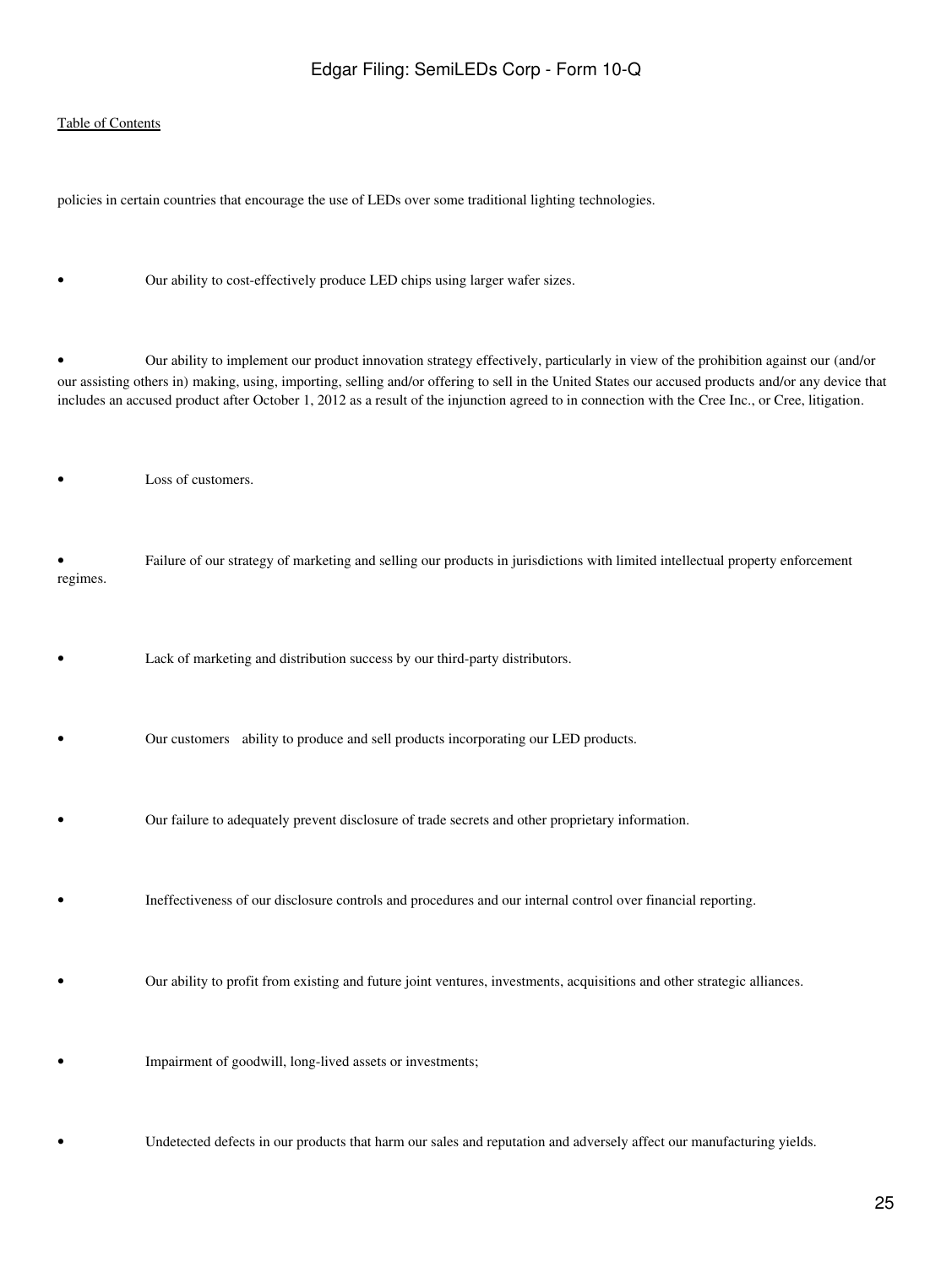The availability of adequate and timely supply of electricity and water for our manufacturing facilities.

• Our ability to comply with existing and future environmental laws and the cost of such compliance.

• The non-compete provisions between us and Xurui Guangdian Co., Ltd., or China SemiLEDs, constraining our ability to grow in China, or actions by China SemiLEDs or the other shareholders of China SemiLEDs that are detrimental to us.

• The ability of SemiLEDs Optoelectronics Co., Ltd., or Taiwan SemiLEDs, to make dividends and other payments to us.

• Our ability to obtain necessary regulatory approvals to make further investments in Taiwan SemiLEDs.

• Catastrophic events such as fires, earthquakes, floods, tornados, tsunamis, typhoons, pandemics, wars, terrorist activities and other similar events, particularly if these events occur at or near our operations, or the operations of our suppliers, contract manufacturers and customers.

The effect of the legal system in the People s Republic of China, or the PRC.

Labor shortages, strikes and other disturbances that affect our operations.

• Deterioration in the relations between the PRC and Taiwan governments.

• Fluctuations in the exchange rate between the U.S. dollar, the New Taiwan, or NT, dollar and other currencies in which our sales, raw materials and component purchases and capital expenditures are denominated.

• Our ability to obtain additional equity capital or credit when necessary for our operations, the difficulty of which may increase if our common stock is delisted from The NASDAQ Stock Market.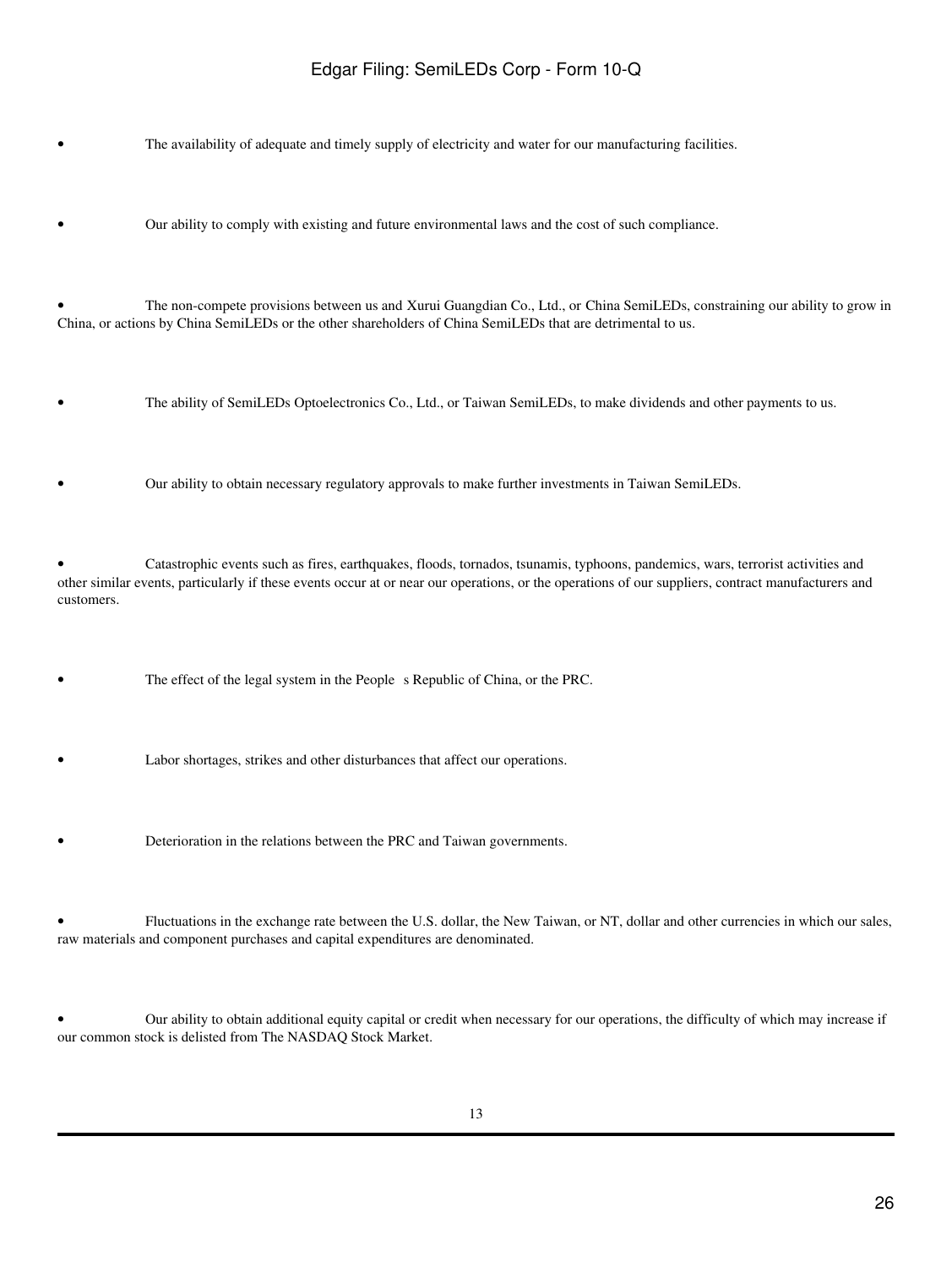#### [Table of Contents](#page-2-0)

Although we believe that the expectations reflected in the forward-looking statements are reasonable, we cannot guarantee future results, levels of activity, performance or achievements. We have not assumed any obligation to, and you should not expect us to, update or revise these statements because of new information, future events or otherwise.

For more information on the significant risks that could affect the outcome of these forward-looking statements, see Item 1A Risk Factors in Part I of our Annual Report on Form 10-K for the fiscal year ended August 31, 2012, or the 2012 Annual Report, and other information provided from time to time in our filings with the Securities and Exchange Commission, or the SEC.

The following discussion and analysis of our financial condition and results of operations is based upon and should be read in conjunction with the unaudited interim condensed consolidated financial statements and the notes and other information included elsewhere in this Quarterly Report, in our 2012 Annual Report, and in other filings with the SEC.

#### **Company Overview**

We develop, manufacture and sell LED chips and LED components that we believe are among the industry-leading LED products on a lumens per watt basis. Our products are used primarily for general lighting applications, including street lights and commercial, industrial and residential lighting. Our LED chips may also be used in specialty industrial applications, such as ultraviolet, or UV, curing of polymers, LED light therapy in medical/cosmetic applications, counterfeit detection, and LED lighting for horticulture applications. Our core products are LED chips and LED components, but lighting products have also become an increasingly important part of our business.

Utilizing our patented and proprietary technology, our manufacturing process begins by growing upon the surface of a sapphire wafer, or substrate, several very thin separate semiconductive crystalline layers of gallium nitride, or GaN, a process known as epitaxial growth, on top of which a mirror-like reflective silver layer is then deposited. After the subsequent addition of a copper alloy layer and finally the removal of the sapphire substrate, we further process this multiple-layered material to create individual LED chips.

We sell blue, green and UV LED chips under our MypLED brand to a customer base that is heavily concentrated in a few select markets, including China, Taiwan, Russia and the United States. We have also recently launched our new Enhanced Vertical, or EV, LED product series in blue, green and UV. We sell our LED chips to packagers or to distributors, who in turn sell to packagers. In addition, we package a portion of our LED chips into LED components, which we sell to distributors and end-customers in selected markets. We also contract other manufacturers to produce for our sale certain LED components products based on our design and technology requirements and under our quality control specifications and final inspection process. Our lighting products customers are primarily original design manufacturers (ODMs) of lighting products and the end-users of lighting devices.

We have developed advanced capabilities and proprietary know-how in: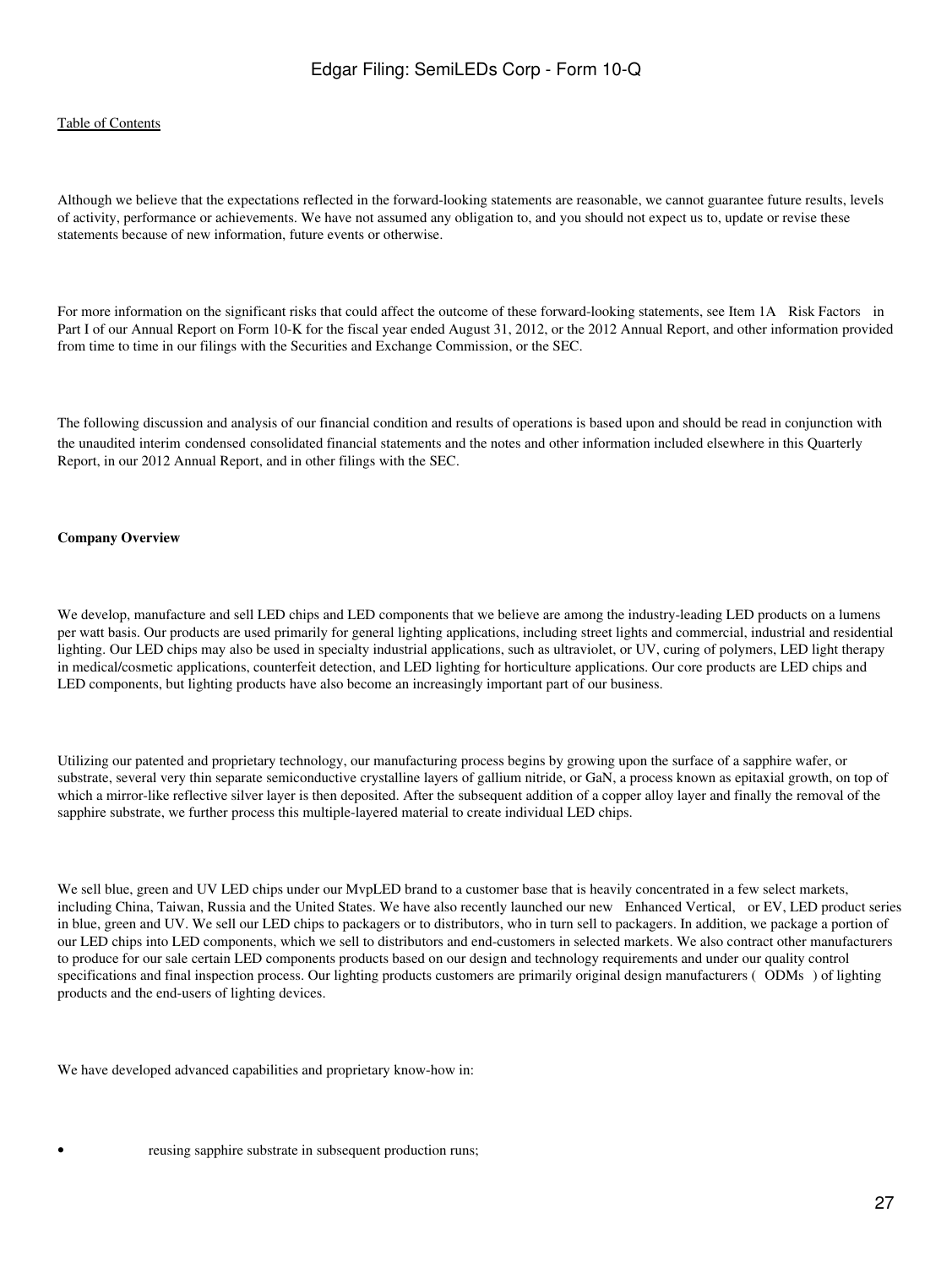• optimizing our epitaxial growth processes to create layers that efficiently convert electrical current into light;

- employing a copper alloy base manufacturing technology to improve our chip s thermal and electrical performance;
- utilizing nanoscale surface engineering to improve usable light extraction; and

• developing a LED structure that generally consists of multiple epitaxial layers which are vertically-stacked on top of and a copper alloy base.

These technical capabilities enable us to produce LED chips that can provide efficacies of greater than 100 lumens per watt when packaged. We believe these capabilities and know-how also allow us to reduce our manufacturing costs and our dependence on sapphire, a costly raw material used in the production of sapphire-based LED devices. In addition, we believe our technological know-how and capabilities will help facilitate our migration to larger wafer sizes.

We were incorporated in Delaware in January 2005 and sold our first LED chips in November 2005. We are a holding company for various wholly and majority owned subsidiaries and joint ventures. Our most significant subsidiary is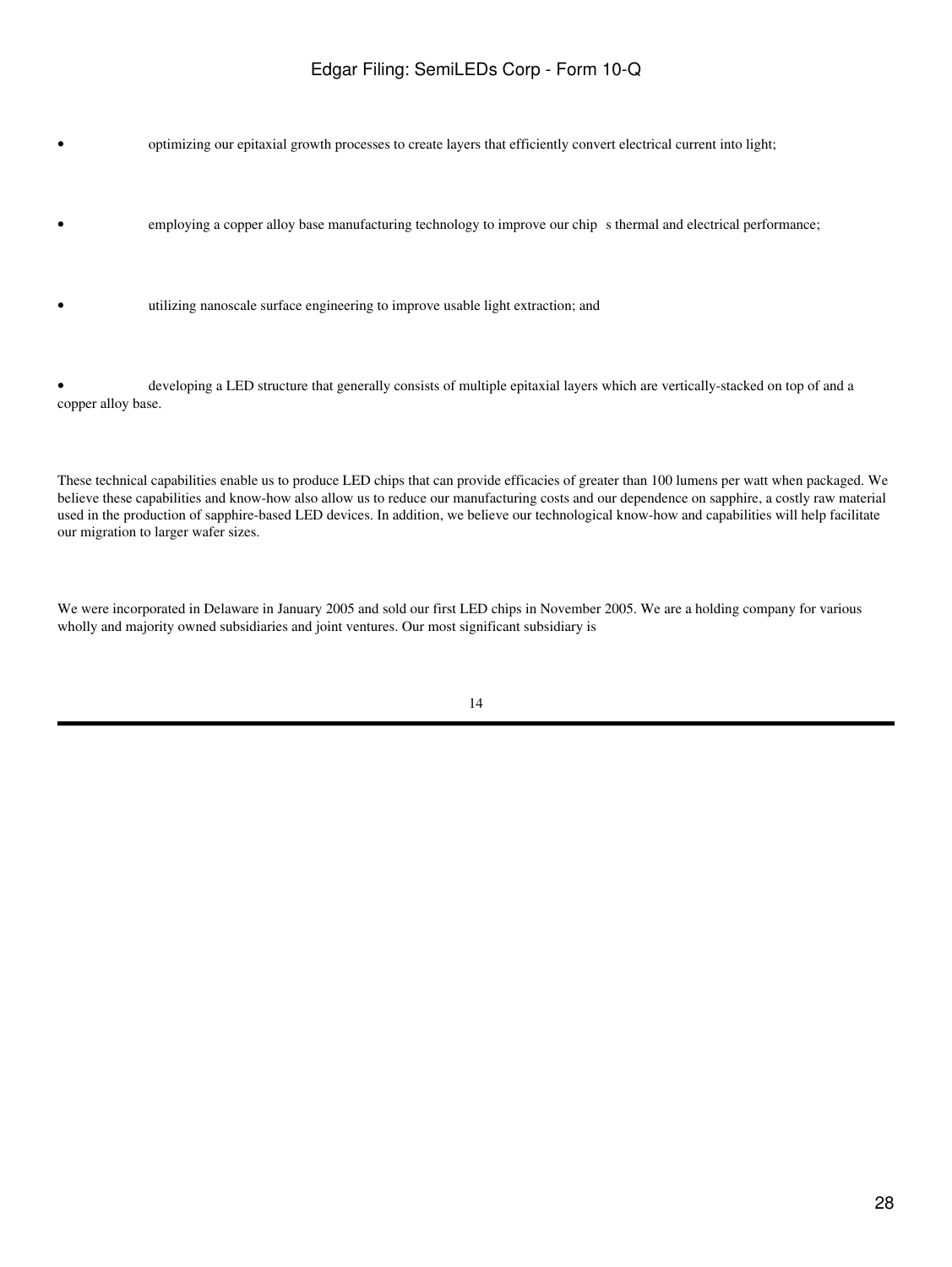#### [Table of Contents](#page-2-0)

our wholly owned operating subsidiary, Taiwan SemiLEDs, where a substantial portion of our assets are held and located, where a substantial portion of our research, development, manufacturing, marketing and sales activities take place, and where most of our employees are based. In August 2011, we acquired a 51% interest in Ning Xiang Technology Co., Ltd., or Ning Xiang, which is engaged in the design, manufacture and sale of lighting fixtures and systems. In addition, as of November 30, 2012, we owned a 50% interest in SILQ (Malaysia) Sdn. Bhd., or SILQ, a joint venture established in Malaysia to design, manufacture and sell lighting fixtures and systems. We account for our investment in SILQ using the equity method of accounting.

As of November 30, 2012, we owned a 49% equity interest in China SemiLEDs, an equity method investee that had originally been significant to our China strategy, but that we wrote down to a carrying value of zero at August 31, 2012. See discussion further below.

In October 2012, the Company acquired a 9.9% equity interest in High Power Optoelectronics, Inc. (HPO) for total cash consideration of \$2.9 million and has an option to increase its equity interest to more than 50% within one year of the acquisition. We have also become the exclusive distributor for HPO s LED products having a wavelength that is 560 microns or shorter and a distributor for those that are longer. In addition, we have entered into a joint research and development agreement with HPO to develop LED products. The acquisition was for strategic reasons, including, among other things, to focus on the Taiwan market, to expand our product portfolio and diversify our sales and to develop complementary technologies and products.

#### **Key Factors Affecting Our Financial Condition, Results of Operations and Business**

The following are key factors that we believe affect our financial condition, results of operations and business:

General economic conditions and geographic concentration. The global financial crisis that began in late 2007 caused extreme disruption in the financial markets. Although the disruption in the global financial markets moderated thereafter, concerns remain that problems affecting the economies and budgets of European Union members, a slowdown in China and some other developing markets and the inability of the United States to sustain a more robust economic recovery, may precipitate wider global contraction that could have a significant impact on the LED industry and our financial results. When the global economy slows or a financial crisis occurs, consumer and government confidence declines, with levels of government grants and subsidies for LED adoption and consumer spending likely to be adversely impacted. Our revenues have been concentrated in a few select markets, including China, Taiwan, Russia and the United States. Given that we are an early-stage company operating in a rapidly changing industry, our sales in specific markets may fluctuate from quarter to quarter. Therefore, our financial results will be impacted by general economic and political conditions in such markets. In addition, we derive a significant portion of our revenues from a limited number of customers. Some of our largest customers and what we produce/have produced for them have changed from quarter to quarter primarily as a result of the timing of discrete, large project-based purchases and broadening customer base, among other things. For the three months ended November 30, 2012, sales to our three largest customers, in the aggregate, accounted for 23% of our revenues.

Industry growth and demand for products and applications using LED chips. The overall adoption of LED lighting devices to replace traditional lighting sources is expected to influence the growth and demand for LED chips and impact our financial performance. Since a substantial portion of our LED chips and LED components and our lighting products is used by end-users in general lighting applications, the adoption of LEDs into these applications will have a strong impact on the demand of LED chips generally and, as a result, for our LED chips, LED components and LED lighting products. Fluctuations in demand of LED lights products will also affect the results of Ning Xiang.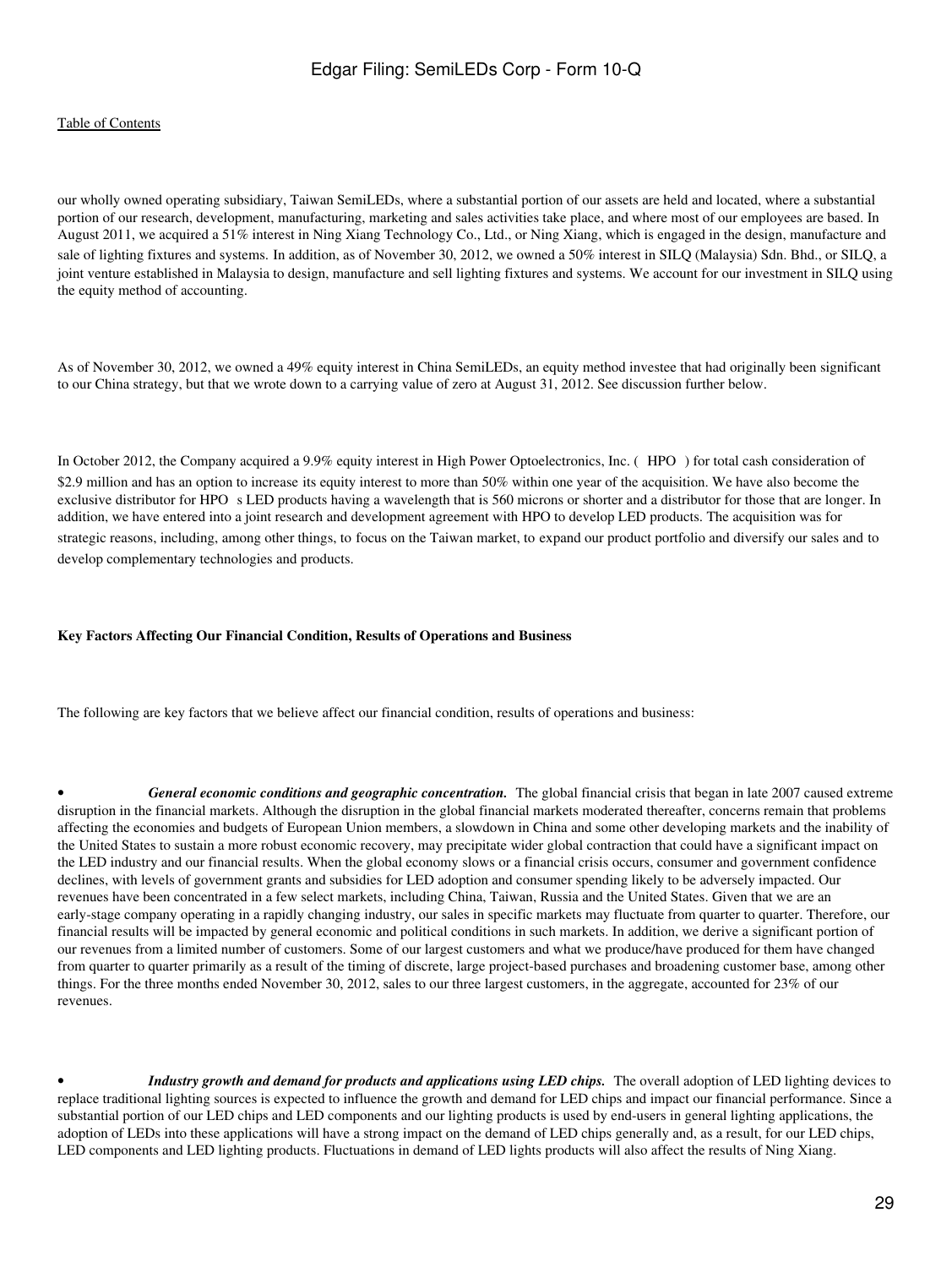• *Average selling price of our products.* Our financial performance is affected by the average selling price of our LED chips and LED components. The price that we charge to our customers is subject to a variety of factors, including prices charged by our competitors, the efficacy of our products, our cost basis, the size of the order and our relationship with the relevant customer, as well as general market and economic conditions. Competition in the markets for LED products is intense, and we expect that competition will continue to increase. Increased competition, which began in calendar year 2011, and continued through the first quarter of our fiscal 2013, created a highly aggressive pricing environment. Some of our competitors have in the past reduced their average selling prices, and the resulting competitive pricing pressures have caused us to similarly reduce our prices, accelerating the decline in the gross margin of our products. When prices decline, we must also write down the value of our inventory. Average selling prices are also affected by the mix of products that we sell in any given period. In particular, as the LED industry develops and technical specifications and market standards change, we must continue to develop and offer competitive products that meet our customers specifications and pricing requirements. Average selling prices for our LED chips and LED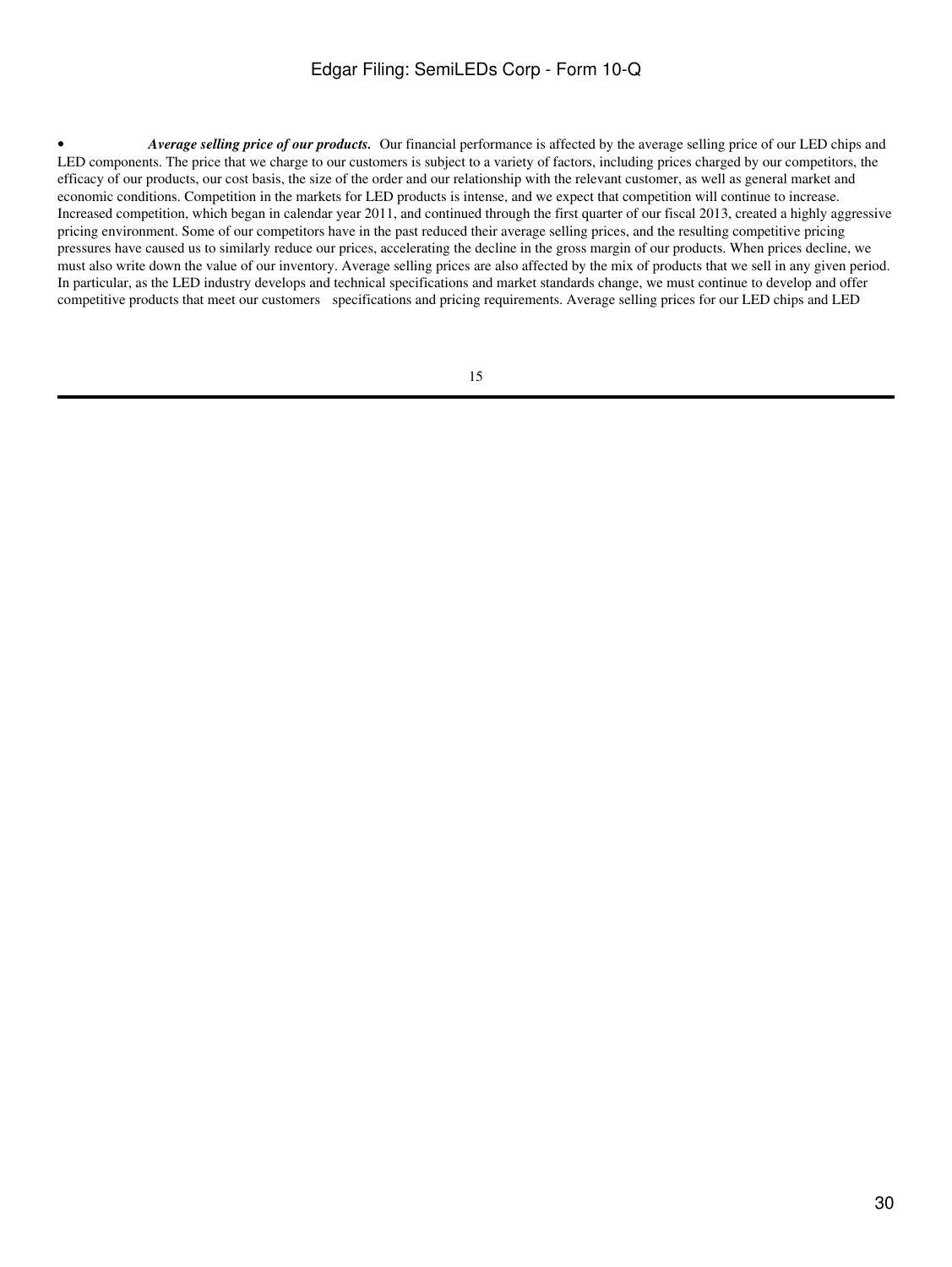#### [Table of Contents](#page-2-0)

components are also impacted to a significant extent by the stage of our products life cycles, with average selling prices being higher early in the life cycle of a product and prices decreasing over time as products age and new products with higher efficacies are introduced. Therefore, our ability to continue to innovate by introducing higher efficacy LED chips at lower costs will have a material influence on our ability to improve our product margins, although in the near term the introduction of such higher efficacy LED chips may further reduce the selling prices of our existing products or render them obsolete. Reduction in the average selling price of LED lighting products will also affect the results of Ning Xiang.

• *Our ability to reduce cost to offset lower average prices.* Competitors may reduce average selling prices faster than our ability to reduce costs, and competitive pricing pressures may accelerate the rate of decline of our average selling prices. To address increased pricing pressure, we have invested in the development of larger wafer sizes, in particular using 4 wafers, which we believe should lower our production costs. We have substantially converted our manufacturing of LED chips based on 4 wafer technology. We have also improved and increased our production yields to reduce the per-unit cost of production for our products. However, such cost savings currently have limited impact on our gross profit, as we suffered from the underutilization of our manufacturing capacity, primarily for our LED chips, starting in the fourth quarter of our fiscal 2011 and continuing through the first quarter of our fiscal 2013, and must absorb a high level of fixed cost such as depreciation. While we intend to focus on managing our costs and expenses, over the long term we expect to be required to invest substantially if we are to grow.

• *Intellectual property issues.* Competitors of ours and other third parties have in the past and will likely from time to time in the future allege that our products infringe on their intellectual property rights. Defending against any intellectual property infringement claims would likely result in costly litigation and ultimately may lead to our not being able to manufacture, use or sell products found to be infringing. We have settled the intellectual property dispute involving Cree. We agreed to the entry of a permanent injunction that was effective October 1, 2012 that precludes us from (and/or from assisting others in) making, using, importing, selling and/or offering to sell in the United States certain accused products and/or any device that includes such an accused product after that date and to payment of a settlement fee for past damages. All remaining claims between Cree and us were withdrawn without prejudice, with each retaining the right to assert them in the future. However, other third parties may also assert infringement claims against our customers with respect to our products, or our customers products that incorporate our technologies or products. Any such legal action or the threat of legal action against us, or our customers, could impair such customers continued demand for our products. This could prevent us from growing or even maintaining our revenues, or cause us to incur additional costs and expenses, and adversely affect our financial condition and results of operations.

• *Our ability to continue to innovate.* As part of our growth strategy, we plan to continue to be innovative in product design, to deliver new products and to improve our manufacturing efficiencies. Our continued success depends on our ability to develop and introduce new, technologically advanced and lower cost products, such as more efficient, higher brightness LED chips. If we are unable to introduce new products that are commercially viable and meet rapidly evolving customer requirements or keep pace with evolving technological standards and market developments or are otherwise unable to execute our product innovation strategy effectively, we may not be able to take advantage of market opportunities as they arise, execute our business plan or be able to compete effectively. During the fourth quarter of our fiscal 2012, we announced the launch of our new EV LED product series, capable of operating at a higher junction temperature and with higher thermal endurance, as well as a new ceramic LED component that incorporates the EV chip and also offers customers greater flexibility in making color choices. Our near-term success will depend upon how attractive these products are to our customers versus competitors offerings and our customers willingness and promptness in qualifying the EV LED products.

• *Our ability to achieve consistently high manufacturing yields.* We measure our manufacturing yield per wafer by the number of saleable LED chips produced, compared to the theoretical maximum number of LED chips that can be produced on such wafer. It is critical for us to achieve high manufacturing yields in order to improve our margins. We expect to have to continually attain higher yields from our existing wafer sizes and develop new technologies that allow us to efficiently migrate to larger wafer sizes. Our success in achieving sufficient profitability with respect to the recently launched EV LEDs also requires that we optimize our manufacturing process to achieve suitable yields as soon as possible.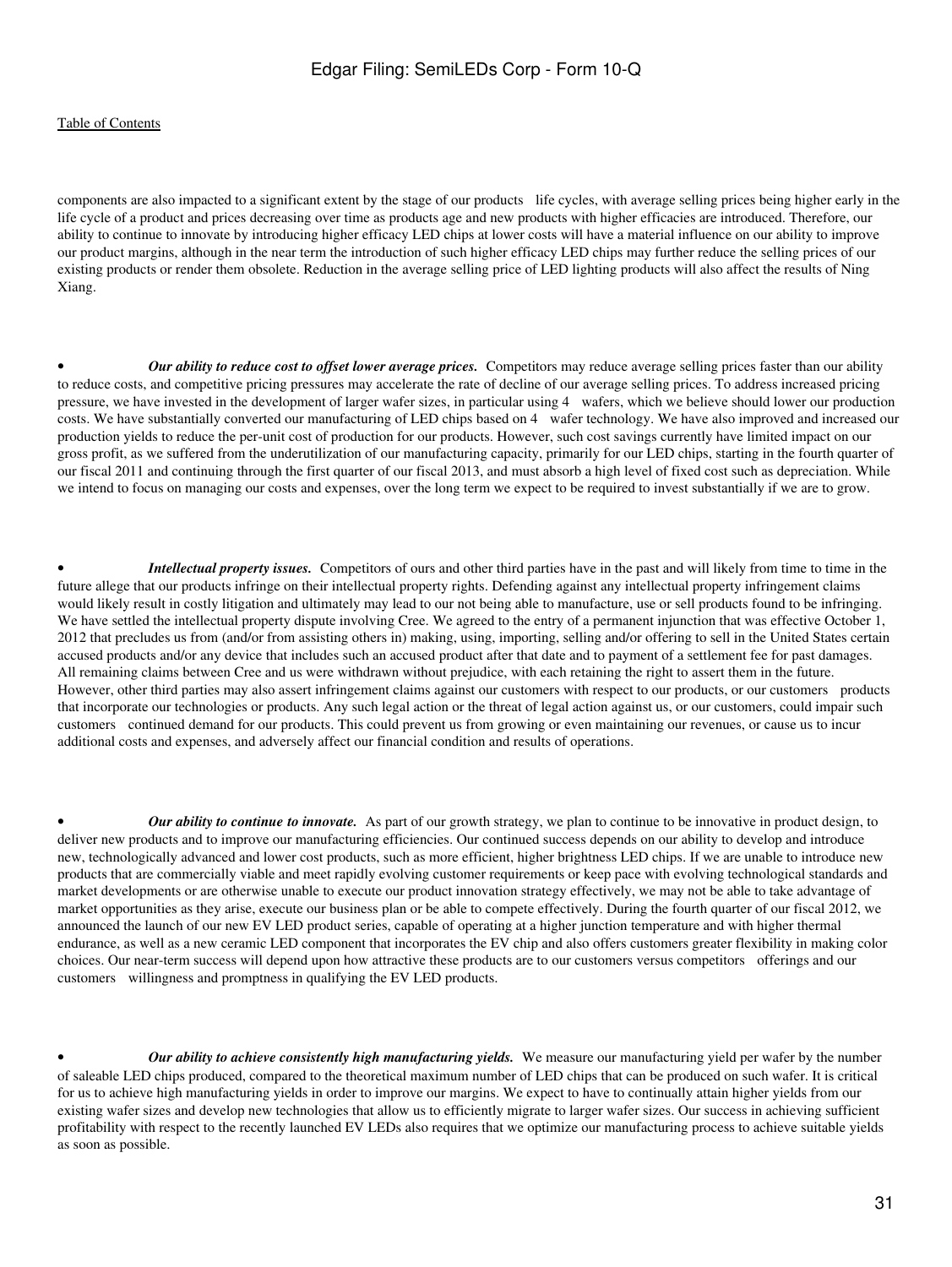• *Our ability to realize our strategic initiatives.* Our China strategy was initially premised on continuing our growth in China through China SemiLEDs. The launch of China SemiLEDs was not successful, coinciding with a downturn in the number of LED street and tunnel light projects financed by the Chinese government, which was its target market. Although it tried to shift its focus, China SemiLEDs faced intense competition and it was decided to suspend operations temporarily until all shareholders agreed to a new operating plan. The shareholders of China SemiLEDs have been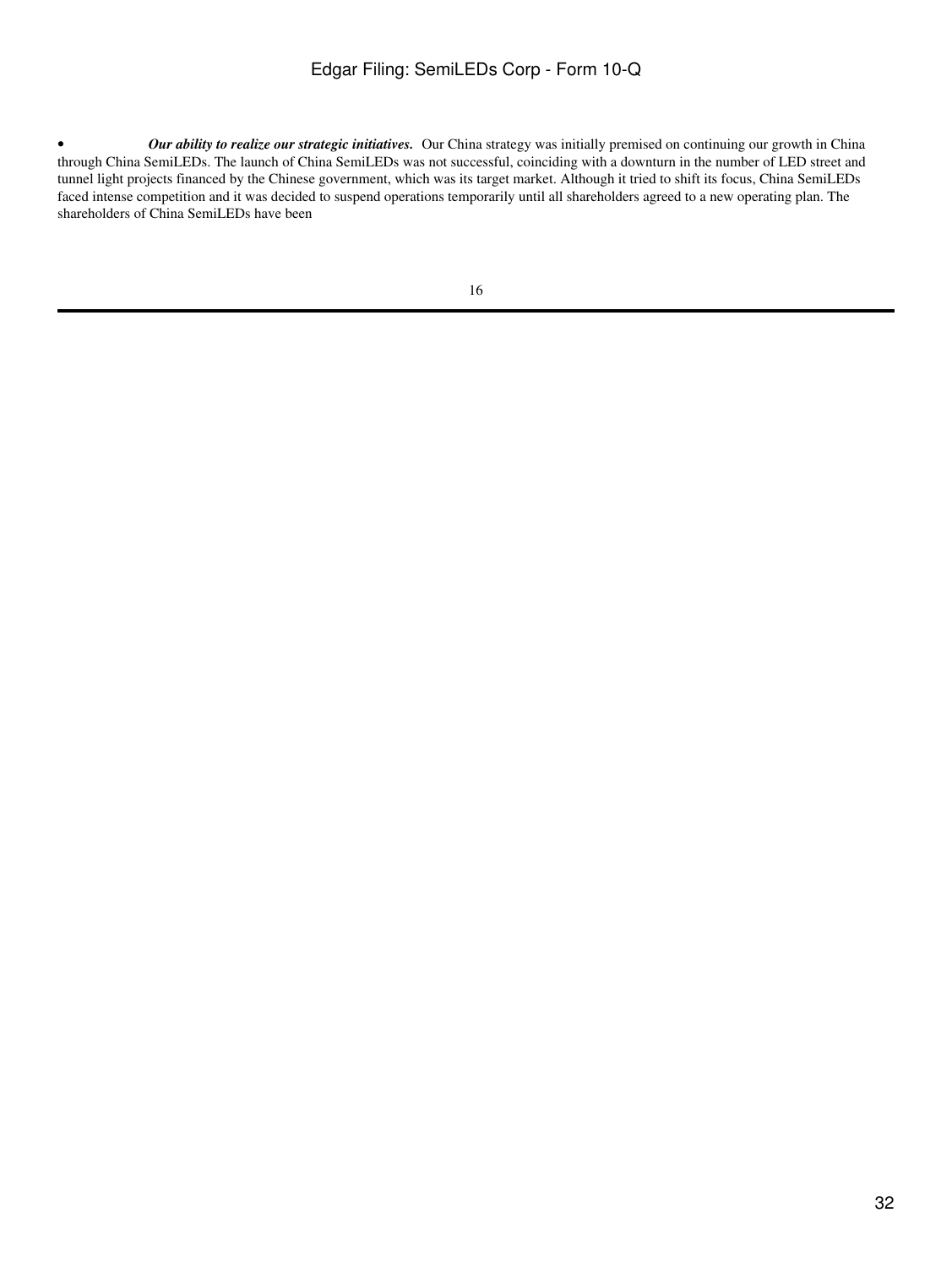working towards implementing a restructuring of China SemiLEDs and agreed upon a restructuring plan on January 11, 2013. Under the agreed restructuring plan, China SemiLEDs second largest shareholder would contribute an additional RMB50.0 million (approximately \$8.0 million) to China SemiLEDs and increase its ownership interest to approximately 60.5%, the effect of which would be to dilute the ownership interests of all other shareholders, including ours. Under the new capital structure, our ownership interest would be approximately 16.3%. The new majority owner would also assume control of China SemiLEDs operations.We have agreed to the restructuring plan. If we change our decision related to the agreed restructuring plan without any justification, we would be liable to the new majority owner for its losses and damages. Even with the infusion of this new capital, it is uncertain whether China SemiLEDs will be successful. We may not be able to recover anything from our investment. Furthermore, we now no longer view China SemiLEDs as the vehicle to drive our growth in China. As the world s second largest economy and one that is geographically close to our manufacturing operations, China continues to represent a key market for our products and we will now be executing our China strategy through our wholly owned subsidiary based in Shenzhen, China, to exploit the opportunities that it presents and to serve our customers in China.

#### **Critical Accounting Policies and Estimates**

There have been no material changes in the matters for which we make critical accounting policies and estimates in the preparation of our unaudited interim condensed consolidated financial statements for the three months ended November 30, 2012 as compared to those disclosed in our 2012 Annual Report.

#### **Exchange Rate Information**

We are a Delaware corporation and, under SEC requirements, must report our financial position, results of operations and cash flows in accordance with accounting principles generally accepted in the United States of America, or U.S. GAAP. At the same time, our subsidiaries use the local currency as their functional currency. For example, the functional currency for Taiwan SemiLEDs is the NT dollar. The assets and liabilities of the subsidiaries are, therefore, translated into U.S. dollars at exchange rates in effect at each balance sheet date, with the resulting translation adjustments recorded to a separate component of accumulated other comprehensive income (loss) within equity. Income and expense accounts are translated at average exchange rates during the period. Any gains and losses from transactions denominated in currencies other than their functional currencies are recognized in the consolidated statements of operations as a separate component of other income (expense). Due to exchange rate fluctuations, such translated amounts may vary from quarter to quarter even in circumstances where such amounts have not materially changed when denominated in their functional currencies.

The translations from NT dollars to U.S. dollars for periods prior to January 1, 2011 were made at the exchange rates published on OANDA.com. For January 1, 2011 and all later dates and periods, the exchange rate refers to the exchange rate as set forth in the statistical release of the Bank of Taiwan. On August 31, 2012, the exchange rate was 29.93 NT dollars to one U.S. dollar. On November 30, 2012, the exchange rate was 29.06 NT dollars to one U.S. dollar. On January 7, 2013, the exchange rate was 29.01 NT dollars to one U.S. dollar.

The following table sets forth, for the periods indicated, information concerning the number of NT dollars for which one U.S. dollar could be exchanged.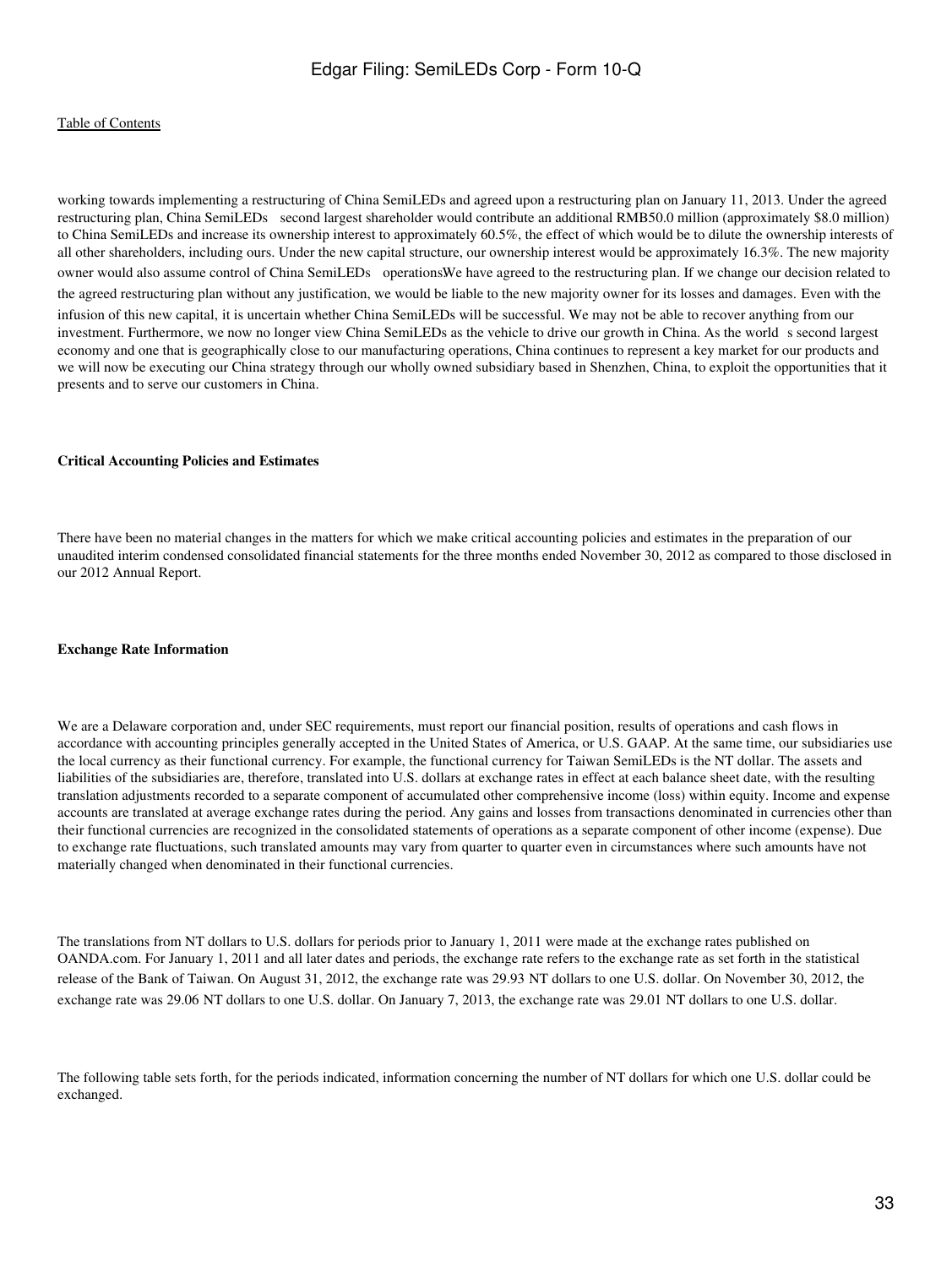|                                        | NT dollars per U.S. dollar |       |       |                   |
|----------------------------------------|----------------------------|-------|-------|-------------------|
|                                        | Average(1)                 | High  | Low   | <b>Period-End</b> |
| Fiscal 2011                            | 29.53                      | 32.04 | 31.26 | 29.01             |
| Fiscal 2012                            | 29.86                      | 30.68 | 28.95 | 29.93             |
| September 2012                         | 29.53                      | 29.89 | 29.29 | 29.30             |
| October 2012                           | 29.26                      | 29.32 | 29.19 | 29.22             |
| November 2012                          | 29.13                      | 29.25 | 29.00 | 29.06             |
| December 2012                          | 29.06                      | 29.09 | 29.04 | 29.04             |
| January 2013 (through January 7, 2013) | 29.00                      | 29.01 | 29.00 | 29.01             |
|                                        |                            |       |       |                   |

(1) Annual averages calculated from month-end rates and monthly averages calculated from daily closing rates.

No representation is made that the NT dollar or U.S. dollar amounts referred to herein could have been or could be converted into U.S. dollars or NT dollars, as the case may be, at any particular rate or at all.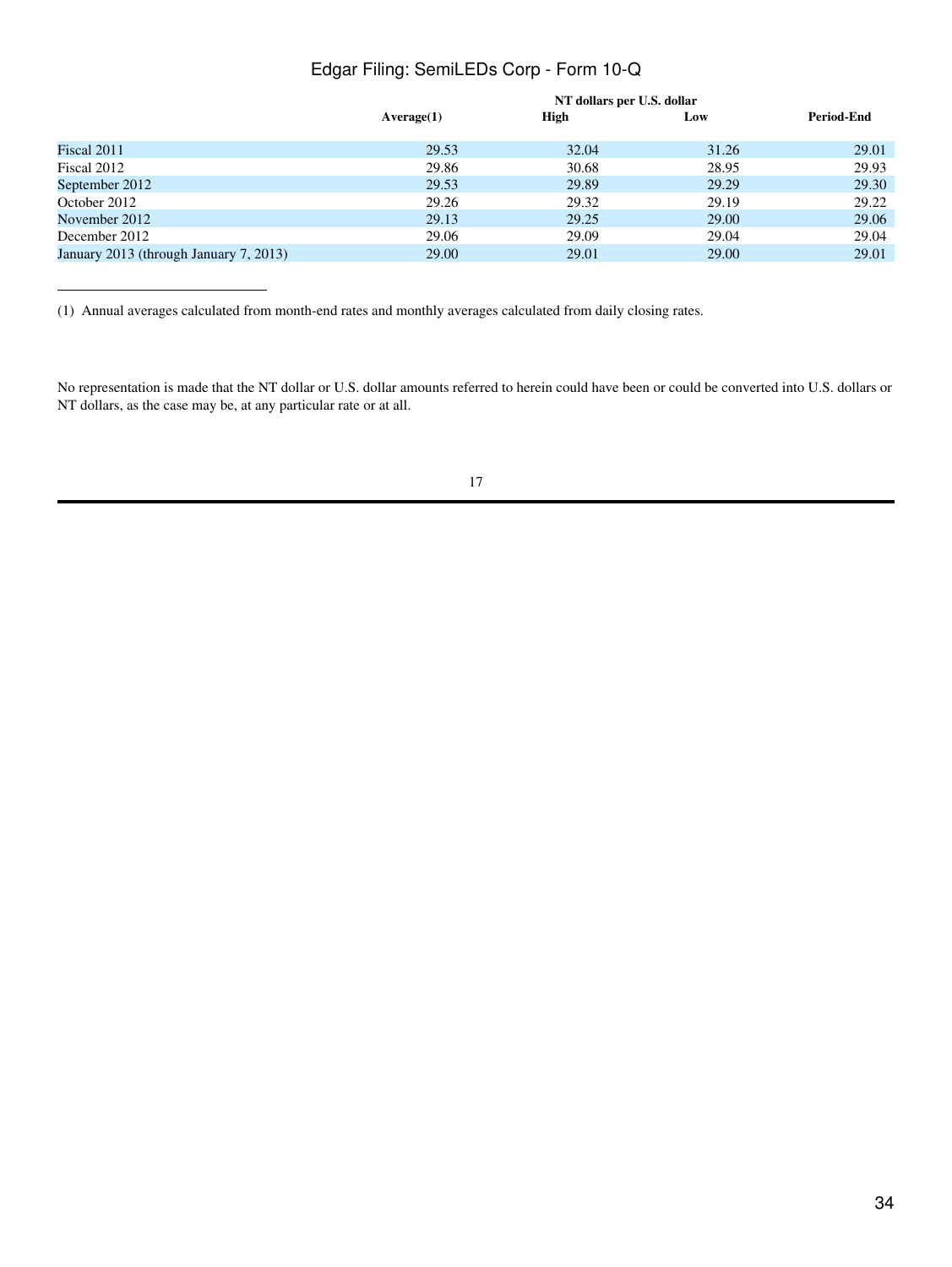#### **Results of Operations**

#### **Three Months Ended November 30, 2012 Compared to the Three Months Ended November 30, 2011**

*Revenues, net*

Our revenues decreased by approximately 8% from \$6.7 million for the three months ended November 30, 2011 to \$6.2 million for the three months ended November 30, 2012. The \$0.5 million decrease in revenues reflected a \$0.6 million decrease in revenues attributable to sales of LED components and a \$0.2 million decrease in revenues attributable to sales of LED chips, offset in part by a \$0.3 million increase in other revenues.

Revenues attributable to the sales of our LED components represented 39% and 45% of our revenues for the three months ended November 30, 2012 and 2011, respectively. The decrease in revenues attributable to sales of LED components was due to a 33% decrease in the volume of LED components sold, primarily as a result of a decline in demand for a category of lower-priced LED components that we sold in significant volume during the three months ended November 30, 2011. The impact of the decrease in volume, however, was offset in part by a 17% increase in the average selling price of LED components, primarily as a result of a shift in our product mix to a reduced proportion of lower-priced LED components, and our introduction of new, higher-priced LED components starting in the fourth quarter of our fiscal 2012.

Revenues attributable to the sales of our LED chips represented 29% and 30% of our revenues for the three months ended November 30, 2012 and 2011, respectively. The decrease in revenues attributable to sales of LED chips was due to a 48% decrease in the average selling price of LED chips, offset in part by a 65% increase in the volume of LED chips sold. The average selling price for our LED chips decreased primarily as a result of downward pricing pressure for existing products and existing inventory and our sales of a category of lower-priced LED chips, and also because we adopted a more aggressive pricing strategy to drive sales of older inventory in our LED chips portfolio. The increase in the volume of LED chips sold reflected our sales of such lower-priced LED chips and older inventory.

The increase in other revenues was primarily due to a \$0.3 million increase in revenues from sales of lighting products. Revenues attributable to the sales of lighting products represented 22% and 15% of our revenues for the three months ended November 30, 2012 and 2011, respectively. The increase in revenues attributable to sales of lighting products was primarily due to a project-based order for sales to a customer during the three months ended November 30, 2012 compared to the three months ended November 30, 2011.

*Cost of Revenues*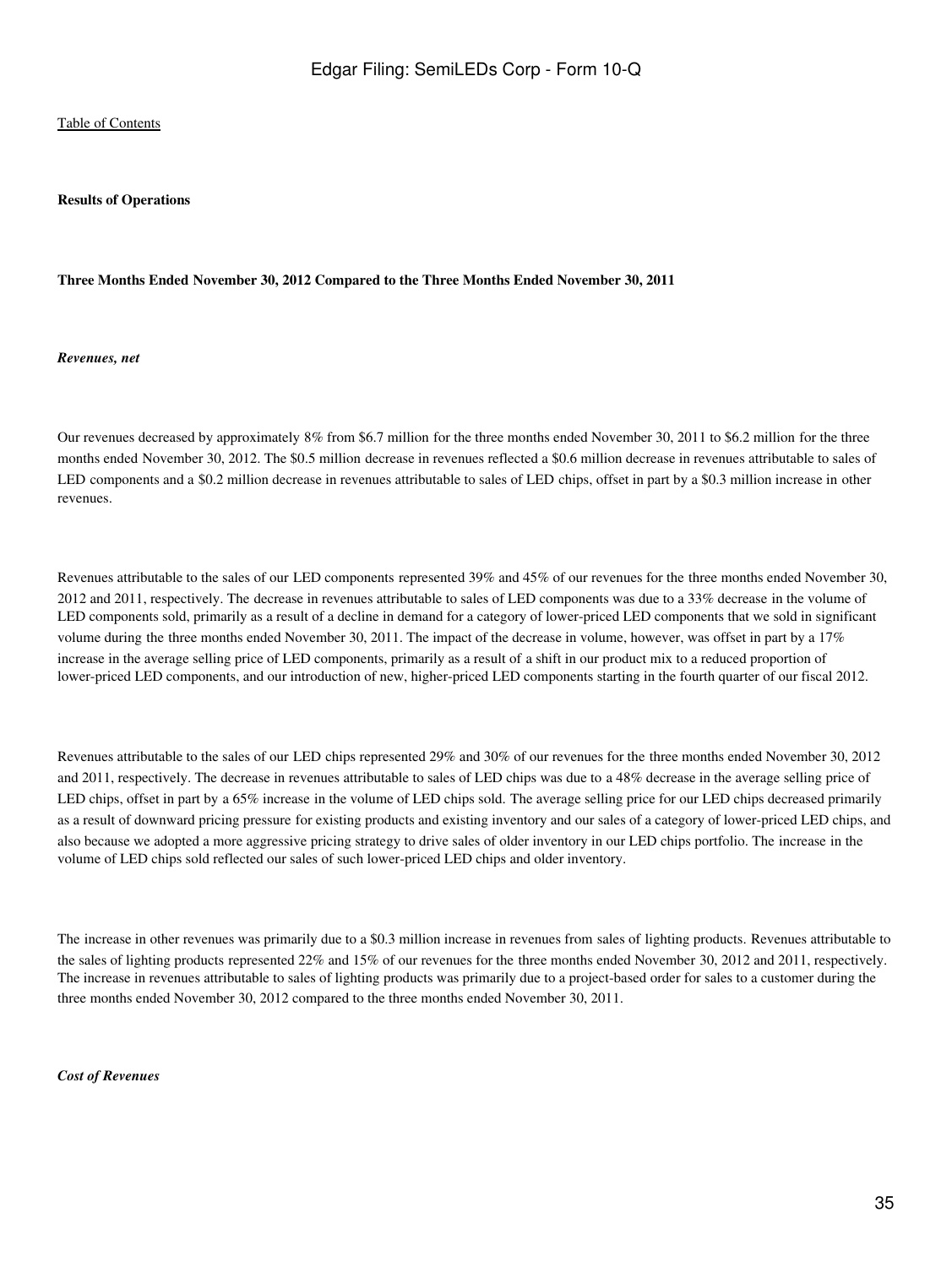Our cost of revenues increased by 26% from \$7.6 million for the three months ended November 30, 2011 to \$9.5 million for three months ended November 30, 2012. The increase in cost of revenues was primarily due to a \$0.9 million increase in excess capacity charges for our LED chips, as we continued to suffer from the underutilization of our manufacturing capacity. The increase in our cost of revenues was also driven by higher sales volume of LED chips, a shift in product mix to higher cost LED component products and increased sales of lighting products for the three months ended November 30, 2012, which resulted in an increased amount of production costs. The increases, however, were offset in part by lower inventory valuation adjustments for the three months ended November 30, 2012.

#### *Gross Loss*

Our gross loss increased from \$0.8 million for the three months ended November 30, 2011 to a loss of \$3.3 million for the three months ended November 30, 2012. Our gross margin percentage was negative 53% for the three months ended November 30, 2012, as compared to negative 12% for the three months ended November 30, 2011, as a consequence of the reduction in revenues, primarily due to decrease in the average selling prices of LED chips, and increased cost of revenues, primarily due to excess capacity charges for our LED chips in the three months ended November 30, 2012, as more fully described above.

#### *Operating Expenses*

*Research and development.* Our research and development expenses decreased from \$1.7 million for the three months ended November 30, 2011 to \$1.2 million for the three months ended November 30, 2012. The decrease was primarily due to a \$0.6 million decrease in materials and supplies used in research and development, primarily as a result of fewer ongoing research and development activities during the three months ended November 30, 2012 than during the three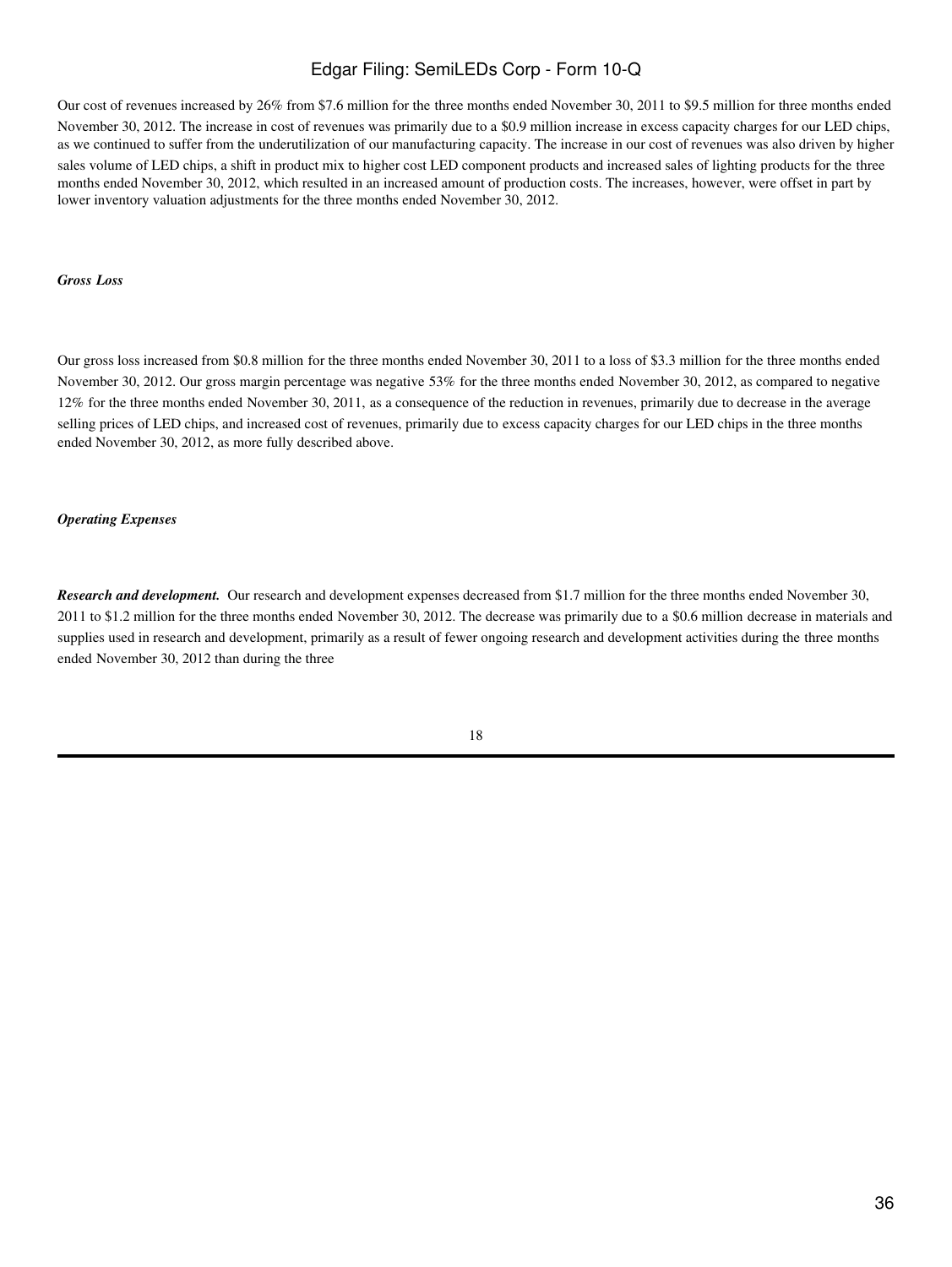#### [Table of Contents](#page-2-0)

months ended November 30, 2011. The decrease, however, was offset in part by a \$0.2 million increase in salaries, bonuses and other benefits, primarily due to our hiring of additional employees and reassigned employees from other functions to the research and development function, as well as increased stock-based compensation cost for our research and development personnel.

*Selling, general and administrative.* Our selling, general and administrative expenses decreased from \$3.9 million for the three months ended November 30, 2011 to \$3.7 million for the three months ended November 30, 2012. The decrease was mainly attributable to a \$0.6 million decrease in professional service expenses for legal and advisory services and a \$0.3 million decrease in compensation to our directors. We incurred higher legal and advisory service expense for the three months ended November 30, 2011 primarily due to our defense of a patent infringement lawsuit involving Cree, which we settled in June 2012, and due to our hiring of compensation consultant to assist in a compensation survey in the three months ended November 30, 2011. The decrease in compensation to our directors reflected the fact that we have two fewer non-employee directors, and grant-date fair value of restricted stock units for awards made to the directors in fiscal 2012 was also lower, than awards to directors made in fiscal 2011. The decreases were offset in part by a \$0.7 million increase in bad debt expense in the three months ended November 30, 2012 compared to the three months ended November 30, 2012, primarily attributable to two customers. We have ceased making sales to these customers.

#### *Other Income (Expenses)*

*Equity in losses from unconsolidated entities, net.* We recognized net losses from unconsolidated entities of \$0.1 million for the three months ended November 30, 2012, as compared to \$1.5 million for the three months ended November 30, 2011, primarily because, as described above, we no longer recognize the net losses reported by China SemiLEDs.

*Foreign currency transaction gain (loss), net.* We recognized net foreign currency transaction loss of \$0.9 million for the three months ended November 30, 2012, primarily due to the appreciation of the NT dollar against the U.S. dollar from demand deposits and certificates of deposit held by Taiwan SemiLEDs in currency other than the functional currency of such subsidiary. We recognized an insignificant amount of net foreign currency transaction gain for the three months ended November 30, 2011.

#### *Income Tax Expense*

Our effective tax rate is estimated to be approximately zero for fiscal 2013, since it is expected that Taiwan SemiLEDs, our primary operating subsidiary, will incur losses, and because we provided a full valuation allowance on all deferred tax assets, which consist primarily of net operating loss carryforwards and tax credits. Subsidiaries in Taiwan file their income tax returns separately.

Our effective tax rate was approximately zero for fiscal 2012, since Taiwan SemiLEDs, our primary operating subsidiary, incurred losses, and because we provided a full valuation allowance on all deferred tax assets, which consist primarily of net operating loss carryforwards and tax credits.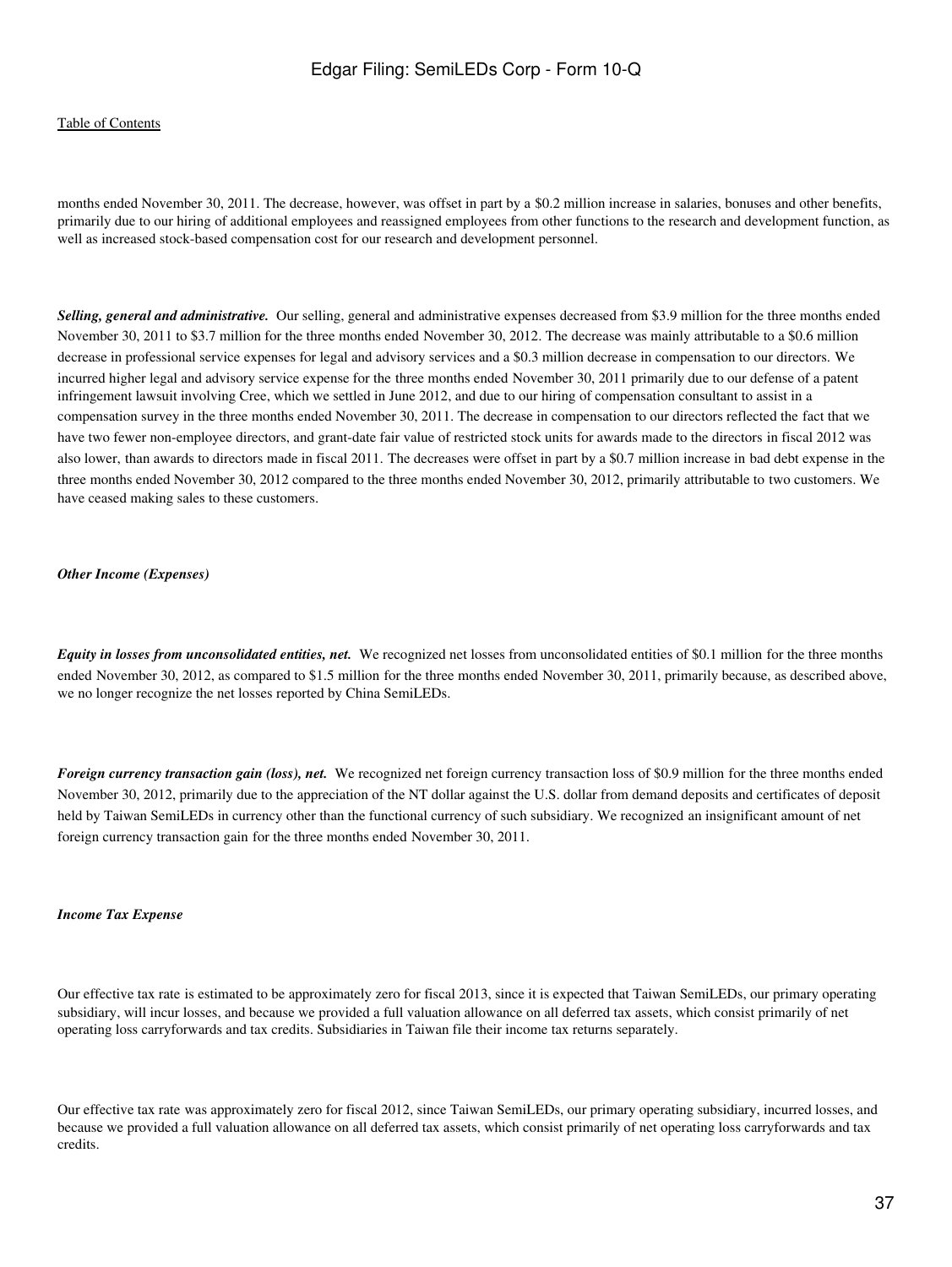## *Net Loss Attributable to Noncontrolling Interests*

We recognized a net loss attributable to noncontrolling interests of \$0.2 million and \$0.1 million for the three months ended November 30, 2012 ad 2011, respectively, which was attributable to the share of the net loss of Ning Xiang held by the remaining 49% noncontrolling holders.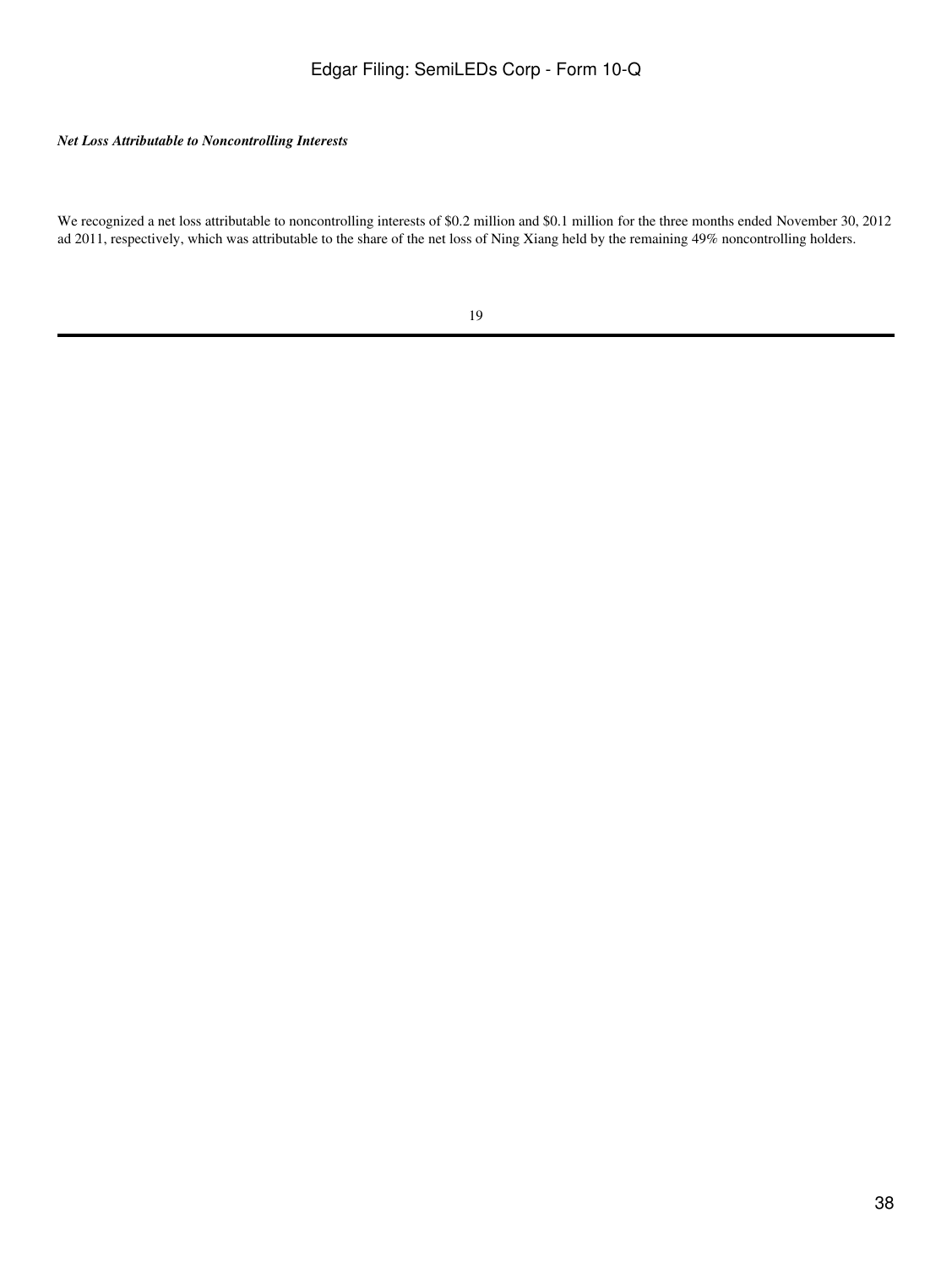#### **Liquidity and Capital Resources**

From our inception through the completion of our initial public offering in December 2010, we substantially satisfied our capital and liquidity needs from private sales of our convertible preferred stock and, to a lesser extent, from cash flow from operations, bank borrowings and credit lines. As a result of our initial public offering, we received net proceeds of \$92.0 million, after deducting underwriting discounts and commissions of \$7.2 million and offering-related expenses of \$3.5 million. As of November 30, 2012 and August 31, 2012, we had cash, cash equivalents and short-term investments of \$47.7 million and \$56.1 million, respectively, which were predominately held in U.S. dollar-denominated demand deposits, money market funds and time deposits.

We have utilized operating lines of credit with certain banks to fulfill our short-term financing needs. We had the following credit facilities with certain banks which provided for approximately \$7.1 million and \$7.0 million in the aggregate as of November 30, 2012 and August 31, 2012, respectively:

• An unsecured NT dollar-denominated revolving credit facility providing for approximately \$2.0 million as of both November 30, 2012 and August 31, 2012.

• A one-year Renminbi-denominated loan agreement that we entered into in July 2012 providing for approximately \$5.1 million and \$5.0 million credit facility as of November 30, 2012 and August 31, 2012, respectively. Borrowings under this credit facility are secured by cash collateral equal to the amounts outstanding or not less than 111% of the amounts outstanding if denominated in a different currency. Interest is calculated at a variable rate based on the interest rate published by the bank plus 2%. We have not drawn down on this credit facility.

Total outstanding balances of these lines of credit were \$0 and \$1.6 million as of November 30, 2012 and August 31, 2012, respectively. The outstanding balance as of August 31, 2012 included a \$1.1 million from an expired line of credit, which we paid off in October 2012. As of August 31, 2012, the balance outstanding under these lines of credit had maturity dates of six to eight months from the date of draw, one with a fixed interest rate of 1.8% per annum and one with a variable interest rate of 1.8% per annum. Total unused amounts on the remaining lines of credit were \$7.1 million and \$6.5 million as of November 30, 2012 and August 31, 2012, respectively.

Our long-term debt, which consisted of NT dollar denominated long-term notes, totaled \$5.9 million as of both November 30, 2012 and August 31, 2012. These long-term notes carry variable interest rates, based on the annual time deposit rate plus a specific spread, which ranged from 1.8% to 2.0% per annum as of both November 30, 2012 and August 31, 2012, are payable in monthly installments, and are secured by our property, plant and equipment. These long-term notes do not have prepayment penalties or balloon payments upon maturity.

<sup>•</sup> The first note payable requires monthly payments of principal and interest in the amount of \$14 thousand over the 15-year term of the note with final payment to occur in May 2024; as of November 30, 2012, our outstanding balance on this note payable was approximately \$1.7 million.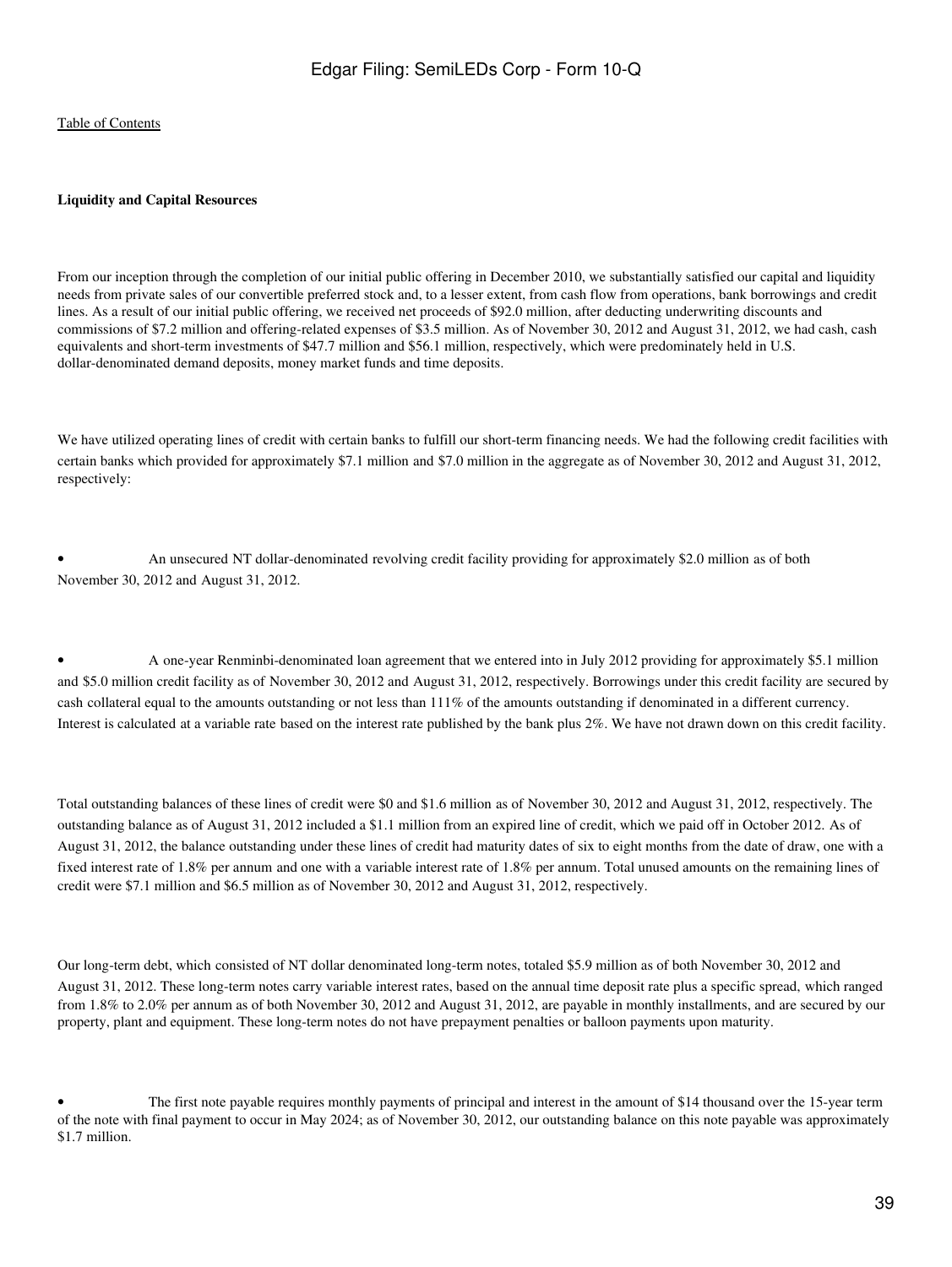The second note payable requires monthly payments of principal and interest in the amount of \$30 thousand over the five-year term of the note with final payment to occur in August 2014; as of November 30, 2012, our outstanding balance on this note payable was approximately \$0.6 million.

• The third note payable requires monthly payments of principal and interest in the amount of \$29 thousand over the five-year term of the note with final payment to occur in May 2015; as of November 30, 2012, our outstanding balance on this note payable was approximately \$0.8 million.

• The fourth note payable requires monthly payments of principal and interest in the amount of \$19 thousand over the 15-year term of the note with final payment to occur in December 2025; as of November 30, 2012, our outstanding balance on this note payable was approximately \$2.7 million.

Property, plant and equipment pledged as collateral for our notes payable were \$9.5 million and \$9.9 million as of November 30, 2012 and August 31, 2012, respectively, and as of August 31, 2012, also for an outstanding balance under one of our lines of credit.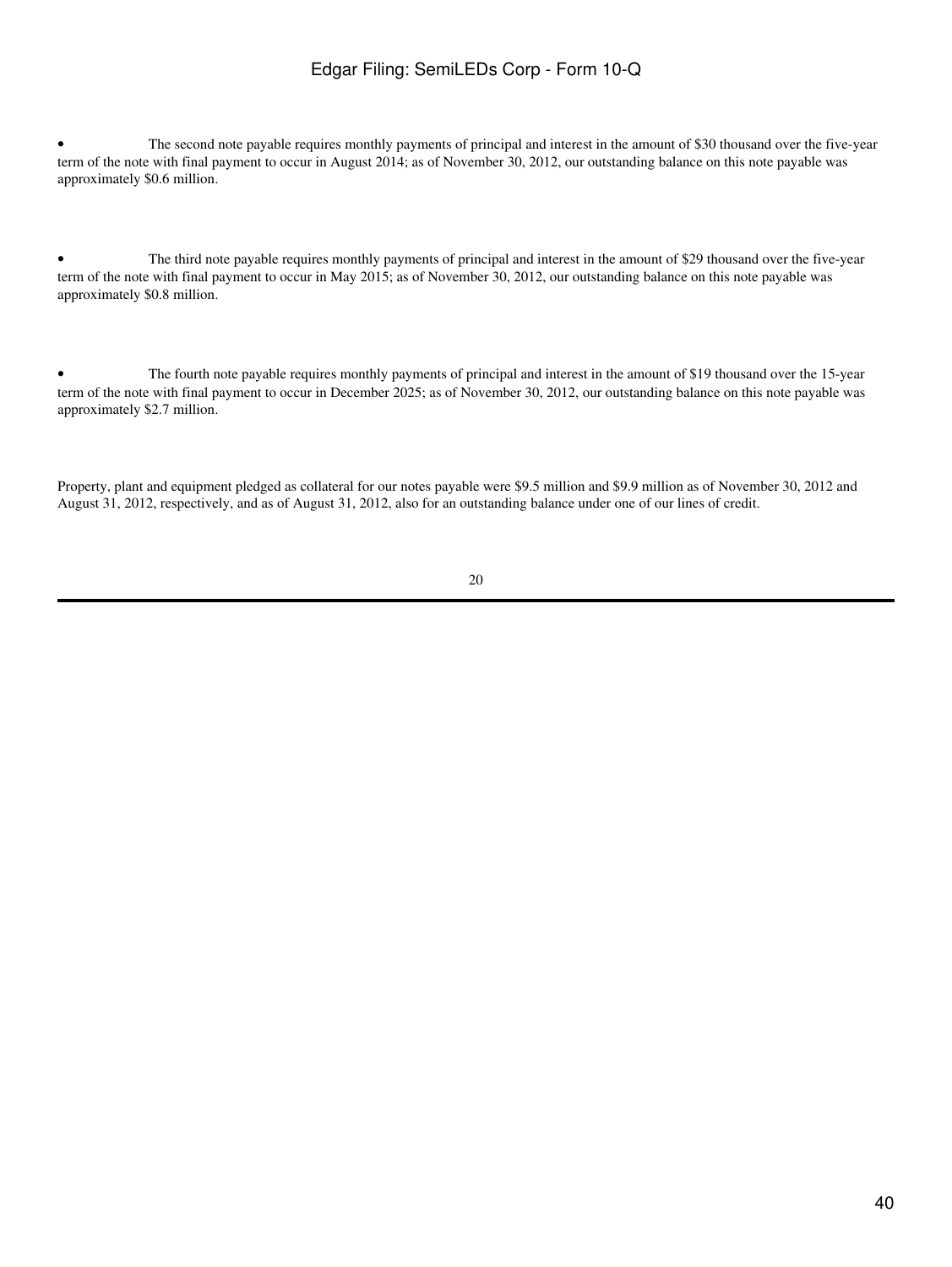#### [Table of Contents](#page-2-0)

In January 2013, we entered into a NT dollar-denominated long-term credit facility providing for approximately \$4.1 million. The term of each draw down is three years and interest is calculated at a variable rate based on the annual time deposit rate plus an annual rate of 0.63%. The credit facility is secured by our manufacturing equipment. We had drawn down \$1.0 million on January 11, 2013 at an initial interest rate of 2.0% per annum.

We incurred significant losses since inception, including net losses attributable to SemiLEDs stockholders of \$49.5 million and \$16.1 million during the years ended August 31, 2012 and 2011, respectively. For the three months ended November 30, 2012, net loss attributable to SemiLEDs stockholders was \$8.9 million. The only recent year in which we have been profitable was the year ended August 31, 2010, in which we generated net income attributable to SemiLEDs stockholders of \$10.8 million. We believe that, based on our current level of operations and spending needs, our current level of cash, cash equivalents and short-term investments will satisfy our cash requirements for at least the next 12 months. However, if we are not able to generate positive cash flows from operations, we may need to consider alternative financing sources and seek additional funds through public or private equity financings or from other sources to support our working capital requirements or for other purposes. There can be no assurance that additional debt or equity financing will be available to us or that, if available, such financing will be available on terms favorable to us.

### *Cash Flow*

The following summary of our cash flows for the periods indicated has been derived from our unaudited interim condensed consolidated financial statements, which are included elsewhere in this Quarterly Report (in thousands):

|                                       | Three Months Ended November 30, |    |         |  |
|---------------------------------------|---------------------------------|----|---------|--|
|                                       | 2012                            |    | 2011    |  |
| Net cash used in operating activities | (3.250)                         | -8 | (3,456) |  |
| Net cash used in investing activities | (3.924)                         |    | (5.913) |  |
| Net cash used in financing activities | (1.866)                         |    | (208)   |  |

#### *Cash Flows Used In Operating Activities*

Net cash used in operating activities for the three months ended November 30, 2012 was \$3.3 million, compared to net cash used in operating activities for the three months ended November 30, 2011 of \$3.5 million. Cash used in operating activities for the three months ended November 30, 2012 was \$0.2 million lower, primarily due to a decrease in cash used to pay for professional service expenses, offset in part by a decrease in cash collected from customers. Cash used to pay for professional service expenses was higher during the three months ended November 30, 2011, primarily due to our defense of a patent infringement lawsuit involving Cree, which we settled in June 2012. Cash collected from customers was lower during the three months ended November 30, 2012, primarily because revenues were \$0.4 million lower than for the three months ended November 30, 2011.

#### *Cash Flows Used in Investing Activities*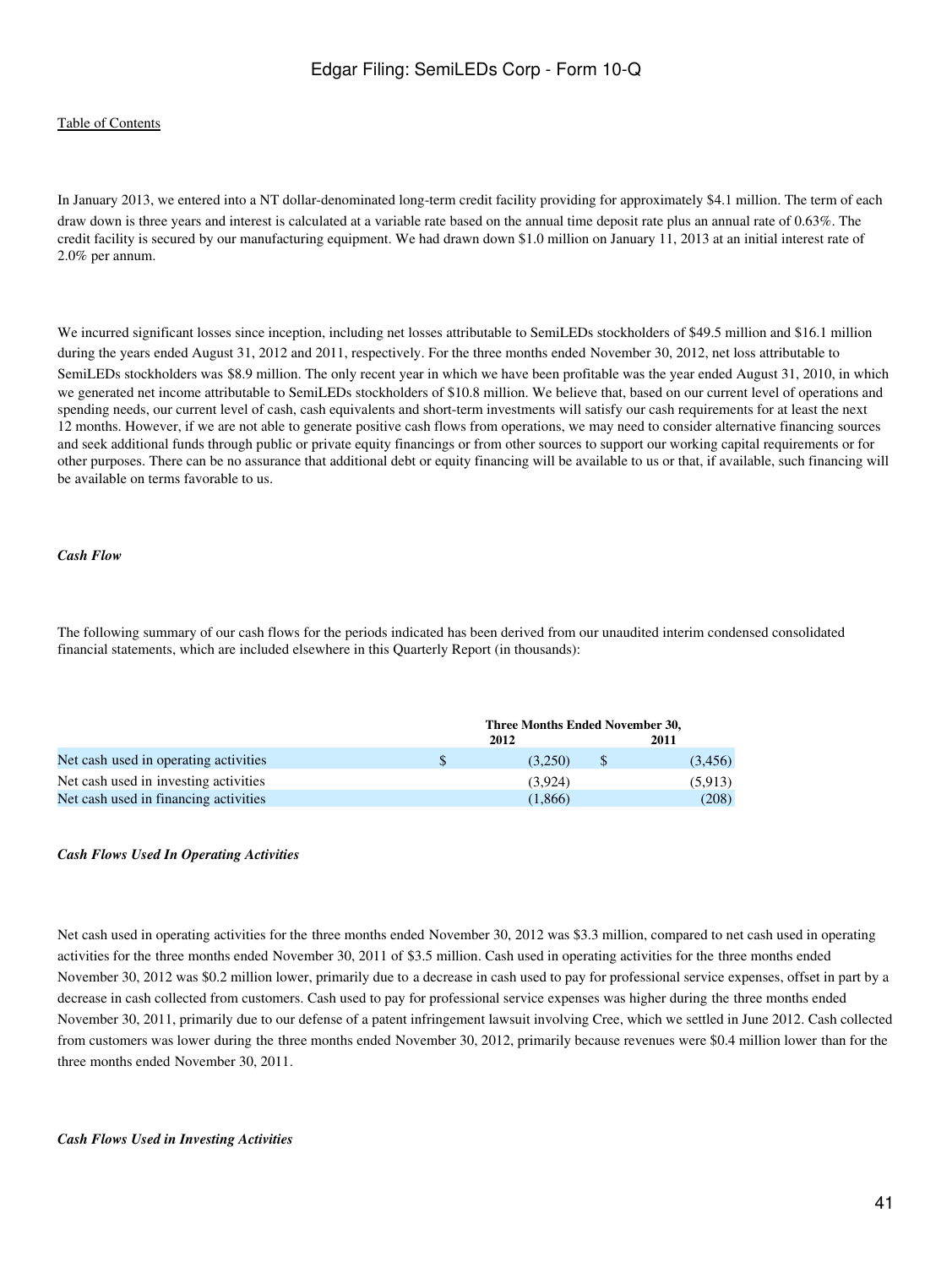Net cash used in investing activities for the three months ended November 30, 2012 was \$3.9 million, which consisted primarily of our \$2.9 million investment in HPO and the purchases of \$1.7 million in property, plant and equipment of representing primarily the purchases of machinery and equipment. These were offset in part by proceeds from the sale of short-term investments of \$0.5 million, which consisted of time deposits with initial maturities of greater than three months, and return of our investment in a joint venture entity, SS Optoelectronics Co., Ltd., of \$0.3 million.

Net cash used in investing activities for the three months ended November 30, 2011 was \$5.9 million and consisted primarily of the purchases of machinery and equipment, and payments for expanding and upgrading our manufacturing facilities at our Hsinchu, Taiwan headquarters.

#### *Cash Flows Used in Financing Activities*

Net cash used in financing activities for the three months ended November 30, 2012 was \$1.9 million and consisted primarily of payments on lines of credit of \$1.6 million and payments of long-term debt of \$0.2 million.

Net cash used in financing activities for the three months ended November 30, 2011 was \$0.2 million and consisted primarily of payments of long-term debt of \$0.2 million.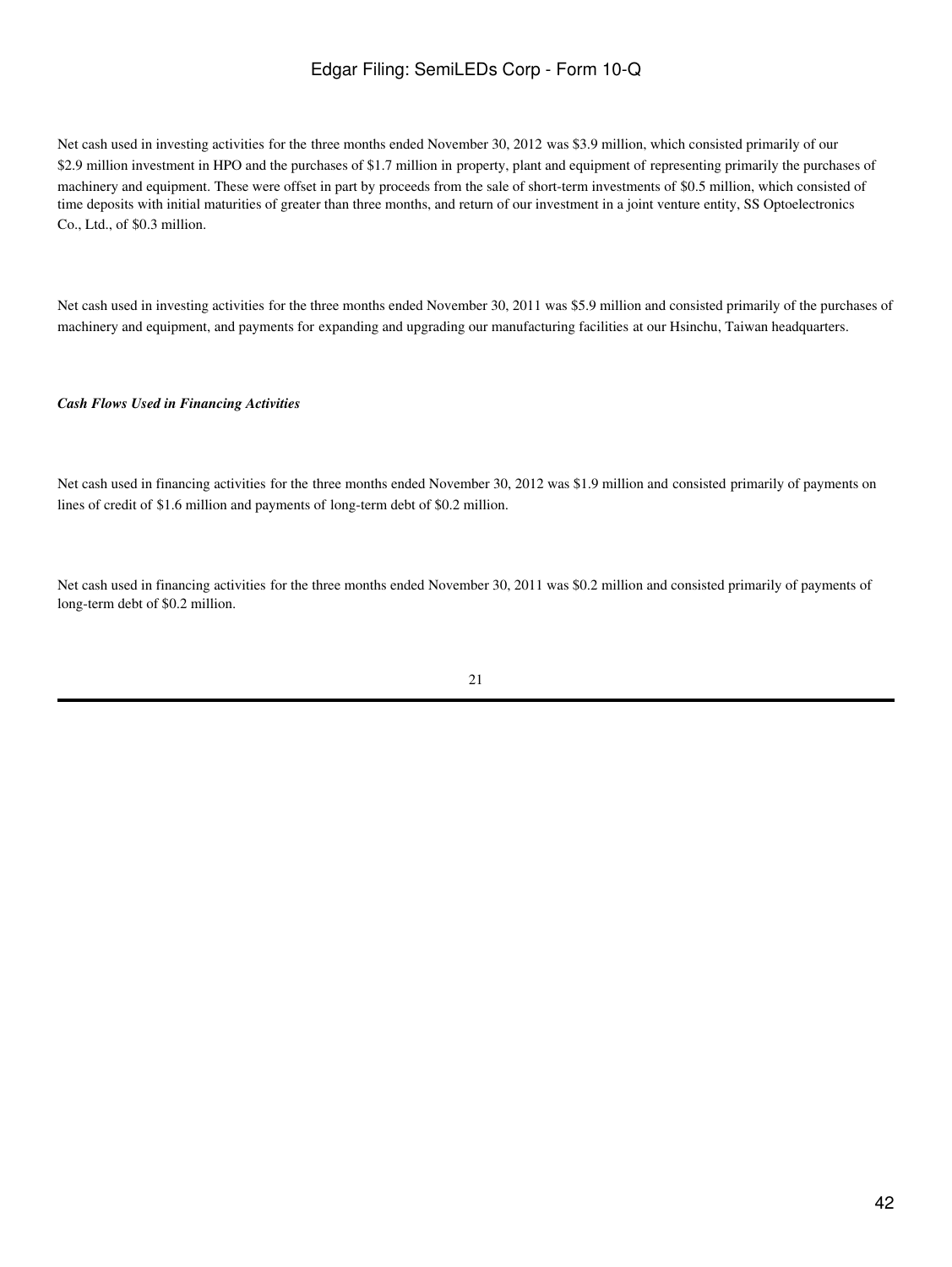#### **Capital Expenditures**

We had capital expenditures of \$1.7 million and \$5.8 million for the three months ended November 30, 2012 and 2011, respectively. Our capital expenditures consisted primarily of the purchases of machinery and equipment. We expect to continue investing in capital expenditures in the future as we expand our business operations and invest in such expansion of our production capacity as we deem appropriate under market conditions and customer demand.

#### **Off-Balance Sheet Arrangements**

During the three months ended November 30, 2012, we had no off-balance sheet arrangements. We do not have any interests in variable interest entities.

#### **Accounting Changes and Recent Accounting Pronouncements**

For a description of accounting changes and recent accounting standards, including the expected dates of adoption and estimated effects, if any, on our unaudited interim condensed consolidated financial statements, see Note 2 in the Notes to Unaudited Condensed Consolidated Financial Statements of this Quarterly Report which disclosure is incorporated herein by reference.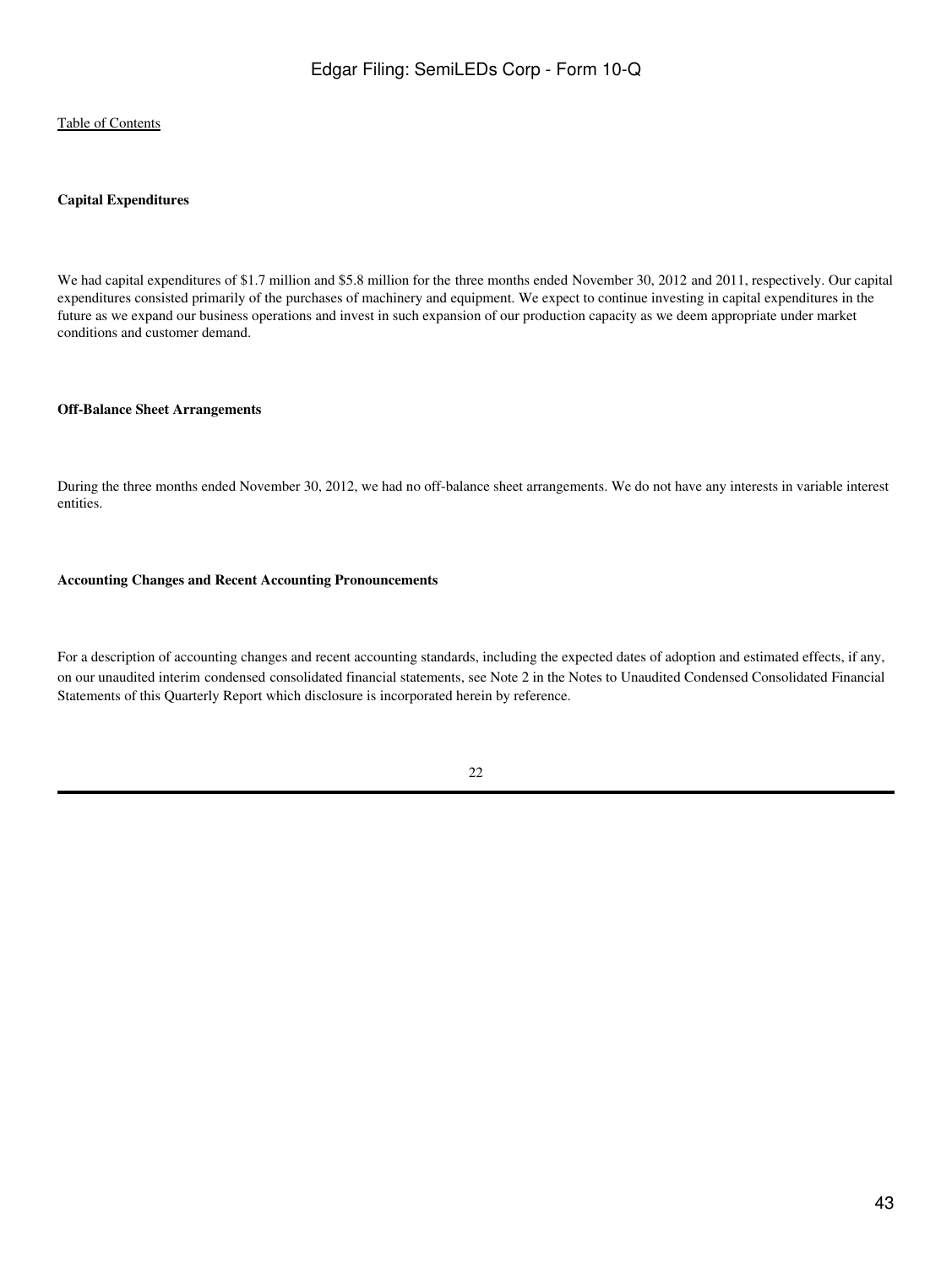#### <span id="page-43-0"></span>**Item 3. Quantitative and Qualitative Disclosures about Market Risk**

We are exposed to market risks in the ordinary course of our business. These risks include primarily:

#### *Interest Rate Risk*

As of November 30, 2012, we had cash, cash equivalents and short-term investments of \$47.7 million, consisting of demand deposits, money market funds and time deposits. Such interest-earning instruments carry a degree of interest rate risk. We do not enter into investments for trading or speculative purposes and have not used any derivative financial instruments to manage our interest rate risk exposure. We have not been exposed nor do we anticipate being exposed to material risks due to changes in interest rates. A hypothetical 10% change in interest rates during the three months ended November 30, 2012 would not have had a material impact on our unaudited interim condensed consolidated financial statements.

As of November 30, 2012, we had long-term notes payable of \$5.9 million and no amounts outstanding under our lines of credit. The long term notes carry variable interest rates and these interest rates, which ranged from 1.8% to 2.0% per annum as of November 30, 2012, are based on the annual time deposit rate plus a specific spread. A hypothetical 10% change in the interest rates during the three months ended November 30, 2012 would not have had a material impact on our unaudited interim condensed consolidated financial statements.

#### *Foreign Exchange Risk*

The functional currency for certain of our consolidated and majority owned subsidiaries is in a currency other than U.S. dollars. For example, the functional currency for Taiwan SemiLEDs, Ning Xiang and certain other subsidiaries, is the NT dollar, and the functional currency for Xuhe Guangdian Co., Ltd., or Shenzhen SemiLEDs, is the Renminbi. We translate the assets and liabilities of our non-U.S. subsidiaries into U.S. dollars at exchange rates in effect at each balance sheet date and record the resulting translation adjustments to the accumulated other comprehensive income (loss) within equity. Certain of our non-U.S. subsidiaries also hold cash, cash equivalents and short-term investments in currencies other than their functional currencies, such as in U.S. dollar-denominated demand deposits and time deposits. In addition, a portion of our revenues and expenses are currently earned and paid, respectively, by our non-U.S. subsidiaries in currencies other than their functional currencies, mainly in U.S. dollars and to a lesser extent in Japanese Yen. We translate income and expense accounts at average exchange rates during the applicable period. Our exposure to foreign exchange risk primarily relates to currency gains and losses from the time we enter into and settle our sales and purchase transactions. Accordingly, we are subject to foreign currency related risks and incur foreign currency transaction losses and gains from time to time, which are recognized in our consolidated statements of operations. If there are significant changes in the exchange rates between NT dollar, U.S. dollar, Japanese Yen and other currencies, our consolidated financial results could be harmed. To date, we have not used any derivative financial instruments to hedge against the effect of exchange rate fluctuations. As a result, our consolidated financial condition or results of operations may be adversely affected due to changes in foreign exchange rates. A hypothetical 10% adverse change in foreign currency exchange rates between the U.S. dollar and NT dollar during the three months ended November 30, 2012 would have resulted in an adjustment to the accumulated other comprehensive income or loss of \$8.2 million and an additional foreign exchange loss of approximately \$2.9 million.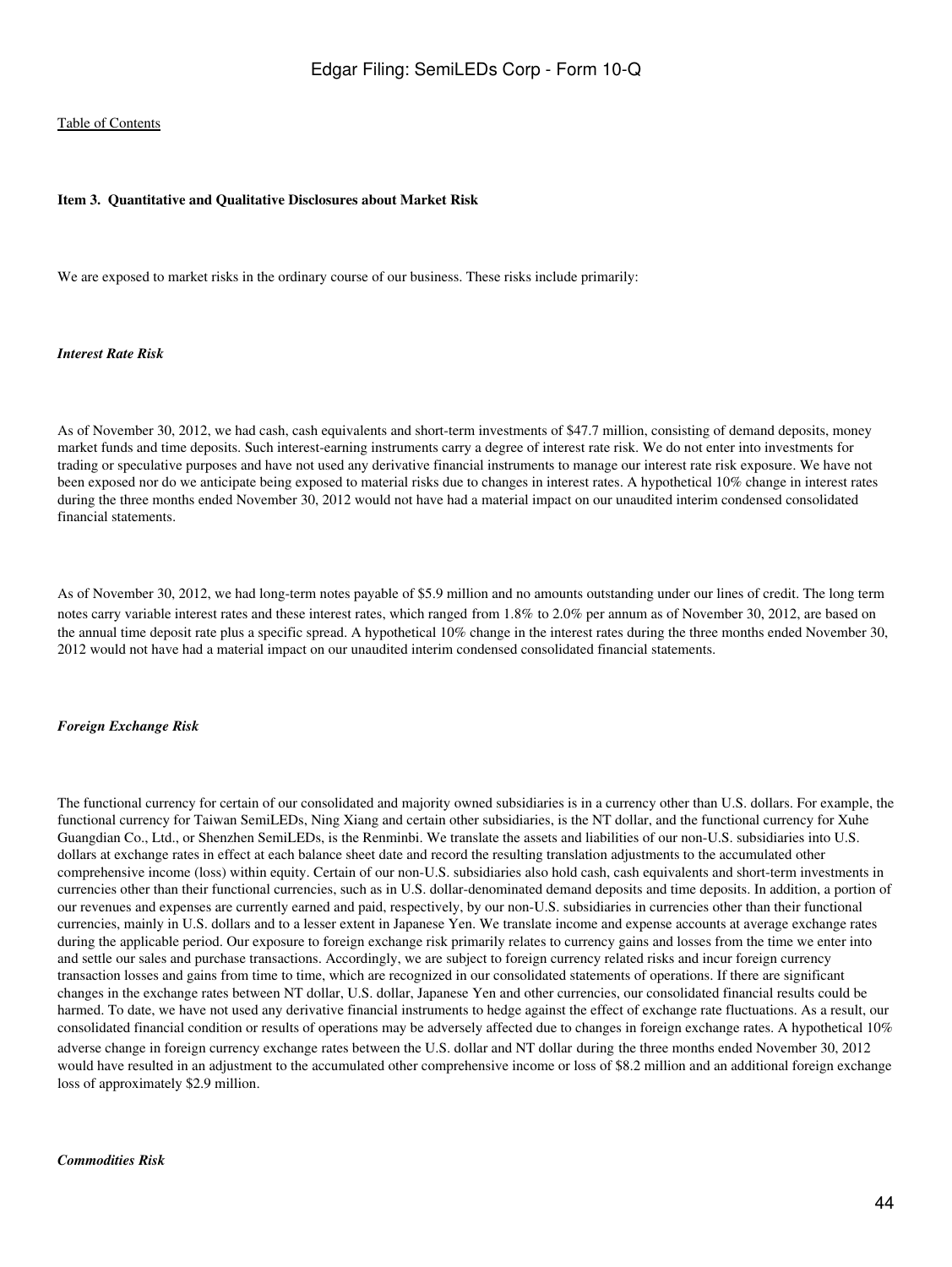We utilize significant amounts of precious metals, gases and other commodities in our manufacturing processes. General economic conditions, market specific changes or other factors outside our control may affect the pricing of these commodities. We do not use financial instruments to hedge commodity prices.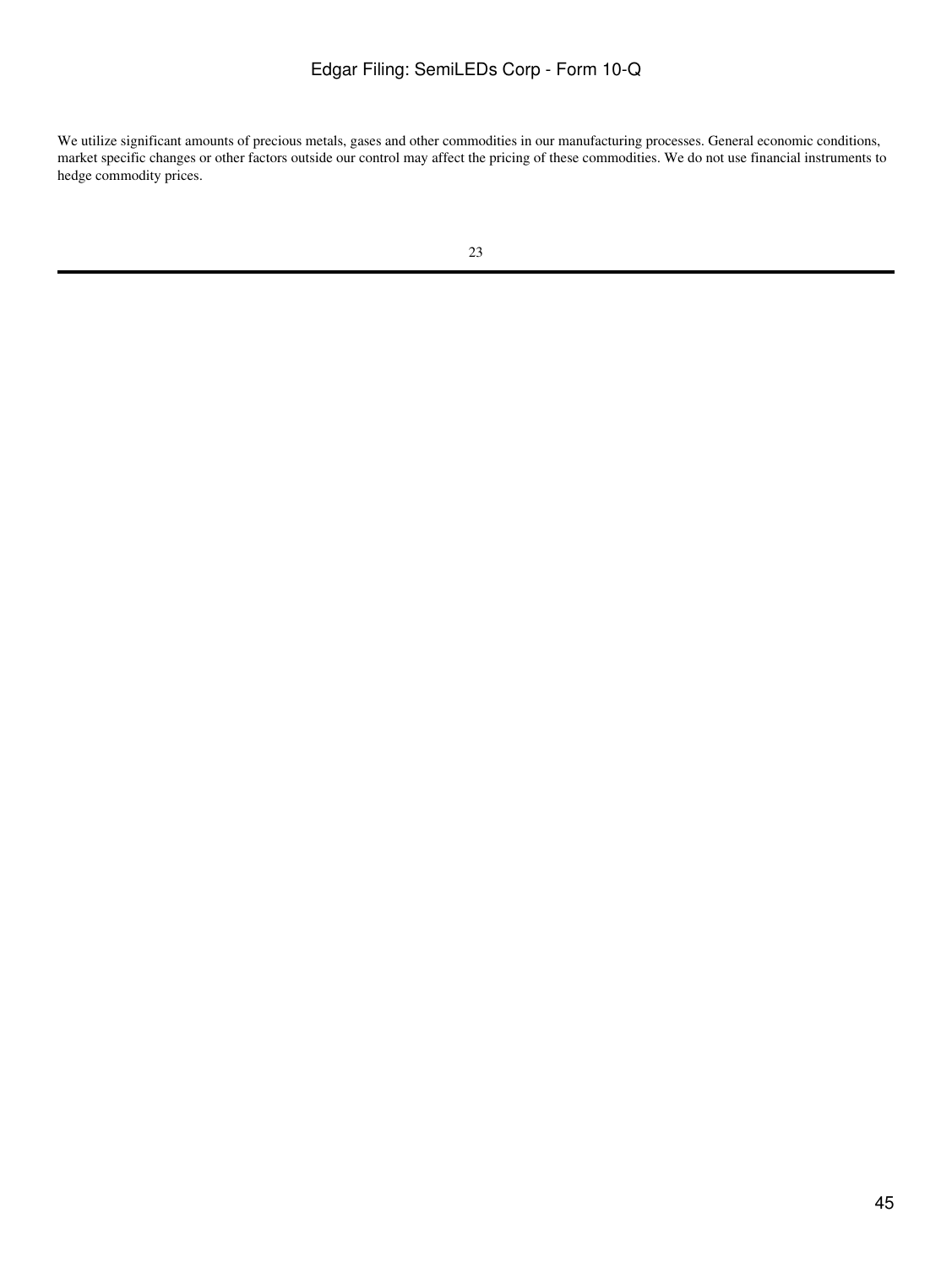#### <span id="page-45-0"></span>**Item 4. Controls and Procedures**

#### **Evaluation of disclosure controls and procedures**

Our management, with the participation of our chief executive officer, or CEO, and our chief financial officer, or CFO, has evaluated the effectiveness of our disclosure controls and procedures, as defined in Rules 13a-15(e) and 15d-15(e) under the Exchange Act, as of November 30, 2012. In designing and evaluating the disclosure controls and procedures, management recognizes that any controls and procedures, no matter how well designed and operated, can provide only reasonable assurance of achieving the desired control objectives. In addition, the design of disclosure controls and procedures must reflect the fact that there are resource constraints and that management is required to apply its judgment in evaluating the benefits of possible controls and procedures relative to their costs.

Based upon the aforementioned evaluation, our CEO and CFO have concluded that, as of November 30, 2012, our disclosure controls and procedures are designed at a reasonable assurance level and are effective to provide reasonable assurance that information required to be disclosed in our Exchange Act reports is recorded, processed, summarized and reported within the time periods specified in the SEC rules and forms and that such information is accumulated and communicated to our management, including our CEO and CFO, as appropriate to allow timely decisions regarding required disclosure.

#### **Changes in internal control over financial reporting**

There were no changes in our internal control over financial reporting that occurred during the quarter ended November 30, 2012 that have materially affected, or are reasonably likely to materially affect, our internal control over financial reporting.

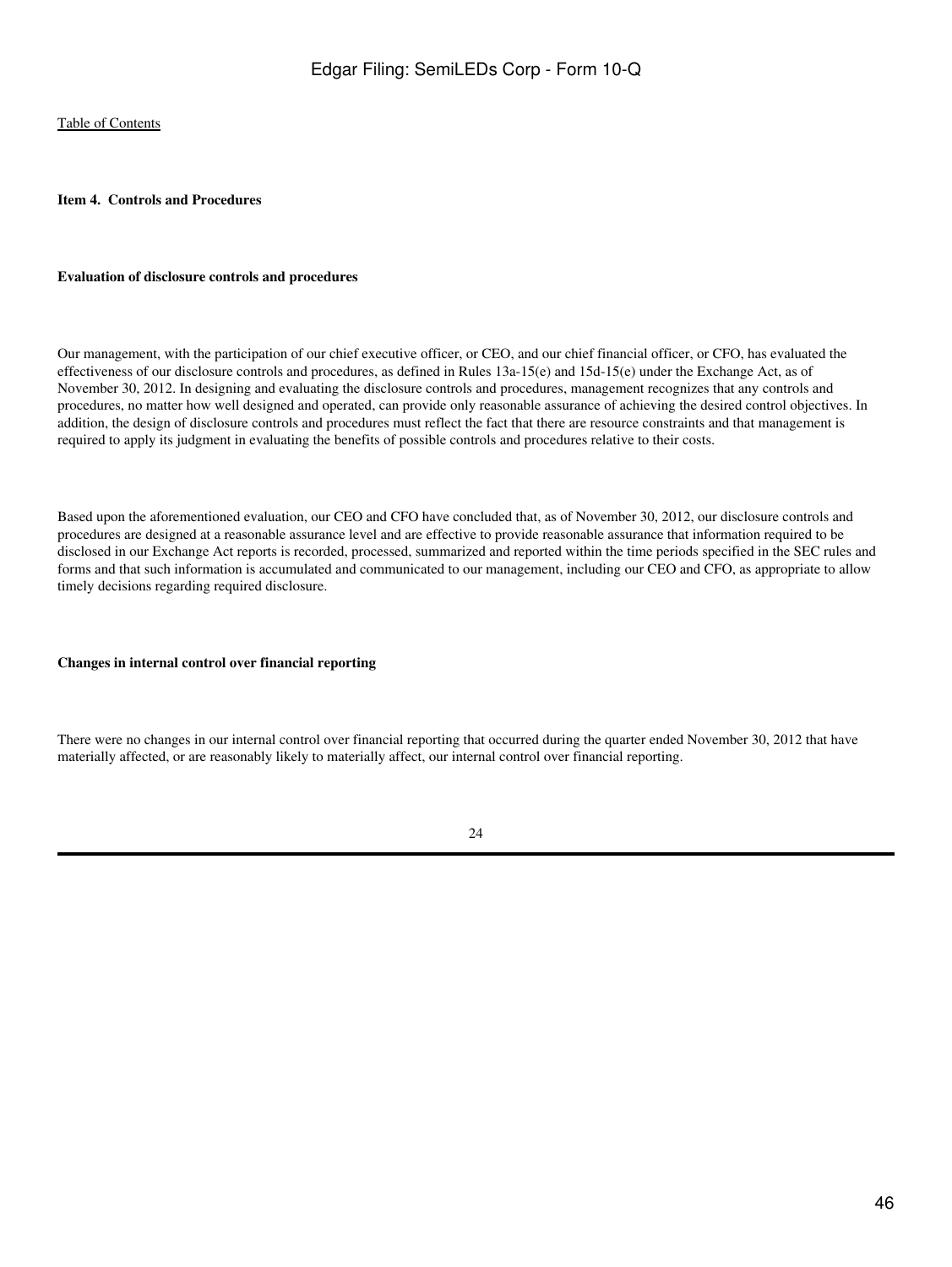## **PART II OTHER INFORMATION**

#### <span id="page-46-1"></span><span id="page-46-0"></span>**Item 1. Legal Proceedings**

Due to the complex technology required to compete successfully in the LED industry, participants in our industry are often engaged in significant intellectual property licensing arrangements, negotiations, disputes and litigation. We are directly or indirectly involved from time to time and may be named in various other claims or legal proceedings arising in the ordinary course of our business or otherwise.

## <span id="page-46-2"></span>**Item 1A. Risk Factors**

There are no material changes related to risk factors from the risk factors described in Item 1A Risk Factors in Part I of our 2012 Annual Report.

<span id="page-46-3"></span>**Item 2. Unregistered Sales of Equity Securities and Use of Proceeds**

**Unregistered Sales of Equity Securities**

None.

#### **Use of Proceeds**

On December 8, 2010, the registration statement on Form S-1 (File No. 333-168624) was declared effective for the initial public offering of our common stock. On December 14, 2010, we sold 6,038 thousand shares of common stock, and received net proceeds of \$92.0 million, after deducting underwriting discounts and commissions of \$7.2 million and offering-related expenses of \$3.5 million. Through November 30, 2012, we had used \$26.5 million to purchase additional manufacturing space at our Hsinchu, Taiwan headquarters and partially build out existing space in such building, and purchase additional reactors and other manufacturing equipment. We also used \$5.2 million to acquire and invest in other businesses, and \$22.8 million for working capital and other general corporate purposes.

There has been no material change in the planned use of proceeds from our initial public offering as described in our final prospectus filed with the SEC pursuant to Rule 424(b).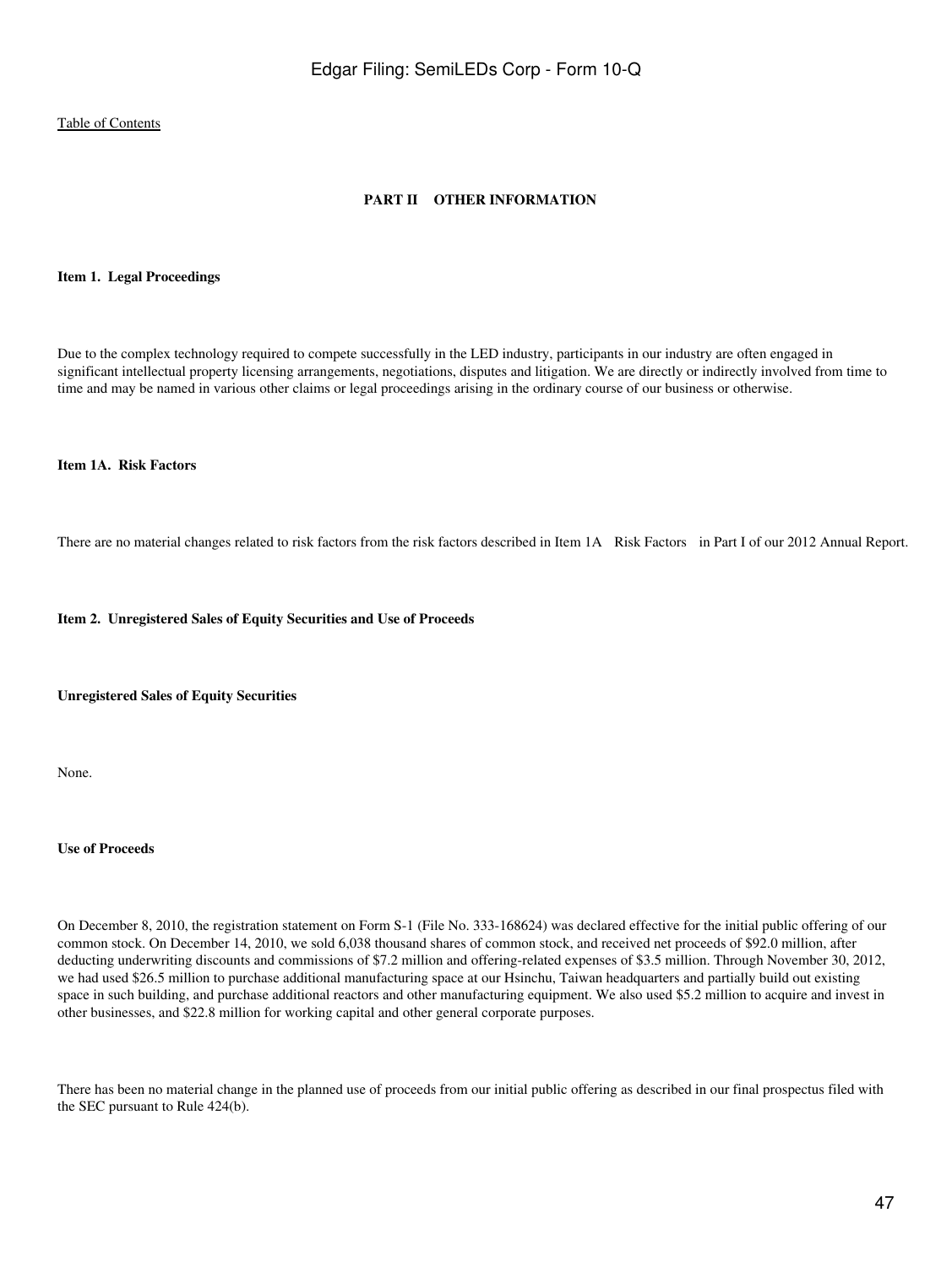# **Repurchases**

None.

<span id="page-47-0"></span>**Item 3. Defaults Upon Senior Securities**

None.

<span id="page-47-1"></span>**Item 4. Mine Safety Disclosures**

Not applicable.

<span id="page-47-2"></span>**Item 5. Other Information**

None.

<span id="page-47-3"></span>**Item 6. Exhibits**

See Index to Exhibits at end of report.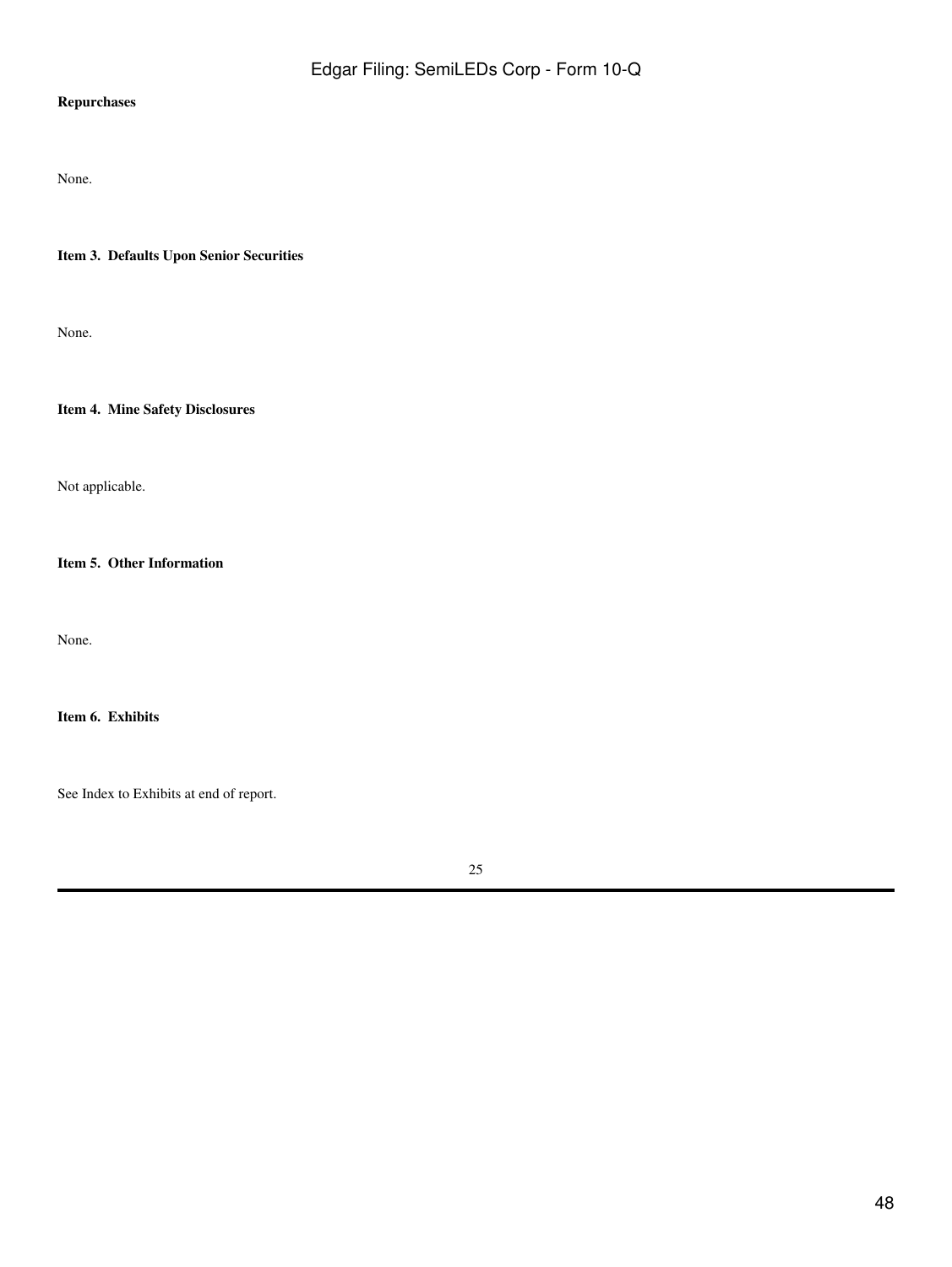#### **SIGNATURES**

<span id="page-48-0"></span>Pursuant to the requirements of Section 13 or 15(d) of the Securities Exchange Act of 1934, the Registrant has duly caused this report to be signed on its behalf by the undersigned thereunto duly authorized.

|                         | (Registrant)           | <b>SEMILEDS CORPORATION</b>                                                                                             |  |  |
|-------------------------|------------------------|-------------------------------------------------------------------------------------------------------------------------|--|--|
| Dated: January 14, 2013 | By:<br>Name:<br>Title: | /s/ Trung Tri Doan<br>Trung Tri Doan<br>Chairman and President and Chief Executive Officer<br>(Duly Authorized Officer) |  |  |
| Dated: January 14, 2013 | By:<br>Name:<br>Title: | /s/ Timothy Lin<br>Timothy Lin<br>Interim Chief Financial Officer<br>(Principal Financial Officer)                      |  |  |